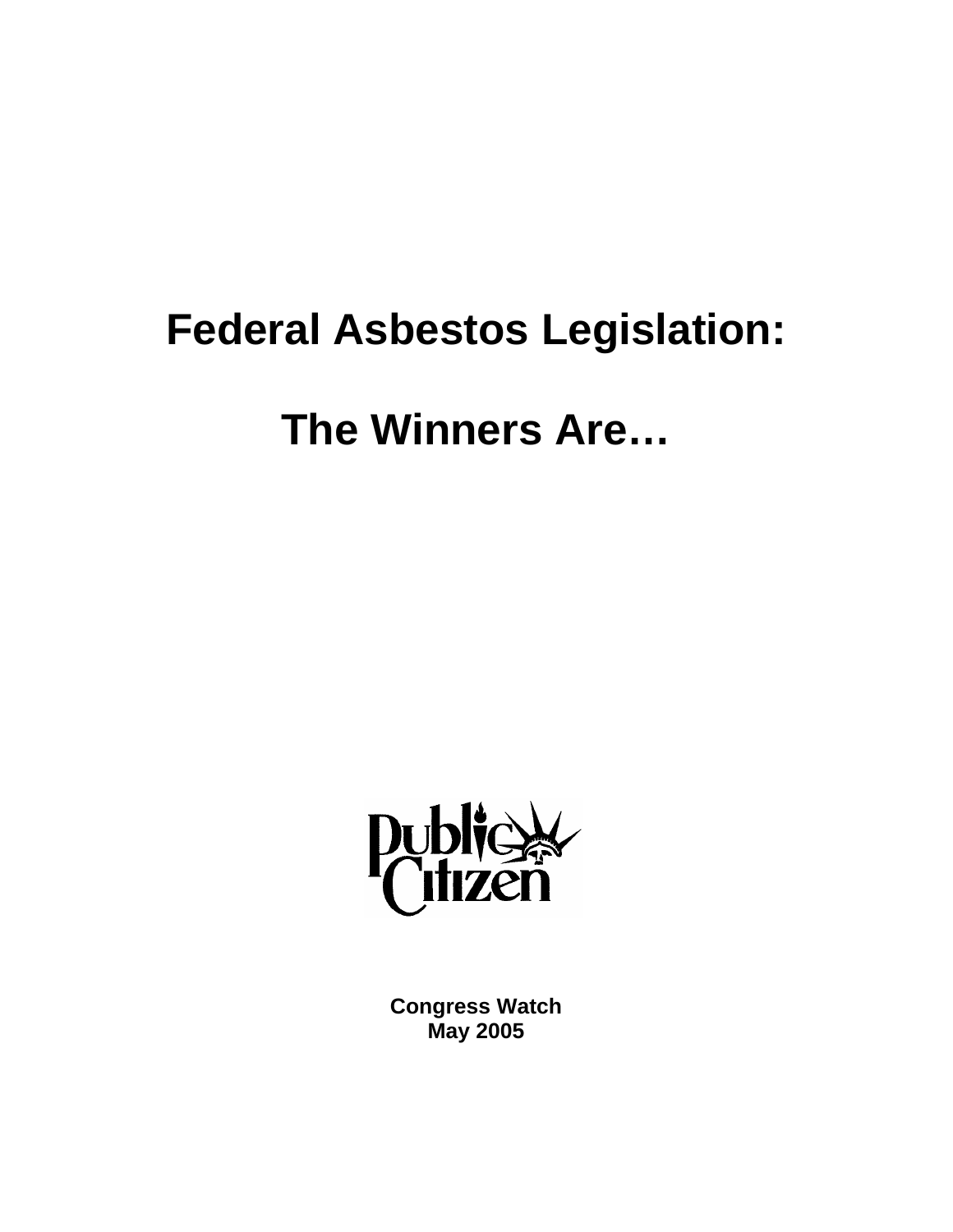### **Acknowledgments**

This report was written by Public Citizen's Congress Watch Civil Justice Research Director Chris Schmitt and Director Frank Clemente. Additional research and writing support was provided by Research Director Brad White, Administrative Assistant Kevin O'Connor and Researchers Conor Kenny, Karen Robb and Taylor Lincoln.

### **About Public Citizen**

Public Citizen is a 150,000 member non-profit organization based in Washington, D.C. representing consumer interests through lobbying, litigation, research and public education. Since its founding in 1971, Public Citizen has fought for consumer rights in the marketplace, safe and affordable health care, campaign finance reform, fair trade, clean and safe energy sources, and corporate and government accountability. Public Citizen has five divisions and is active in every public forum: Congress, the courts, governmental agencies and the media. Congress Watch is one of the five divisions.



©2005 Public Citizen. All rights reserved. Price \$25.00

Call Public Citizen's Publication Office, 1-800-289-3787 for additional orders and pricing information, or consult our web site at www.citizen.org. Major credit cards accepted. Or write to:

> Members Services Public Citizen 1600 20<sup>th</sup> Street, N.W. Washington, D.C. 20009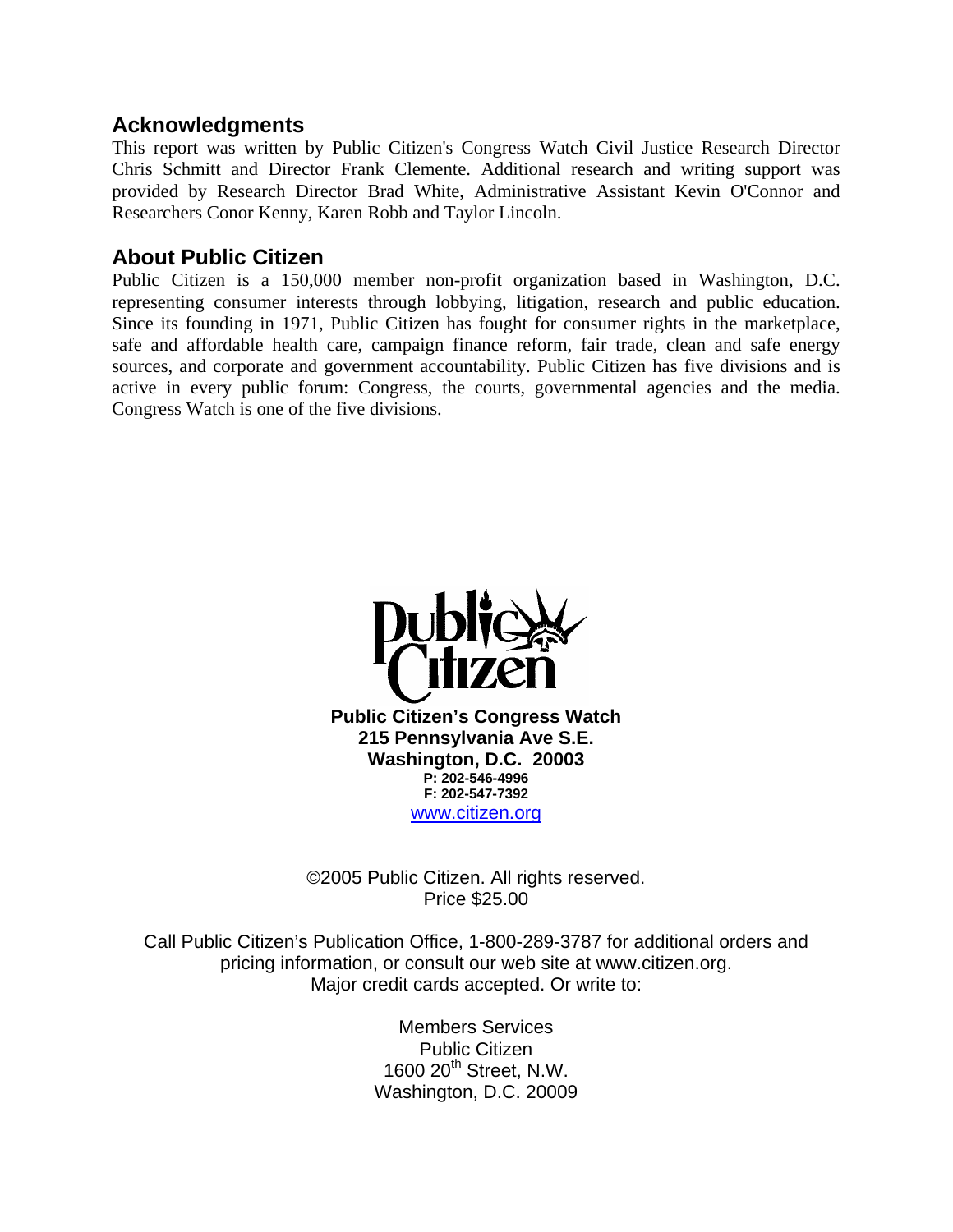# **Federal Asbestos Legislation: And the Winners Are…**

After years of debate, Congress has begun what could be final consideration of legislation to provide compensation to victims of asbestos exposure. The stakes of the bill are enormous: It promises to provide an estimated \$140 billion over 30 years, and hundreds of thousands of American workers or their families, who have suffered serious injury or death, will be depending on the fund.

The bill, S. 852, sponsored by Sen. Arlen Specter (R-Pa.) with noteworthy support from Sen. Patrick Leahy (D-Vt.), would create a privately funded, publicly run trust fund. But as is common in Washington special interest politics, powerful moneyed interests have strongly influenced the legislative process. Under the guise of providing aid to victims, these interests have successfully written down their liability by tens of billions of dollars – thus sharply reducing the funds that will be available to victims.

These big winners in the legislation now before the U.S. Senate are an unknown number of Fortune 500 companies – including Dow Chemical, Ford, General Electric, General Motors, Georgia Pacific, Honeywell, Pfizer and Viacom – and at least 10 asbestos makers that have filed for bankruptcy. The lobbying campaign on behalf of the Fortune 500 companies has been led by a relatively obscure entity called the Asbestos Study Group (ASG), which was established in 2001. ASG does not make its membership list public. [See Appendix A for ASG member companies and their allies.]

At the same time, some of the nation's largest and savviest investment firms have positioned themselves to score big rewards should the legislation pass.

This report details the behind-the-scenes action, with its huge lobbying campaign, aimed at ensuring passage of one of the most significant bills in Congress – legislation that promises to help victims but ends up being more of a special interest bailout.

Major findings of this report include:

- The total contributions on behalf of asbestos victims paid by 10 large asbestos firms, were they to complete their bankruptcy proceedings under current law, would drop from an estimated \$25.9 billion to \$5.6 billion if S. 852 becomes law. This represents a savings of \$20.3 billion, or 78.5 percent, expressed in today's dollars. On an individual basis, asbestos companies would effectively see their total payments over the life of the fund decline by margins ranging from 40.5 percent to 100 percent.
- At least eight Fortune 500 companies are huge winners under S. 852, because their annual asbestos payments to the trust fund would be capped at \$27.5 million per year for 30 years, no matter how large their revenues or how many asbestos cases they might have pending against them. In current dollars, this means their maximum liability is \$378.5 million. By comparison, Dow Chemical projects its future liability at between \$1.6 billion and \$2.2 billion from 2004 to 2019. Similarly, Honeywell estimates its future liability payments at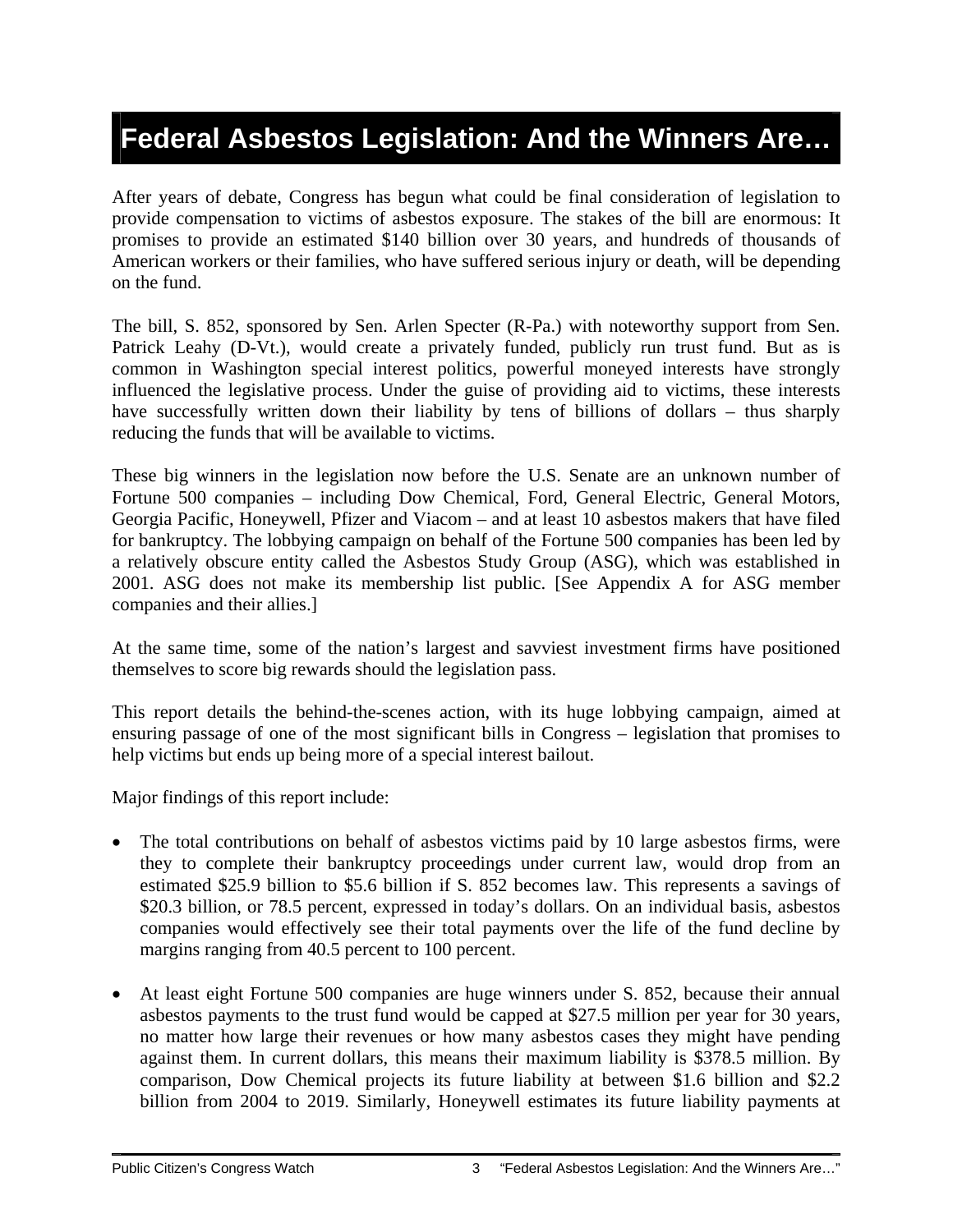\$2.75 billion from 2004 through 2018. But the company would pay only 13.8 percent of that amount – \$378.5 million – over the next 30 years.

- Goldman Sachs, a leading Wall Street investment banking firm, has been providing critical advice to the Asbestos Study Group (ASG) and the Senate Judiciary Committee since at least 2003 regarding two crucial matters: The feasibility of financing the proposed trust fund to compensate victims, and at what level it should be funded. The firm's role appears to be highly unusual – if not inappropriate – because the investment company has a big stake in the legislation's outcome via significant holdings in Fortune 500 firms that stand to see their stock prices appreciate considerably under S. 852. As that happens, Goldman Sachs, through its holdings in those companies, will benefit as well.
- To get the best bill possible, the Fortune 500 companies created the ASG, a relatively unknown coalition that doled out at least \$23.1 million to lobby Congress in 2003 and 2004. (ASG spent \$24.4 million on lobbying since 2001, when it was created.) Such sums from one group focused exclusively on one issue are virtually unprecedented. ASG alone employed 40 lobbyists during those two years.
- More than 90 percent of ASG's lobbying funds went to the D.C.-based firm of Swidler Berlin Sherref & Friedman and its lobbying arm, the Harbour Group. The Harbour Group is a wholly owned subsidiary of Swidler Berlin and was created in 2001 as an explicitly Democratic lobbying firm based around several high-level staffers who were leaving the White House at the end of President Clinton's second term.
- Public Citizen estimates that the ASG, six so-called "Tier 1" bankrupt asbestos companies and seven "Tier 2" Fortune 500 companies spent a combined \$144.5 million lobbying Congress from 2003 through 2004, the latest figures available. The amount spent by ASG and the Tier 1 companies – \$27.9 million – was probably almost exclusively to pass asbestos bailout legislation. The \$86.6 million spent by the seven Fortune 500 companies was for asbestos legislation and other matters, but lobby disclosure forms do not provide a breakdown of each issue or bill category. But the sum spent on asbestos work for some of the Fortune 500 companies had to be considerable given the number of lobbyists they employed who described working on this issue.
- ASG and the 13 companies employed 168 individual lobbyists during 2003 and 2004 to work on asbestos legislation. Pfizer alone reported employing 45 lobbyists, Dow Chemical had 20, Honeywell had 19, General Motors had 18, and General Electric reported 13. Of those, Public Citizen counts  $94 -$  or 57.7 percent – who walked through the "revolving door" from government service to the private sector, including seven former members of Congress.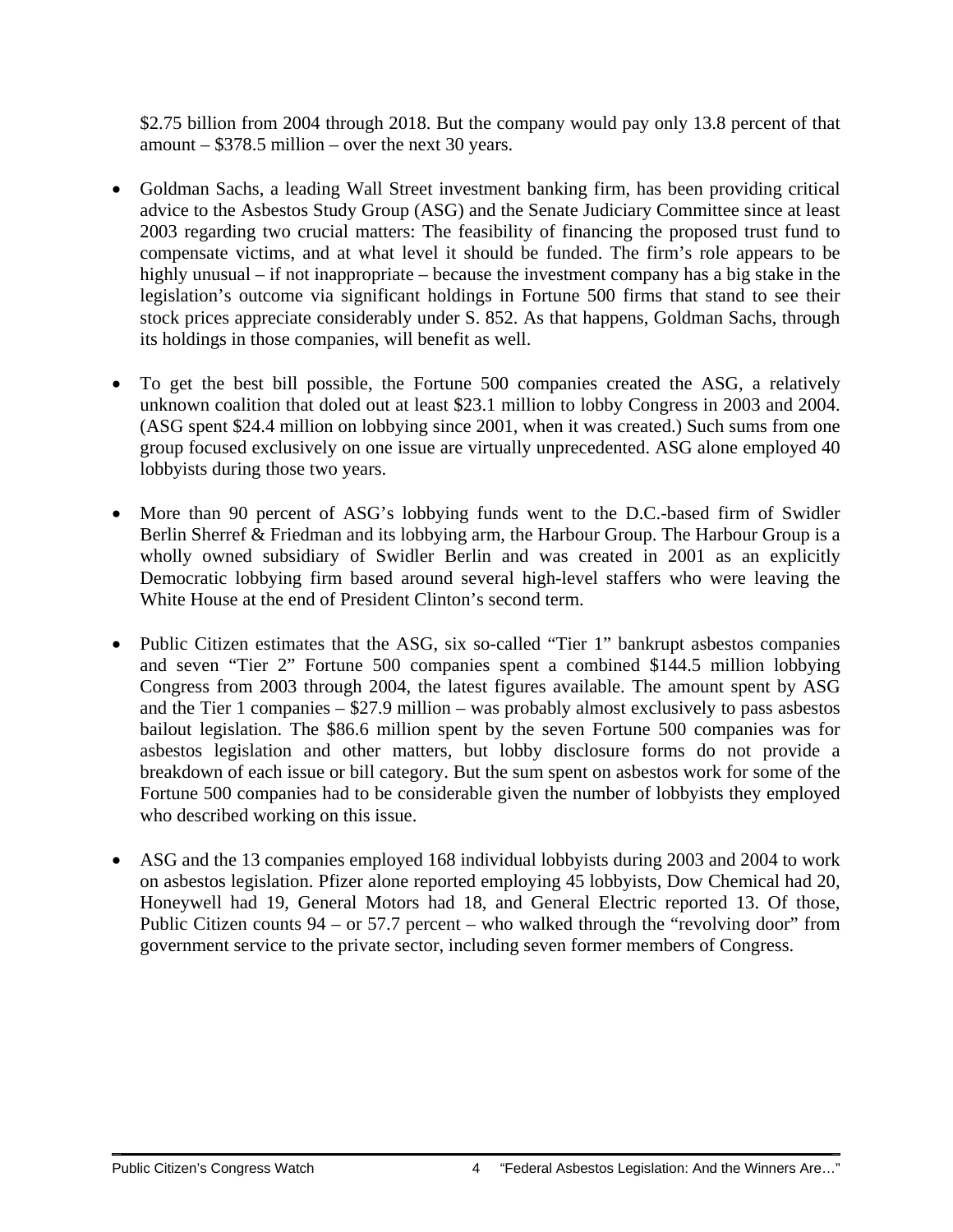### **Asbestos Companies Will Save at Least \$20.3 Billion Through Reduced Liability Payments**

Under S. 852, asbestos companies with large existing liabilities that are in Chapter 11 bankruptcy – known as Tier 1 companies – would have those liabilities erased, in favor of contributions to the proposed asbestos trust fund. But the value of contributions to the trust fund would be substantially less than the existing liabilities, providing significant windfalls to the companies involved.

For example, the total contributions to asbestos victims that would be paid by 10 large asbestos firms were they to complete their bankruptcy proceedings under current law will drop from an estimated \$25.9 billion to \$5.6 billion should S. 852 become law – that's a savings of \$20.3 billion, or 78.5 percent expressed in today's dollars. [See Figure 1] The amount drops so significantly because the formula the legislation uses to establish contributions from this group – an amount based on 1.67 percent of  $2002$  revenue<sup>1</sup> – is designed to yield a smaller amount than this collection of firms would otherwise owe without the legislation. That, in turn, means the overall amount of money available for victim compensation will be significantly less.

On an individual basis, bankrupt asbestos companies would effectively see their total payments over the life of the fund on behalf of asbestos victims decline by margins ranging from 40.5 percent to 100 percent.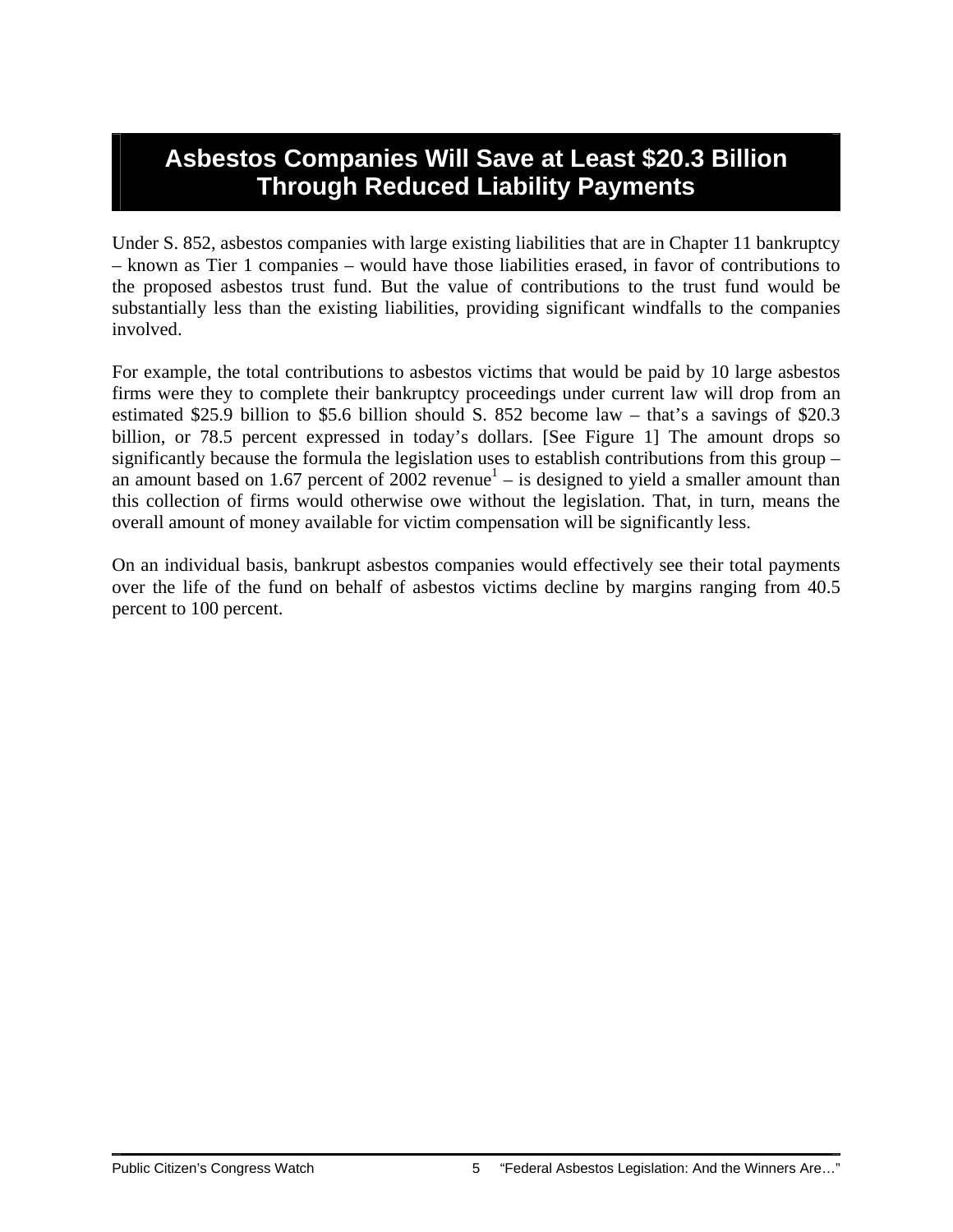### **Figure 1 Comparison of Total Liability Payments for Tier 1 Asbestos Companies In Bankruptcy – Current Law vs. S. 852**

| Company                              | <b>Est. Current Total</b><br><b>Asbestos Liability</b><br>(Current Dollars in<br><b>Millions)</b> | <b>Est. Total Value</b><br>of Contributions<br><b>Under S. 852</b><br>(Current Dollars in<br><b>Millions)</b> | \$<br><b>Savings</b> | ℅<br><b>Savings</b> |
|--------------------------------------|---------------------------------------------------------------------------------------------------|---------------------------------------------------------------------------------------------------------------|----------------------|---------------------|
| Armstrong World<br><b>Industries</b> | \$2,011                                                                                           | \$729                                                                                                         | \$1,282              | 63.7%               |
| Babcock & Wilcox                     | 2,078                                                                                             | 328                                                                                                           | 1,750                | 84.2                |
| Combustion<br>Engineering            | 1,255                                                                                             | Minimal                                                                                                       | 1,255                | 100.0               |
| G-I Industries/GAF                   | 1,826                                                                                             | 313                                                                                                           | 1,513                | 82.9                |
| NARCO/Honeywell*                     | 2,500                                                                                             | 475                                                                                                           | 2,025                | 81.0                |
| Kaiser Aluminum                      | 1,515                                                                                             | 163                                                                                                           | 1,352                | 89.2                |
| Owens Corning/<br>Fibreboard         | 3,871                                                                                             | 2,304                                                                                                         | 1,567                | 40.5                |
| Pittsburgh Corning                   | 3,599                                                                                             | 46                                                                                                            | 3,553                | 98.7                |
| USG Corp.                            | 4,070                                                                                             | 797                                                                                                           | 3,273                | 80.4                |
| W.R. Grace & Co.                     | 3,183                                                                                             | 418                                                                                                           | 2,765                | 86.9                |
| Total                                | \$25,907                                                                                          | \$5,573                                                                                                       | \$20,334             | 78.5%               |

Source: L. Tersigni Consulting P.C., which is the U.S. Bankruptcy Court-approved financial adviser to the Official Committee of Asbestos Personal Injury Claimants.

Notes: Totals may differ due to rounding.

\*Honeywell is not in bankruptcy, but it has agreed in principle to fund NARCO's 524(g) bankruptcy trust, a company it previously owned. Its liability would be based on those of other Tier 2 companies under S. 852. "Estimated Current Total Asbestos Liability" column is based on estimates of what would be the asbestos companies' contributions to their own respective trusts to compensate victims if the federal fund is not created. "Estimated Total Value of Contributions Under S. 852" column represents the present value of contributions over 30 years using a 6 percent discount rate.

Similarly, under S. 852, annual contributions to the trust fund from 10 bankrupt asbestos companies would decline 92.4 percent compared to what they were paying to victims prior to declaring bankruptcy. Total annual company payments would drop from a pre-bankruptcy level of \$3.6 billion to \$279 million. [See Figure 2]

For this reason, it has been in the interests of asbestos companies in bankruptcy to delay their bankruptcy cases, awaiting the outcome of the federal legislation. For example, in February, the *Intelligencer Journal* newspaper in Lancaster, Pa. reported that creditors in the Armstrong World Industries bankruptcy case had been trying to delay resolution of the company's bankruptcy in the hopes the firm would fare better under legislation like S. 852. U.S. Bankruptcy Judge Eduardo C. Roberno said the history of the case was "tortuous, even for a large Chapter 11 proceeding." The case docket has 7,800 entries, which the judge said reflected "the shifting political winds buffeting the parties."<sup>2</sup>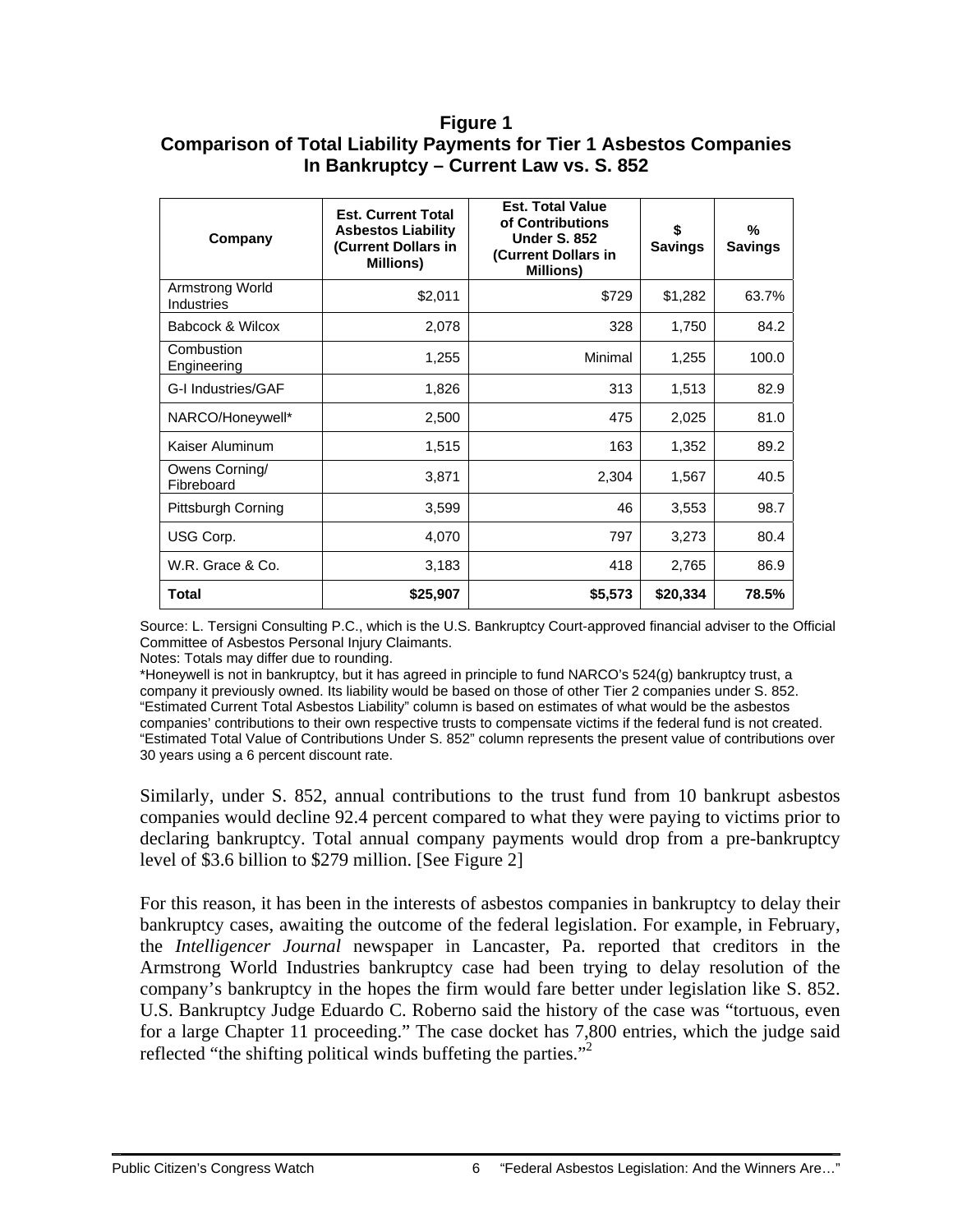#### **Figure 2**

### **Comparison of Total Annual Liability Payments for Tier 1 Asbestos Companies in Bankruptcy – Pre-bankruptcy Payments vs. S. 852**

| Company                              | <b>Est. Most Recent</b><br><b>Annual Payment to</b><br><b>Claimants by</b><br><b>Asbestos Companies</b><br>(Current Dollars in<br><b>Millions)</b> | Est. Annual<br>Contribution<br>to Proposed<br><b>Asbestos Trust Fund</b><br>(Current Dollars in<br><b>Millions</b> ) | \$<br><b>Savings</b> | %<br><b>Savings</b> |
|--------------------------------------|----------------------------------------------------------------------------------------------------------------------------------------------------|----------------------------------------------------------------------------------------------------------------------|----------------------|---------------------|
| Armstrong World<br><b>Industries</b> | \$252                                                                                                                                              | \$53                                                                                                                 | \$199                | 79.0%               |
| Babcock & Wilcox                     | 486                                                                                                                                                | 24                                                                                                                   | 462                  | 95.1                |
| Combustion<br>Engineering            | 328                                                                                                                                                | minimal                                                                                                              | 328                  | 100.0               |
| <b>G-I Industries/ GAF</b>           | 233                                                                                                                                                | 23                                                                                                                   | 210                  | 90.1                |
| NARCO/Honeywell*                     | N/A                                                                                                                                                | 3                                                                                                                    | N/A                  | N/A                 |
| Kaiser Aluminum                      | 114                                                                                                                                                | 12                                                                                                                   | 102                  | 89.5                |
| Owens Corning/<br>Fibreboard         | 1,488                                                                                                                                              | 73                                                                                                                   | 1,415                | 95.1                |
| Pittsburgh Corning                   | 218                                                                                                                                                | 3                                                                                                                    | 215                  | 98.6                |
| USG Corp.                            | 143                                                                                                                                                | 58                                                                                                                   | 85                   | 59.4                |
| W.R. Grace & Co.                     | 370                                                                                                                                                | 30                                                                                                                   | 340                  | 91.9                |
| <b>Total</b>                         | \$3,632                                                                                                                                            | \$279                                                                                                                | \$3,356              | 92.4%               |

Sources:

Legal Analysis Systems, from claims databases for each listed debtor, for the "Estimated Most Recent Annual Payment to Claimants by Asbestos Companies" column. The data is for the most recent year preceding bankruptcy, which varies by company.

L. Tersigni Consulting P.C., which is the U.S. Bankruptcy Court-approved financial adviser to the Official Committee of Asbestos Personal Injury Claimants, for the column "Estimated Annual Contribution to Proposed Asbestos Trust Fund."

\* Honeywell is not in bankruptcy, but it has agreed in principle to fund NARCO's 524(g) bankruptcy trust, a company it previously owned. Its liability would be based on those of other Tier 2 companies under S. 852.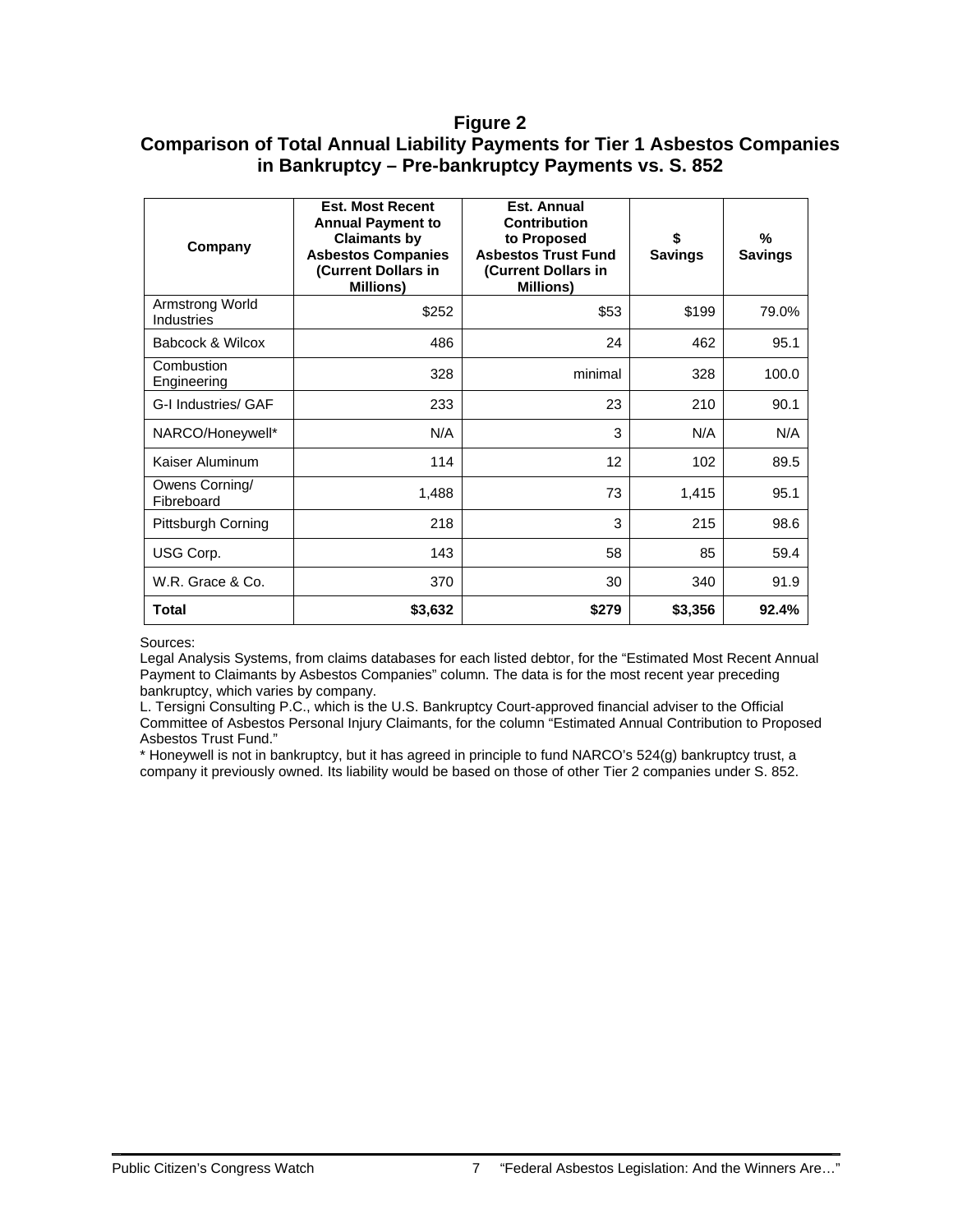# **Fortune 500 Companies Will See Dramatic Reductions in Their Asbestos Liability**

Over the last 25 years or so, the bulk of financial liability for workers' asbestos exposure has fallen on Tier 1 companies involved in the manufacture and distribution of asbestos. But increasingly, legal action to compensate victims is turning to other large firms whose workers were injured on the job due to their employer's use of asbestos – so-called Tier 2 companies. As with asbestos makers, these firms also stand to see their liability substantially reduced under the proposed asbestos legislation.

Public Citizen has compiled a list of eight Fortune 500 companies that likely fall into this category, although there are probably more. With the exception of Georgia Pacific, these companies have been identified in congressional testimony or in their own news releases as being part of a coalition known as the Asbestos Study Group (ASG). Little is known about ASG, but it appears to have been established in 2001 to solely benefit the Fortune 500 companies with substantial asbestos liability.

In recent years, these companies and their subsidiaries have accrued billions of dollars in liabilities for asbestos-related injuries to their workers, according to company documents and news accounts, with billions more expected. [See Figure 3]

The measure of these companies' savings under S. 852 can be seen in the legislation's proposed formula for determining future payments into the national asbestos trust fund. The formula bases these future payments on a company's previous asbestos liability. Under the formula, the maximum a Tier 2 company can be assessed is \$27.5 million annually over a period of 30 years.<sup>3</sup> Expressed in today's dollars, that stream of payments is worth an estimated  $$378.5$  million.<sup>4</sup> As amounts in Figure 3 show, that liability is far less than some companies have paid in recent years, and it is much lower than companies would otherwise expect to pay absent the national trust.

For example, Dow Chemical projects its future liability at between \$1.6 billion and \$2.2 billion from 2004 to 2019. But under S. 852 the company's liability payments will be reduced to an estimated \$378.5 million over the next 30 years. Similarly, Honeywell estimates its future liability payments at \$2.75 billion from 2004 through 2018. But the company would pay only 13.8 percent of that amount  $-$  \$378.5 million  $-$  over the next 30 years.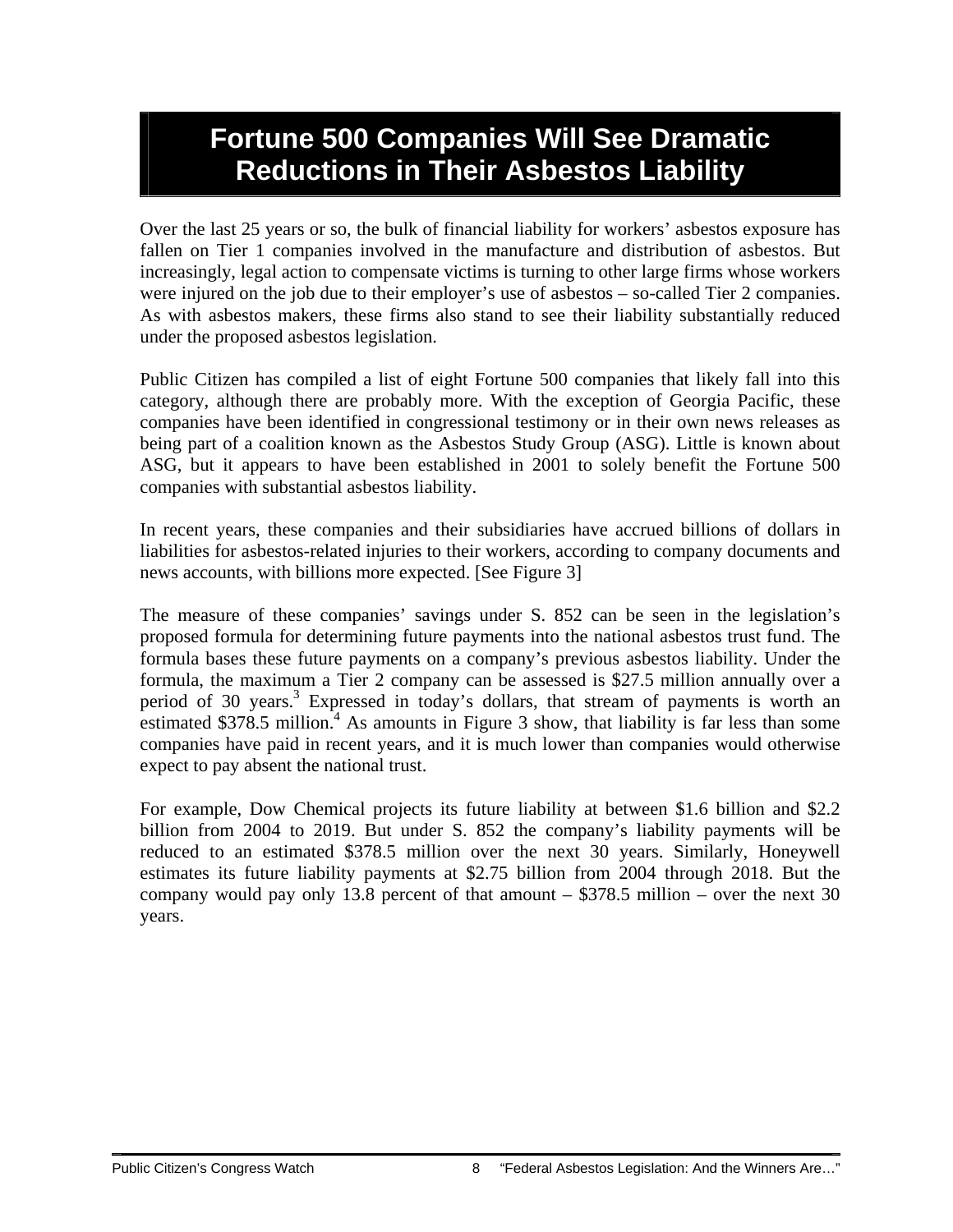#### **Figure 3 Tier 2 Fortune 500 Companies Estimated Past and Future Liability for Asbestos Cases**

| Company                                      | <b>Past Liability</b>                                                                                | <b>Future Liability</b>                                                                                                                                                                                                                    | <b>Claimants</b>                                                                                     |
|----------------------------------------------|------------------------------------------------------------------------------------------------------|--------------------------------------------------------------------------------------------------------------------------------------------------------------------------------------------------------------------------------------------|------------------------------------------------------------------------------------------------------|
| <b>Dow Chemical/</b><br><b>Union Carbide</b> | \$233 million in 2001,<br>\$155 million in 2002,<br>\$293 million in 2003,<br>\$300 million in 2004. | Between \$1.6 billion<br>and \$2.2 billion<br>through 2019.                                                                                                                                                                                | $203,416$ filed as<br>of 12/31/2004.                                                                 |
| General<br><b>Electric</b>                   | Between \$420 million<br>and \$560 million through<br>2002.                                          | N/A                                                                                                                                                                                                                                        | 55,000 open<br>cases as of April<br>2002.                                                            |
| <b>Ford Motor</b><br>Company                 | \$1.7 billion at the end of<br>2000.                                                                 | Says it can't be<br>estimated.                                                                                                                                                                                                             | 25,000 pending<br>claims as of<br>February 2003;<br>41,500 pending<br>claims as of<br>February 2004. |
| <b>General Motors</b>                        | \$10 million in 2001.                                                                                | Says it can't be<br>estimated; has not<br>reported asbestos<br>costs since 2001.                                                                                                                                                           | N/A                                                                                                  |
| Georgia Pacific                              | N/A                                                                                                  | In 2001, predicted<br>liabilities to be less<br>than \$1 billion through<br>2011, with insurance<br>covering all but \$350<br>million. Estimate of<br>liability after insurance<br>through 2013 recently<br>increased to \$550<br>million. | 269,700 asbestos<br>claims through<br>December 2002.                                                 |
| Honeywell/<br><b>NARCO/</b><br><b>Bendix</b> | \$557 million in 2003,<br>\$518 million in 2004.                                                     | \$2.75 billion through<br>2018 for NARCO and<br>Bendix.                                                                                                                                                                                    | N/A                                                                                                  |
| <b>Pfizer/Quigley</b>                        | \$369 million in 2004.                                                                               | No estimate but says<br>trust of \$430 million<br>would resolve future<br>liabilities.                                                                                                                                                     | N/A                                                                                                  |
| Viacom/<br>Westinghouse                      | \$56.6 million after<br>insurance in 2003, \$58.4<br>million in 2004 after<br>insurance.             | N/A                                                                                                                                                                                                                                        | 112,140 claims<br>pending as of<br>Dec. 31, 2004.                                                    |

Source: Figures compiled from company filings with the U.S. Securities and Exchange Commission. General Electric data is from Reuters, April 28, 2003.

Notes: The companies do not use a consistent format in reporting their liabilities; hence exact or uniform comparisons are unavailable. Bendix is a Honeywell subsidiary.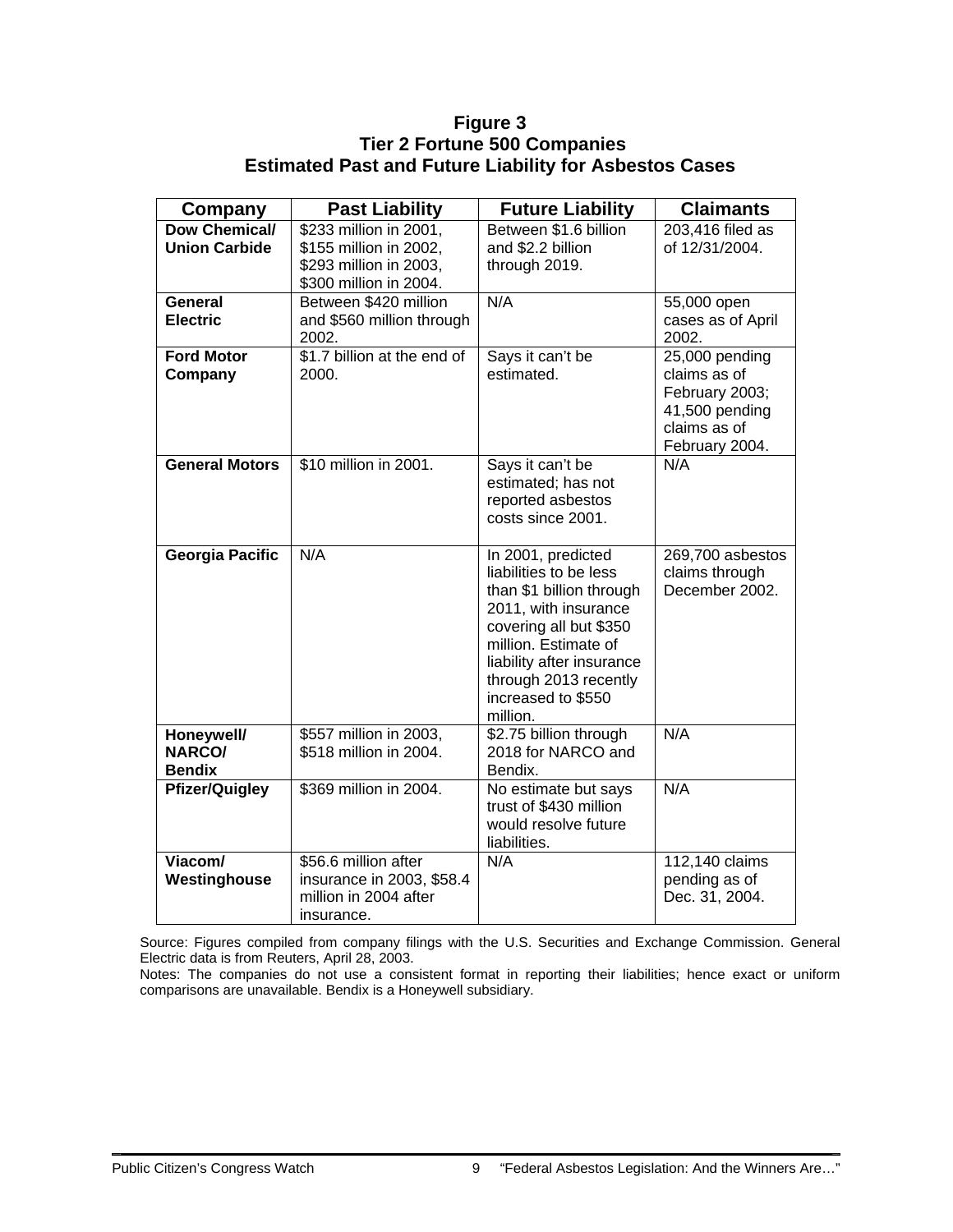### **Documents Show Fortune 500 Companies Long Knew Of the Dangers of Asbestos Exposure**

In their annual filings with the Securities and Exchange Commission, after reciting their potential asbestos liability exposure, the Fortune 500 companies quickly pivot and claim they are not responsible for the mounting death and injury toll from asbestos.

Public Citizen has examined internal company memos, letters, scientific analyses and responses to legal interrogatories for several of these companies. The information provides considerable evidence that companies knew, or should have known, of the dangers of asbestos exposure long before they acknowledged the risk.

For several of the Fortune 500 companies, the following descriptions summarize evidence of their awareness of the deadly effects of asbestos.

### **Dow Chemical**

Dow has used asbestos in products as well as in its own production facilities. In court documents, the company says the hazards of respirable asbestos were not generally recognized until the late 1960s. In particular, Dow says, it first learned in the late 1960s that asbestos caused irreversible lung disease, including cancer and mesothelioma.<sup>5</sup>

But internal company documents that have surfaced as part of asbestos lawsuits indicate asbestos' general danger was well known decades earlier, and that there were specific indications of excessive asbestos exposure within Dow well before the late 1960s.

- In 1968 about the time Dow said the hazards of asbestos were being recognized, an executive of Dow's biochemical research laboratory wrote: "Asbestos has long been known" to be capable of causing asbestosis.<sup>6</sup>
- Three decades earlier, a 1938 report by the U.S. Public Health Service, which Dow received, described asbestos textile factory workers whose exposure to asbestos fibers led to development of asbestosis. Even by the time of its report, the Public Health Service said, the dangers of asbestos exposure had been well-documented.<sup>7</sup>
- A 1951 report by Dow's biochemical research unit showed atmospheric concentration in certain company operations was exceeding, on a temporary basis, maximum allowable concentrations of asbestos.<sup>8</sup>
- In investigating a worker's illness, the research lab reported in 1958 that the worker, employed in the making of vinyl-asbestos tile, had been exposed to "excessive concentrations of airborne asbestos."9
- A 1985 Dow handbook on the handling of asbestos noted that instances of asbestosis had been recorded since  $1899$ <sup>10</sup>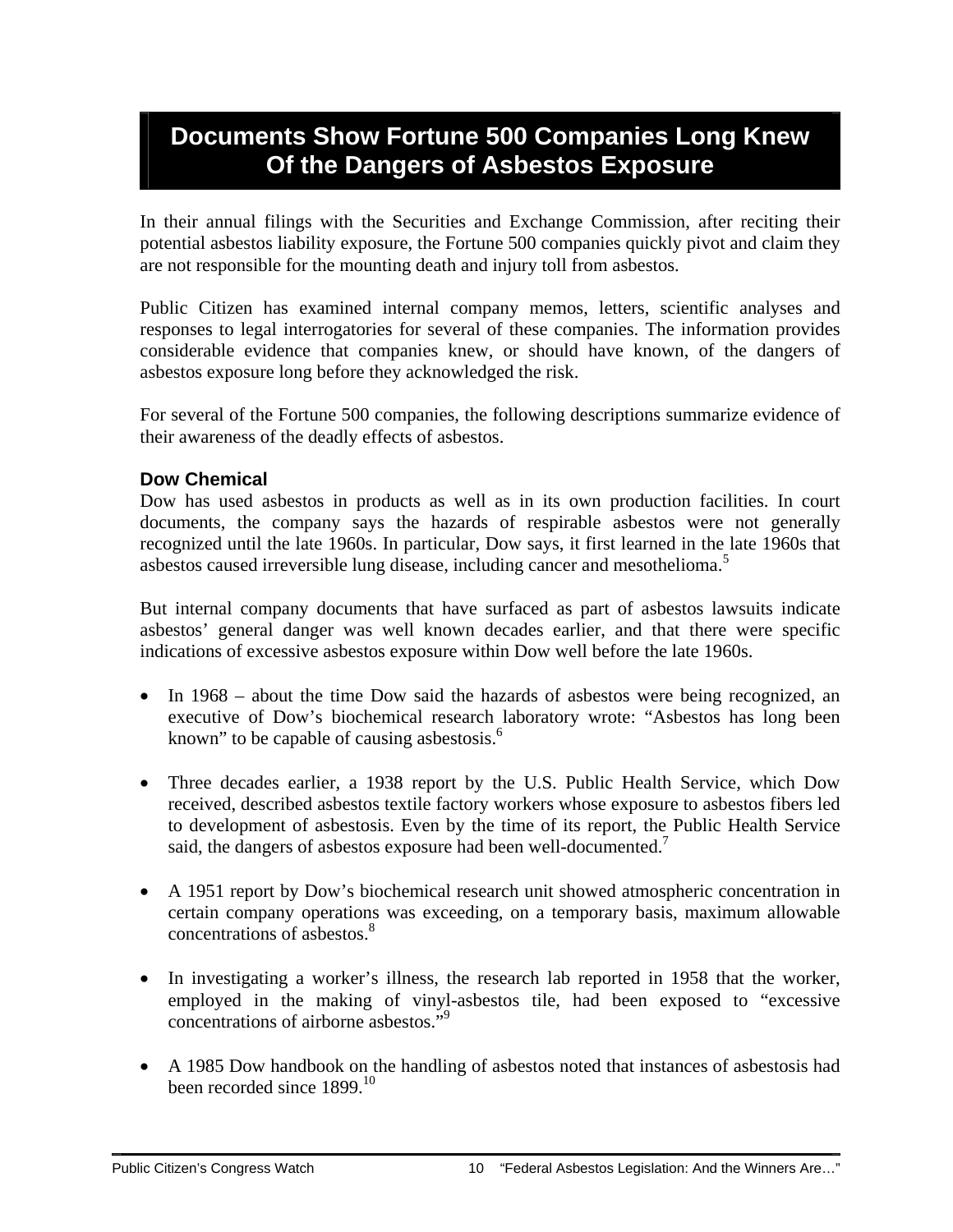After the dangers of exposure became known, Dow took steps to stem worker exposure, the documents show, declaring in 1969, for example, that the company had "a moral and legal commitment" to implement the best known health standards as soon as possible.<sup>11</sup> Still, some exposure problems continued at least until the mid-1980s, the documents show.<sup>12</sup>

### **General Motors**

GM began using asbestos in its braking systems in 1939, and there is little doubt that within a decade its executives knew about the dangers from asbestos. In addition to breaking systems, another significant GM use of asbestos was in automobile clutches.

A review of the documents produced in various civil cases paints a clear portrait of GM's level of knowledge more than 50 years ago.

- In 1939, an internal GM memo indicated there was a particular hazard in the plant where GM manufactured brakes and clutch facings.<sup>13</sup>
- In 1948, a GM industrial hygienist published articles about the dangers of asbestos and how to control the hazard.<sup>14</sup> Vincent Castrop wrote that the grinding of brake linings can cause a dangerous level of asbestos release.

Through the decades, the professional associations and scientific foundations to which many GM scientists and medical experts belonged published numerous articles about the dangers of asbestos.

GM industrial hygienist Frank Patty served on the Chemical and Toxicological Committee of the Industrial Hygiene Foundation (IHF) in 1949. That was the same year the IHF published a summary of the *Journal of the American Medical Association* editorial "Asbestosis and Cancer of the Lung" in its magazine *Industrial Hygiene Digest.15* 

Yet, given clear evidence that GM officials knew of the dangers of asbestos, it wasn't until 1979 that the company issued a statement entitled "General Motors Programs on Non-Asbestos Friction Materials," in which the company promised to stop using asbestos in its brake systems by  $1985.^{16}$ 

Not only did GM fail on that promise, but in 1986 during an Environmental Protection Agency hearing on phasing out asbestos, it reversed its stand on the whole safety issue of asbestos, when GM industrial hygienist William Krebs argued that "asbestos brake lining and brake relining operations do not present a risk of adverse health consequences to those involved."<sup>17</sup>

Ultimately GM and other auto-makers beat back the EPA in 1991 when an order by the agency to phase out the use of asbestos in cars was overturned by a court in  $1997$ <sup>18</sup>

Though it is still legal to use asbestos in U.S. automobiles, it has been banned in cars since 1998 in a number of European countries including France, Germany and Italy.19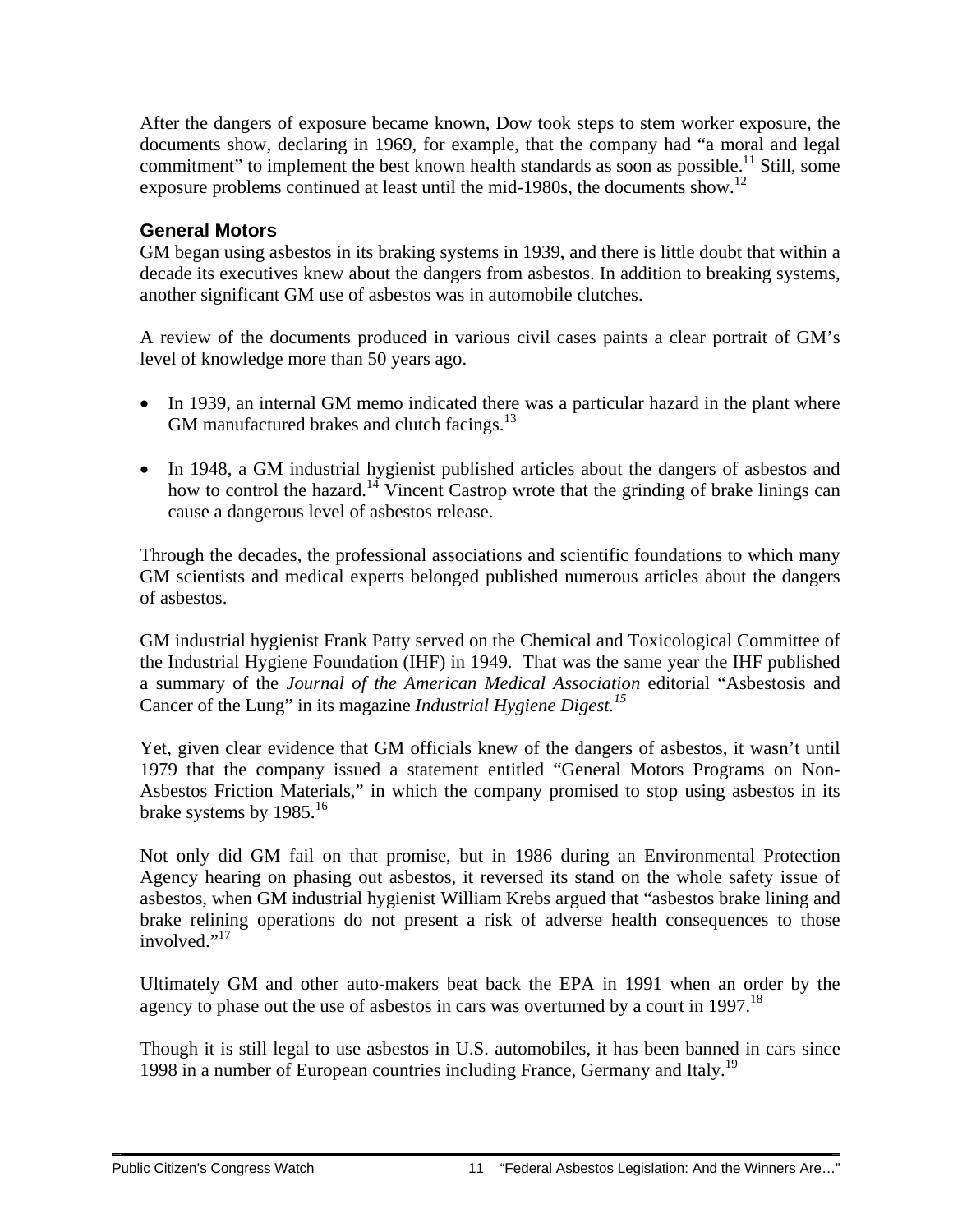### **Pfizer/Quigley**

Pfizer reported in 2004 that it had an asbestos liability of \$369 million.<sup>20</sup> That liability stems from products manufactured by its wholly owned subsidiary, the Quigley Company.

In the 1940s, Quigley began manufacturing two insulation products that contained asbestos – Insulag and Panelag. A review of documents obtained during the course of civil litigation indicates that Quigley officials knew decades ago about the potential health risk of its products.

- The Aetna insurance company conducted an "Occupational Disease Survey" in 1959 and noted that the company's Insulag product presented a risk of "asbestosis exposure."<sup>21</sup> Yet a 1969 company brochure advertised its Insulag as "NON-INJURIOUS."22
- An internal Quigley memo written in 1971 indicated that officials considered finding a substitute for asbestos in its Panelag product after a labor union began to complain about the health dangers of the product.<sup>23</sup>
- A 1973 internal company memo discussed options for 69 tons of stored asbestos. Quigley was phasing out its asbestos-containing products. The memo recommended against using only enough asbestos to manufacture products to cover the company's outstanding orders. Instead, it recommended the entire quantity of asbestos be used to manufacture as much product as possible until Quiqley's asbestos supply was depleted. The extra asbestos-containing products could then be stored for later sale.<sup>24</sup>

Quigley proposed to a bankruptcy court that a trust be established for those claiming injuries from its asbestos products. The trust would be funded with a \$430 million payment from its parent corporation Pfizer, which expects to recover \$263 million of that cost from its insurance carrier.<sup>25</sup>

### **Viacom/Westinghouse**

Viacom says that as of December 31, 2004 it had 112,140 asbestos claims pending as a result of actions against its Westinghouse subsidiary.26

Numerous internal Westinghouse documents show the company frequently gave little priority to the hazards posed by asbestos in its manufacture of electrical generating equipment and other products. They show:

• A Westinghouse industrial hygiene engineer wrote in a memo of January 11, 1946 that recent physical examinations of employees at a company plant near Philadelphia showed several lung conditions that "might possibly be associated with exposure to dust in the department." The engineer wrote that while the lung problems may or may not be connected to their jobs, "a claim for compensation from any of these people would be very difficult to defend because of the fact that the protection provided in this department at the present time can hardly be called suitable or adequate."<sup>27</sup>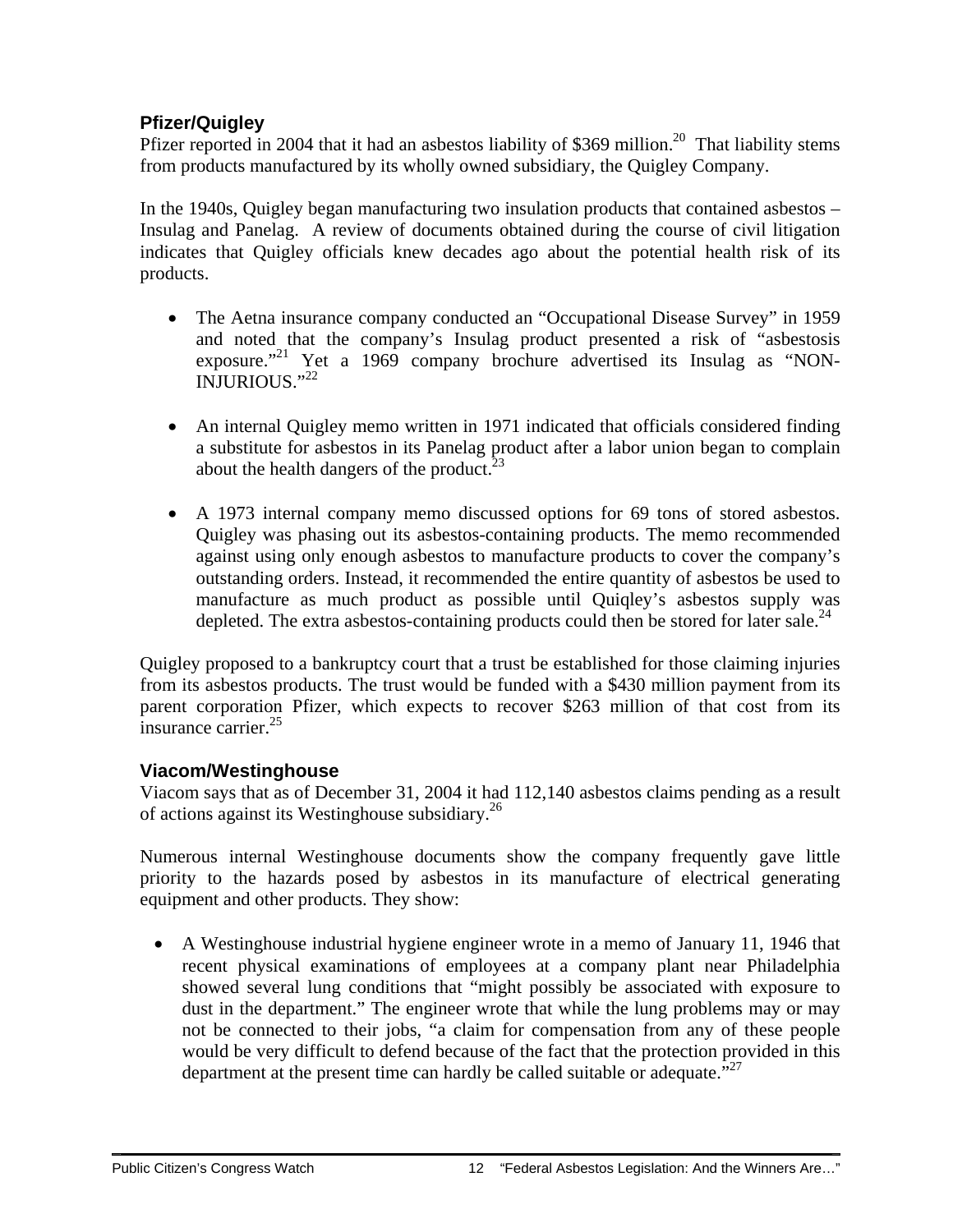- A memo written to a safety engineer at one Westinghouse facility in 1961 said, "Our air samples show that the maximum allowable concentration of asbestos dust was considerably exceeded."<sup>28</sup>
- An OSHA citation and notification of penalty was issued to Westinghouse on September 26, 1980 for asbestos-related problems. OSHA labeled the violations as "willful" and said the company had not properly documented illnesses arising from occupational exposure to asbestos. The federal agency also said the hazards were "likely to cause death or serious physical harm to employees."<sup>29</sup>
- In 1987, a Westinghouse attorney and the manager of the company's industrial hygiene unit conducted an inventory of documents dating back to the early 1930s. Their report was disturbing. They called some of the records "smoking gun documents" and recommended that many of them be destroyed. Among the comments in the report:  $30$ 
	- o "The fact that the Corporation performed, for example, air sampling for certain substances as early as 1940 (which it in fact did) might be used to prove early knowledge on the part of the Corporation of hazards associated with such substances."
	- o "We recommend that all such files generated prior to 1974 should be discarded. As stated before, these records are filled with documentation dating back to the 1930's which critiques and criticizes Westinghouse operations and points out deficiencies in such operations."
	- o "These files show corporate knowledge of hazards but no actual implementation or corrective measures. Consequently, the documentation is potentially harmful."

In a 2004 filing with the SEC, Westinghouse's parent corporation, Viacom, said it could not estimate or project the number of people in the future who would file claims against the company because of exposure to asbestos.<sup>31</sup>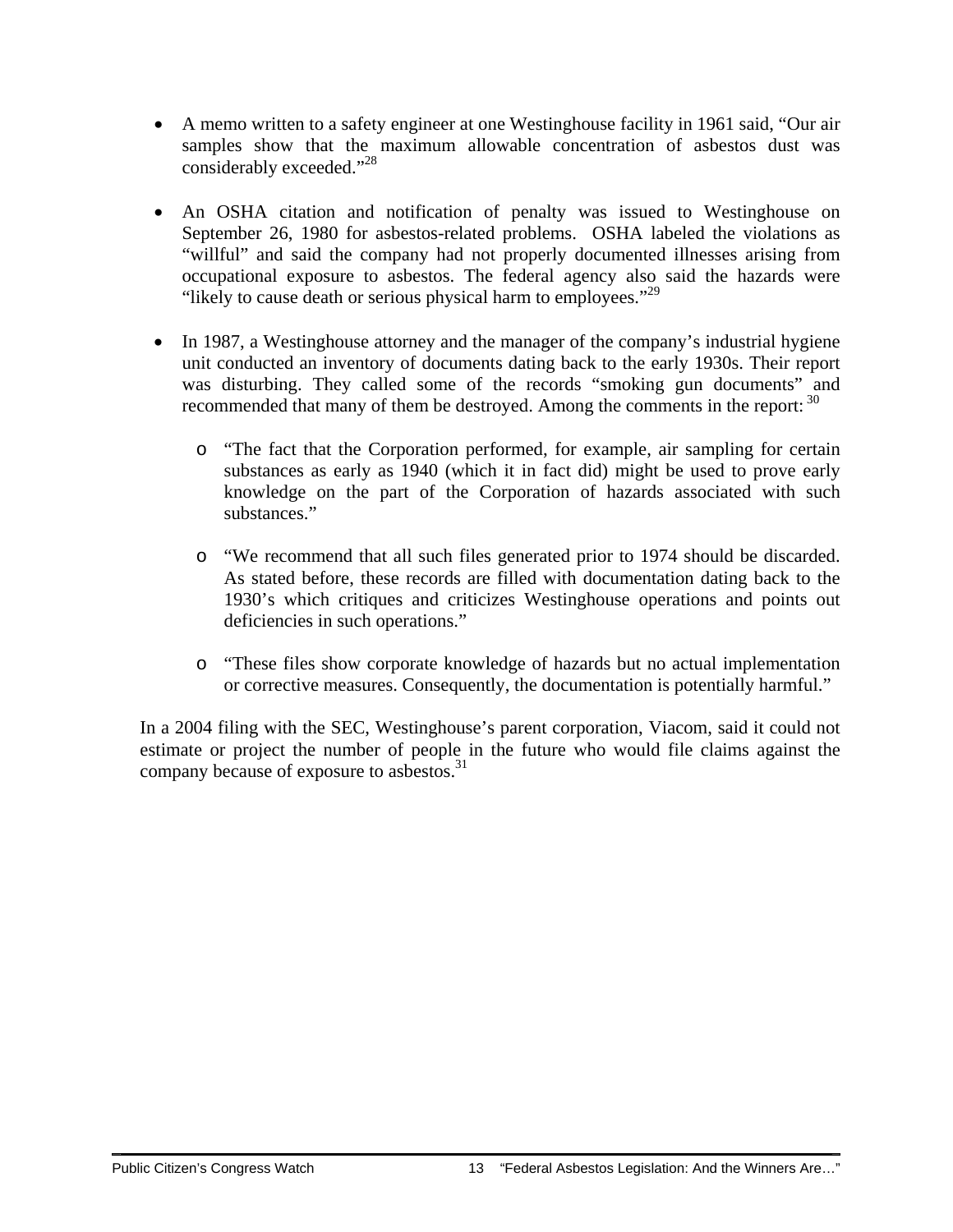### **S. 852 Will Transfer Significant Wealth From Victims to Investment Firms and "Vulture" Investors**

If S. 852 becomes law, the stock prices of asbestos firms and other companies facing significant asbestos liability are expected to benefit significantly. This is because the legislation, by virtue of fixing contributions to the proposed national asbestos trust fund, would cap the companies' future liability. This new liability is set by a formula based on past asbestos liability. (See previous section.)

If the stock prices rise as expected, the major beneficiaries will be the companies' major investors. Yet at the same time these investors stand to realize significant gains, there is concern the asbestos compensation fund may not have enough assets to compensate victims. To begin with, the maximum payment available to the sickest victims would be limited to \$1.1 million. By contrast, in the traditional legal system, juries have often determined that victims' injuries are so severe that they are entitled to multi-million-dollar damage awards. In addition, as recent congressional testimony has made clear, there are serious concerns whether the federally run fund, as it is currently proposed, will have enough money to operate. That's one reason the fund is to have low-cost government borrowing privileges, meaning that if such borrowing is required, taxpayers will be providing a subsidy to the companies that have injured their workers.

Taken together, the expected benefits to investors and concerns about payments to victims mean that a large transfer of wealth stands to take place – from victims to investors.

Halliburton, one of the earliest and most prominent asbestos companies subject to large liabilities, illustrates how company fortunes improve when liability is fixed. In January 2005, it resolved its asbestos bankruptcy, establishing its own \$4.8 billion trust fund to compensate victims.<sup>32</sup> Establishment of that fund wiped out future asbestos liability for the company, and for that, Wall Street has rewarded the company handsomely. Its stock price has soared from under \$10 in advance of its December 2003 bankruptcy filing to \$42 in recent trading.<sup>33</sup>

The beneficiaries of the stock price increase expected under S. 852 will include some of the most prominent investment firms in America, as well as others – so-called "vulture" investors – who make it a practice to invest in distressed companies specifically in the hope of reaping such windfalls. [See Figure 4 and Appendix B]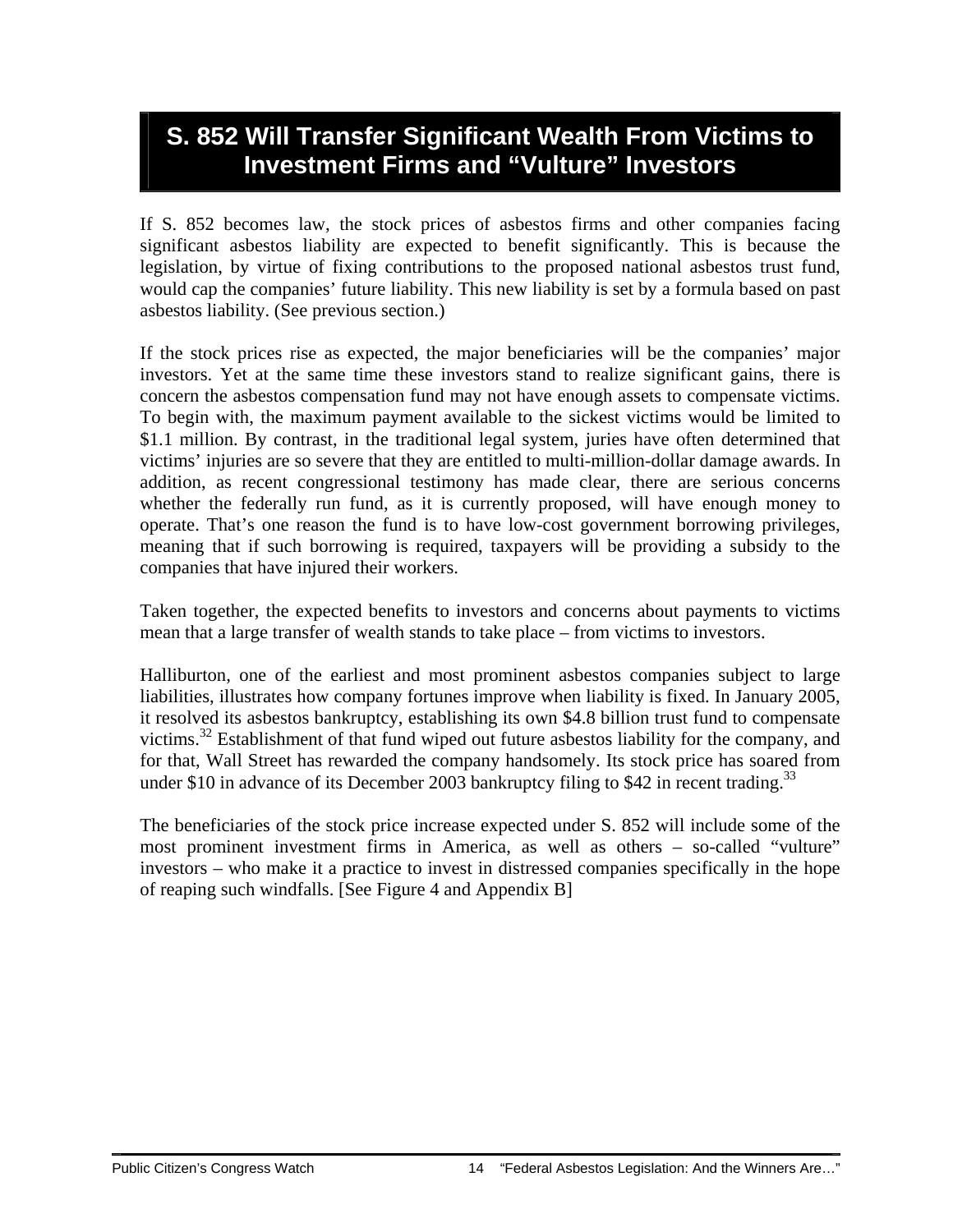#### **Figure 4 Examples of Affected Companies' Largest Shareholders For a full listing, see Appendix B**

|                              | <b>Total Shares</b> |                                        | Number of     |            |
|------------------------------|---------------------|----------------------------------------|---------------|------------|
| Company                      | Outstanding         | <b>Significant Owners</b>              | <b>Shares</b> | Percentage |
| Dow Chemical                 | 953,571,000         | Capital Research and<br>Management Co. | 78,523,200    | 8.2%       |
| <b>Ford Motor</b><br>Company | 1,830,900,000       | Barclays Global Investors N.A.         | 110,440,449   | 6.0%       |
| <b>General Motors</b>        | 564,826,000         | State Street Corp.                     | 103,110,017   | 18.3%      |
| Georgia-Pacific              | 259,839,000         | Barclays Global Investors N.A.         | 21,439,719    | 8.3%       |
| Honeywell                    | 670,092,700         | State Street Corp.                     | 102,146,357   | 15.2%      |
| Pfizer                       | 7,460,646,000       | Barclays Global Investors N.A.         | 307,974,599   | 4.1%       |
| W.R. Grace &<br>Co.          | 57,962,868          | Peninsula Capital Advisors LLC         | 10,765,600    | 18.6%      |

Source: www.nasdaq.com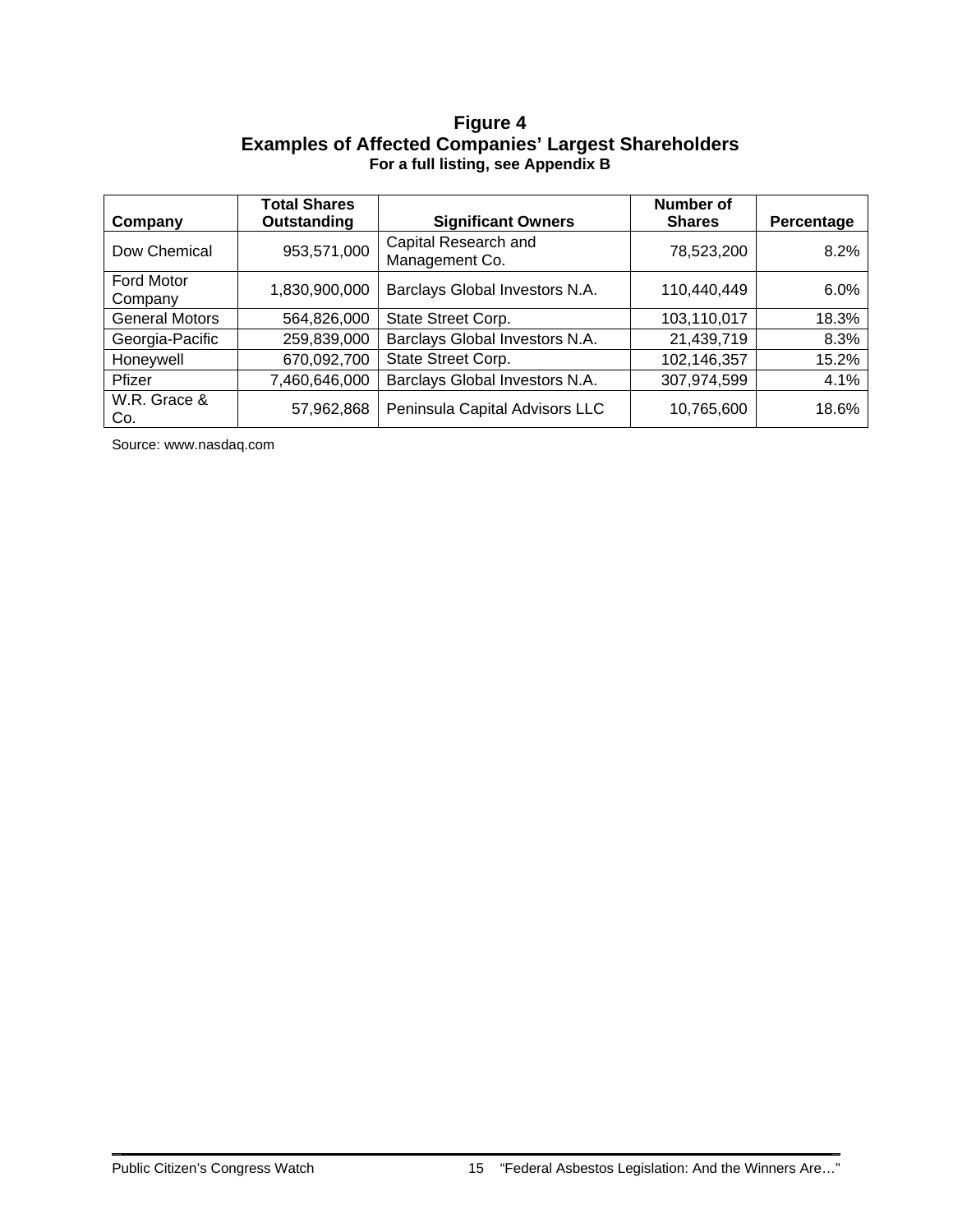### **The Role of Goldman Sachs in the Legislation Raises Significant Questions of Conflict of Interest**

Goldman Sachs, a leading Wall Street investment banking firm, has been providing critical advice to the Asbestos Study Group (ASG) and the Senate Judiciary Committee since at least 2003 regarding two crucial matters: The feasibility of financing the proposed trust fund to compensate victims, and at what level it should be funded. Goldman Sachs' role appears to be highly unusual – if not inappropriate – because the investment firm has a big stake in the legislation's outcome.

Goldman Sachs has a stake in the outcome via significant holdings in asbestos or Fortune 500 companies that stand to gain from S. 852. [See Figure 5] The companies stand to see their stock prices appreciate considerably (see previous section) and as that happens, Goldman Sachs, through its holdings in those companies, will benefit as well. The details of Goldman Sachs' holdings are not publicly available. But in general, the firm stands to benefit two ways. If the firm is holding stock for its own account, increases in stock prices will increase the value of its holdings, just as a price increase would benefit any stockholder. Alternatively, if the firm is holding the stock for investment clients, Goldman Sachs will benefit through management fees levied on its clients' portfolios. As these portfolios increase in value, management fees, which often are levied based on a percentage of portfolio value, can increase.

At a minimum, this apparent conflict of interest should have been debated at some point during consideration of S. 852, but it does not appear this has yet occurred.

Goldman Sachs' role was up-front and transparent during development of previous legislation in 2003 when a broader bipartisan effort was being pursued, according to a senior Senate Democratic staff person. The ASG would bring Goldman Sachs employees to meet with Senate Judiciary Committee staff to explain how Goldman Sachs' analysis was being done. Goldman Sachs employees were "around regularly" according to the staffer, and even "briefed the unions" and "prepared analyses for the unions" to help build consensus before the committee began drafting legislation. Goldman Sachs' role was central to debate on the bill, according to the staffer.<sup>34</sup> (It is noteworthy that neither Goldman Sachs nor the ASG has reported payments made to Goldman Sachs for its work briefing Senate staff members.)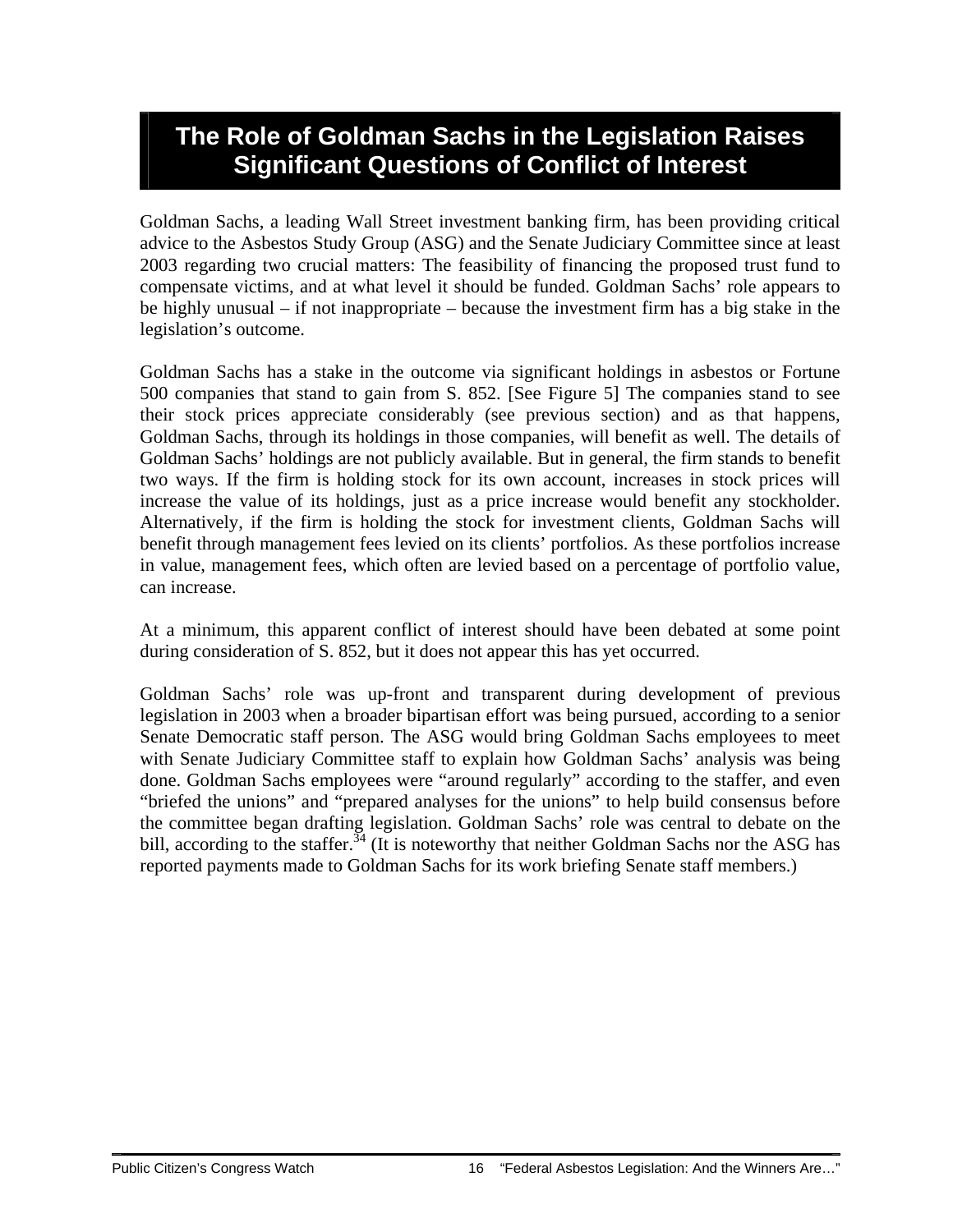#### **Figure 5 Companies with Significant Asbestos Liability In Which Goldman Sachs Has Substantial Investments**

| Company                               | <b>Shares</b> | Value           |
|---------------------------------------|---------------|-----------------|
| Dow Chemical/<br><b>Union Carbide</b> | 2,298,557     | \$108,998,000   |
| Ford Motor Company                    | 28,201,925    | \$267,072,000   |
| <b>General Electric</b>               | 35,486,766    | \$1,281,072,000 |
| <b>General Motors</b>                 | 1,161,734     | \$32,261,000    |
| Georgia Pacific                       | 482,447       | \$16,837,000    |
| Honeywell/NARCO                       | 1,273,981     | \$44,972,000    |
| Pfizer/Quigley                        | 86,352,564    | \$2,374,696,000 |
| USG Corp.                             | 2,088,820     | \$85,642,000    |
| Viacom/Westinghouse                   | 51,105,771    | \$1,794,835,000 |

Source: www.nasdaq.com; shares and values as of May 4, 2005.

In 2005, it appears that Goldman Sachs' role has shifted to a behind-the-scenes effort directed at S. 852 supporters. The Democratic staff person said that to their knowledge, the firm has not met this year with key Democrats who oppose the 2005 bill.

But Goldman Sachs staff clearly have been aiding the committee. Recently, the company's analyses appear to have been circulated to committee members by Sen. Specter, chairman of the Senate Judiciary Committee, and were cited authoritatively in the April 26, 2005 committee hearing on S. 852 and during the April 28, 2005 committee mark-up of the bill. (A Senate Judiciary Committee staffer declined a Public Citizen request to provide a copy of Goldman Sachs' financial analysis.)

Excerpts are provided below and are repeated verbatim in Appendix  $C<sup>35</sup>$ 

### **Judge Becker, Senate Judiciary Committee Hearing, April 26:**

*Now, \$140 billion is based upon the Goldman-Sachs translation of the projections (of asbestos disease?) from Dr. Fran Rabinovitz, which, (when I?) examined them in marathon sessions last May, impressed me as correct.* 

*So it seems to me that there is at least credible evidence, based upon [United States District] Judge [John P.] Fullam's findings, that the Goldman-Sachs figures, which are*  based upon Dr. Rabinovitz's projections, are sound and that we should have some *confidence that the fund will be able to meet the claims.* 

### **Sen. John Cornyn (R-Texas), Senate Judiciary Committee Hearing, April 26:**

*Other estimates, from Goldman Sachs for example, go up to 82 percent, they estimate, will be not eligible for compensation, but will be eligible for medical monitoring. I think we need to drill down and understand better the basis for those estimates.*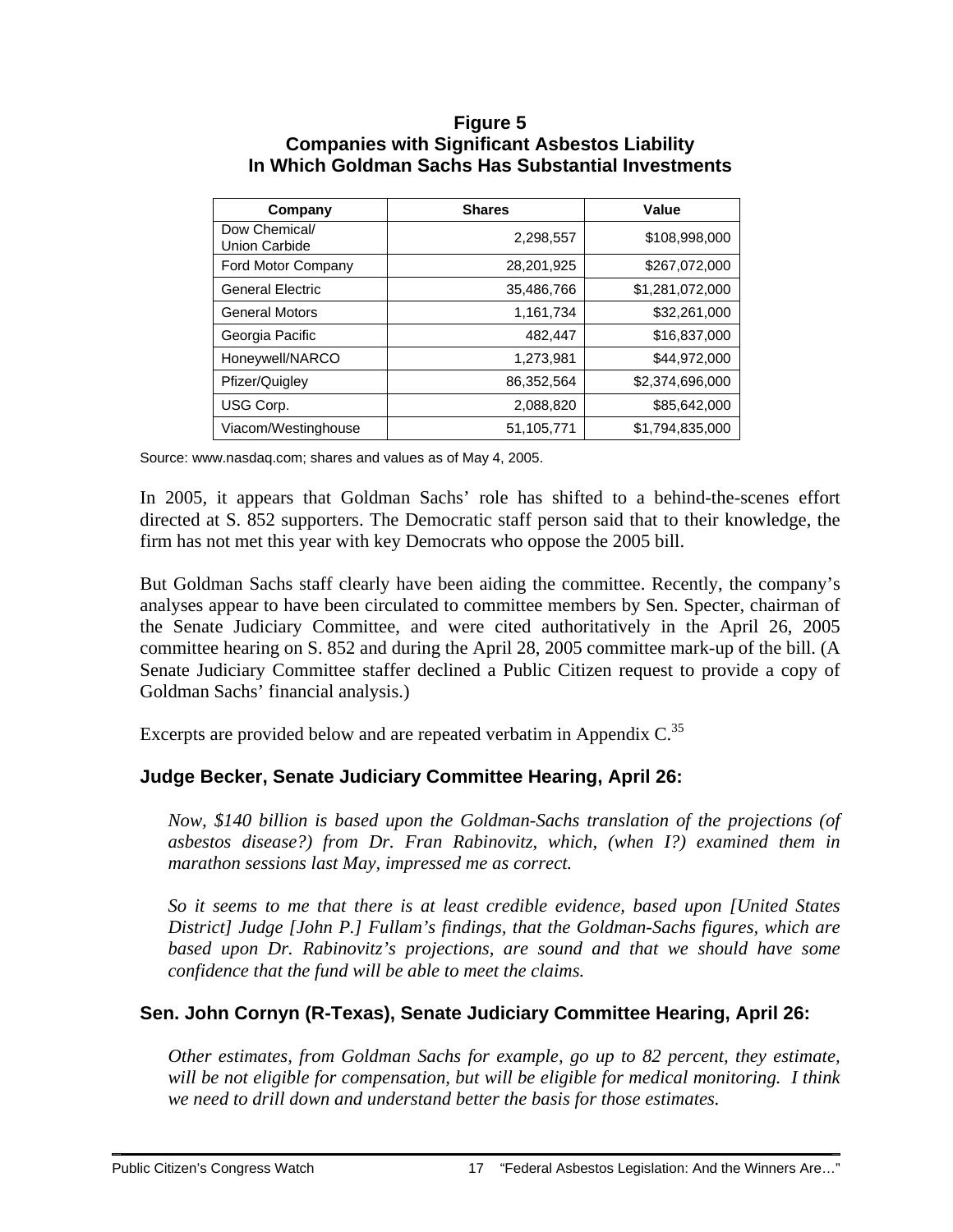### **Sen. Sam Brownback (R-Kan.) and Sen. Arlen Specter (R-Pa.), Senate Judiciary Committee Mark-up, April 28:**

Brownback: *This is on the contribution amount…According to numbers that you provided to us from Goldman Sachs and some others, were going to raise about \$140 billion in the overall funding scheme … That's the Goldman-Sachs and others and others' numbers, we'll raise \$140 billion.* 

Specter: *That's correct.*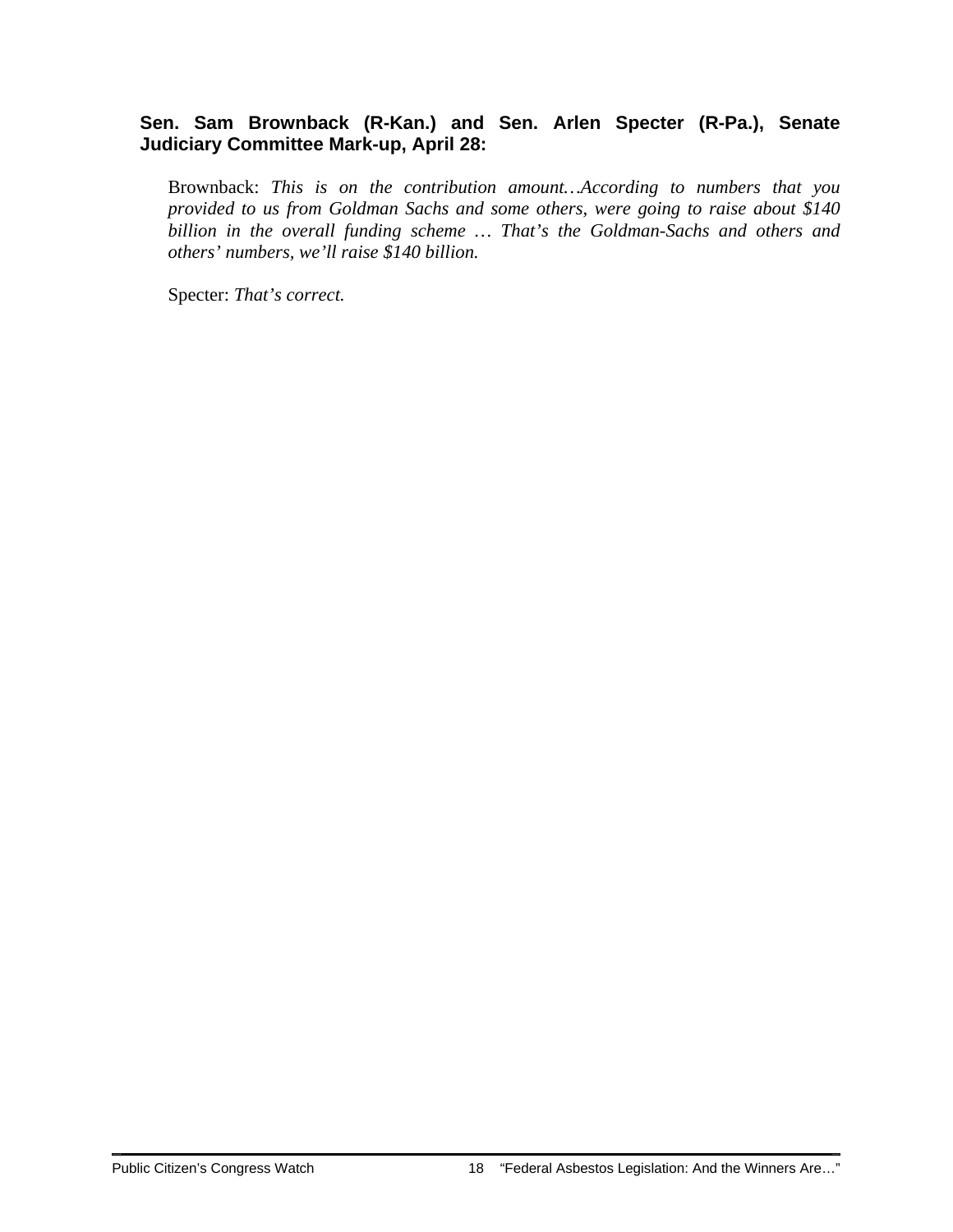### **Huge Financial Stakes for ASG Members and Allies Have Generated Tremendous Lobbying Activity**

In 2001, the political landscape of the asbestos fight changed dramatically when one section of the business community turned against another. Tier 1 companies, largely asbestos manufacturers, had been fighting for a congressional bailout for years, especially since a 1997 Supreme Court decision that rejected a proposed settlement structure that would have benefited the companies. One such company, GAF, had ramped up its lobbying expenditures from \$40,000 in the first six months of 1997 to \$3.2 million in the last six months of 1999, and the company's campaign contributions – including those of the majority owner of the company – had increased about 450 percent from \$21,750 in 1995 to \$119,220 in 1999.<sup>36</sup>

In 2000 and 2001, however, many of the Tier 1 companies began declaring bankruptcy, and in the last quarter of 2001 many injured workers began to sue the Tier 2 companies, which were mainly large corporations (or their subsidiaries) that had used asbestos in their products or facilities. The Big Three car manufacturers, for example, saw the number of asbestos-related claims filed against them jump from 1,743 in the first three quarters of 2001 to 10,379 in the last quarter.<sup>37</sup> It was at this point that many of the large Tier 2 Fortune 500 companies appear to have formed the Asbestos Study Group (ASG) and began pumping tens of millions of dollars into a massive lobbying operation.

ASG's lobbying budget took off from a modest \$80,000 in 2001 to \$1,180,000 in 2002 to almost \$11 million in 2003.<sup>38</sup> By 2004, ASG was spending \$12.1 million lobbying Congress. [See Figure 6] All told, it doled out \$23.1 million to lobbying firms in 2003 and 2004, and \$24.4 million since 2001 when it was created. Such an amount spent by one group focused exclusively on one issue is highly unusual.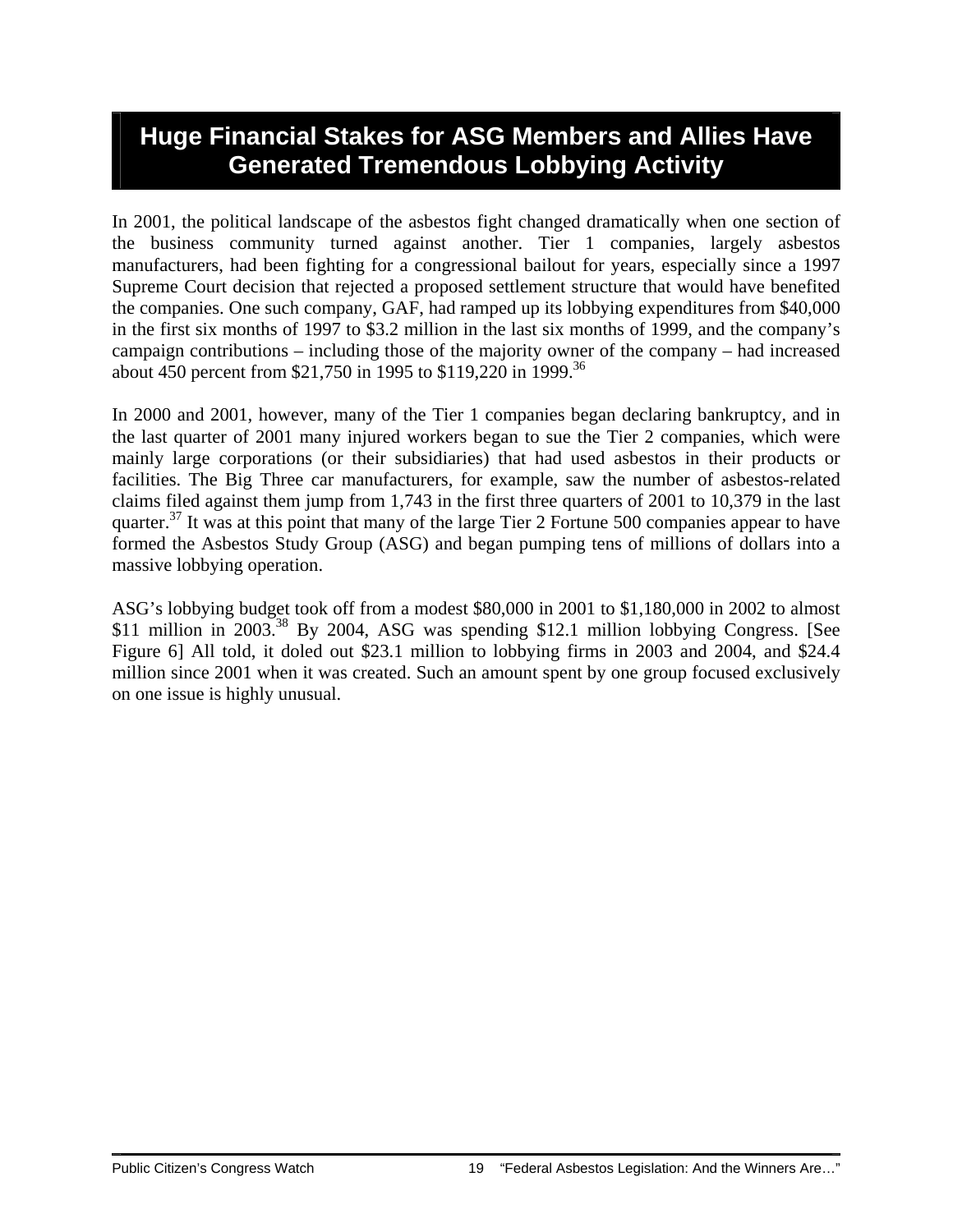### **Figure 6 Firms Hired by the Asbestos Study Group to Lobby on Federal Asbestos Legislation, 2003-2004**

| Organization                                              | 2003 Lobbying<br><b>Expenditures</b> | 2004 Lobbying<br><b>Expenditures</b> | <b>Total Lobbying</b><br><b>Expenditures</b> |
|-----------------------------------------------------------|--------------------------------------|--------------------------------------|----------------------------------------------|
| Swidler Berlin<br>Shereff Friedman*                       | \$10,060,000                         | \$11,080,000**                       | \$21,140,000                                 |
| McGuiness &<br>Holch                                      | \$440,000                            | \$400,000                            | \$840,000                                    |
| <b>Clark Consulting</b><br><b>Federal Policy</b><br>Group | \$200,000                            | \$200,000                            | \$400,000                                    |
| Alexander Strategy<br>Group                               | \$120,000                            | \$240,000**                          | \$360,000                                    |
| Capitol Tax<br>Partners                                   | \$140,000                            | \$200.000**                          | \$340,000                                    |
| Wexler & Walker                                           | N/A                                  | \$20,000                             | \$20,000                                     |
| Total                                                     | \$10,960,000                         | \$12,140,000                         | \$23,100,000                                 |

Source: Public Citizen's analysis of lobbying disclosure forms available from the Senate Office of Public Records. **\***The Asbestos Study Group also paid Swidler Berlin \$80,000 in 2001 and \$1,180,000 in 2002.

 \*\* Projected figure: Company's form for the second half of 2004 is not on file at the U.S. House or U.S. Senate lobbying disclosure offices, which could be due to a lag in data entry. Public Citizen requested the data directly from the firm and did not receive a response before publication. The projected figure was calculated by doubling the lobbying revenue from the first half of 2004.

Public Citizen estimates that ASG, six Tier 1 bankrupt asbestos companies and seven Tier 2 Fortune 500 companies spent a combined \$144.5 million lobbying Congress from 2003 through 2004, the latest figures available. [See Figure 7] The amount spent by ASG and the Tier 1 companies during those years – \$27.9 million – was probably almost exclusively to pass asbestos bailout legislation. The \$86.6 million spent by the Fortune 500 companies was for asbestos legislation and other matters; but lobby disclosure forms do not provide a breakdown of each issue or bill category. But the sum spent on asbestos work for some of the Fortune 500 companies had to be considerable given the number of lobbyists they employed who described working on this issue.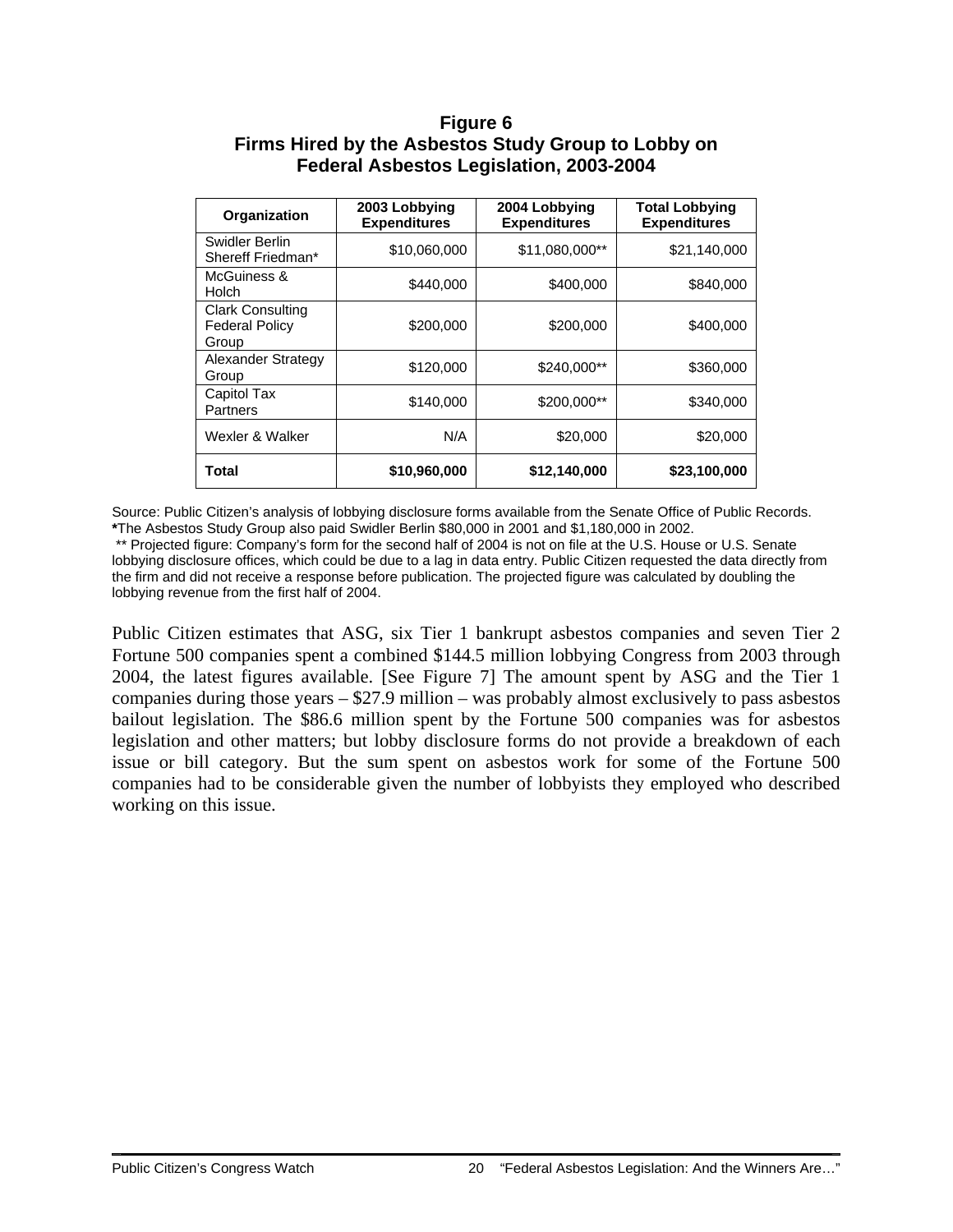#### **Figure 7 Asbestos Study Group Members & Allies That Lobbied on Federal Asbestos Legislation, 2003-2004**

| Organization                              | 2003 Lobbying<br><b>Expenditures</b> | 2004 Lobbying<br><b>Expenditures</b> | <b>Total Lobbying</b><br><b>Expenditures</b> |
|-------------------------------------------|--------------------------------------|--------------------------------------|----------------------------------------------|
| <b>Asbestos Study</b><br>Group            | \$10,960,000                         | \$12,140,000*                        | \$23,100,000                                 |
| Tier I - Bankruptcy<br><b>Companies</b>   |                                      |                                      |                                              |
| GAF                                       | \$160,000                            | \$360,000                            | \$520,000                                    |
| G-I Holdings                              | \$520,000                            | \$500,000                            | \$1,020,000                                  |
| Kaiser Aluminum and<br>Chemical Co.       | \$463,720                            | \$150,000                            | \$613,720                                    |
| Owens-Corning                             | \$1,321,570                          | \$743,436**                          | \$2,065,006                                  |
| USG Corp.                                 | N/A                                  | \$200,000**                          | \$200,000                                    |
| W.R. Grace & Co.                          | \$220,000                            | $\overline{$}120,000**$              | \$340,000                                    |
| <b>Subtotal</b>                           | \$2,685,290                          | \$2,073,436                          | \$4,758,726                                  |
| Tier II - Fortune 500<br><b>Companies</b> |                                      |                                      |                                              |
| Dow Chemical<br>Company                   | \$1,800,000                          | \$1,800,000                          | \$3,600,000                                  |
| Ford Motor Company                        | \$4,640,000                          | \$7,200,000                          | \$11,840,000                                 |
| <b>General Electric</b>                   | \$17,200,000                         | \$16,240,000                         | \$33,440,000                                 |
| <b>General Motors</b>                     | \$7,940,000                          | \$8,500,000                          | \$16,440,000                                 |
| Honeywell/NARCO                           | \$4,640,000                          | \$4,600,000**                        | \$9,240,000                                  |
| Pfizer/Quigley                            | \$3,720,000                          | \$5,660,000                          | \$9,380,000                                  |
| Viacom/<br>Westinghouse                   | \$1,250,000                          | \$1,400,000                          | \$2,650,000                                  |
| <b>Subtotal</b>                           | \$41,190,000                         | \$45,460,000                         | \$86,590,000                                 |
| Total                                     | \$54,835,290                         | \$59,673,436                         | \$114,448,726                                |

Source: Public Citizen's analysis of lobbying disclosure forms available from the Senate Office of Public Records. \* Figure is based on the lobbying disclosure forms filed by firms hired by the Asbestos Study Group. See Figure 6. \*\* Projected figure: Company's form for the second half of 2004 is not on file at the U.S. House or U.S. Senate lobbying disclosure offices, which could be due to a lag in data entry. Public Citizen requested the data directly from the firm and did not receive a response before publication. The projected figure was calculated by doubling the lobbying revenue from the first half of 2004.

The ASG is remarkable in that it concentrated more than 90 percent of its lobbying dollars on a solely Democratic-connected lobbying firm, the D.C.-based Swidler Berlin Sherref & Friedman and its lobbying arm, the Harbour Group. The Harbour Group is a wholly owned subsidiary of Swidler Berlin and was created in 2001 as an explicitly Democratic lobbying firm based around several high-level staffers who were leaving the White House at the end of President Clinton's second term.<sup>39</sup>

The Harbour Group is run by Managing Partners Richard Marcus and Joel Johnson. Johnson was Clinton's senior advisor for policy and communications, and the chief legislative and communications advisor to the Senate's former top Democrat, Sen. Tom Daschle (D-S.D.). Johnson is also a former Senate Judiciary Committee staffer.<sup>40</sup>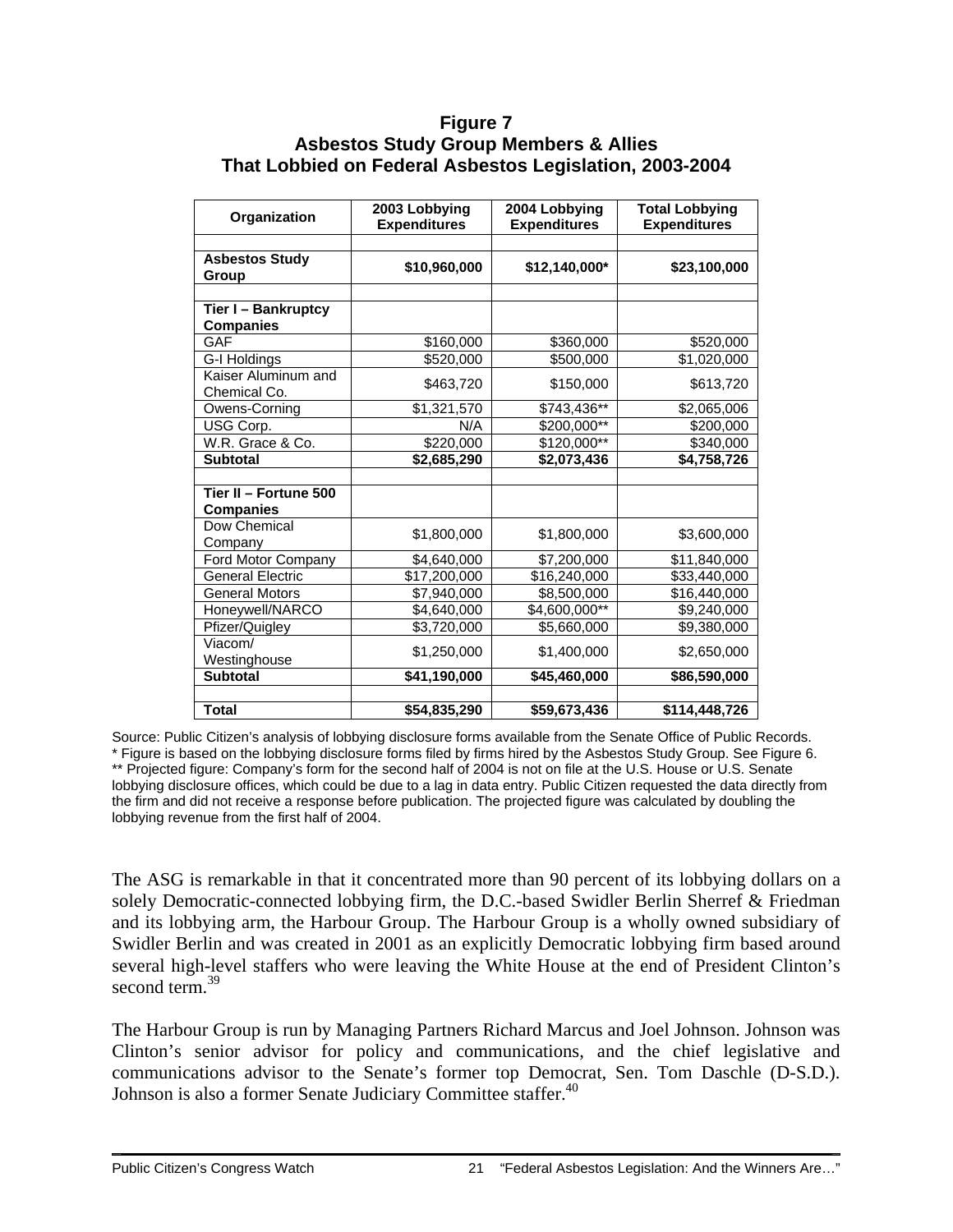The Harbour Group was also stacked with four other former Senate Judiciary Committee staffers, including Thurgood Marshall, Jr., a former assistant to the president and Cabinet secretary for President Clinton, and director of legislative affairs for Vice President Al Gore. Six other Harbour Group employees have worked in other Senate offices, all but two for Democrats.

In the first half of 2004, the last period for which complete records are available, the ASG gave the Harbour Group \$5.5 million for its services – the single largest lobbying contract awarded by any corporation or association in that period. While individual corporations and trade associations spent more on their cumulative lobbying budget over the same period, the nexthighest lobbying contract topped out at only \$1.4 million.<sup>41</sup> Per day, the ASG spent \$30,356 for Harbour's services in that period.

Another recipient of an ASG contract, the Alexander Strategy Group, received its contract six days after it formed a "strategic partnership" with the Harbour Group to handle the Republican side of the aisle in Congress in October 2002.<sup>42</sup> That firm has its own Senate connection in chairman Ed Buckham, a former chief of staff to House Majority Leader Tom DeLay (R-Texas). Buckham is also a former staffer for Sen. Charles Grassley (R-Iowa) – who currently sits on the Senate Judiciary Committee – and former chief of staff of the Senate Judiciary Subcommittee on Administrative Practice and Procedure.<sup>43</sup>

In March 2003, a breakthrough occurred when the AFL-CIO announced it had begun to negotiate a compromise with the ASG.44 The ASG was likely helped by the fact that Harbour Group staffers would have worked a great deal with the unions while they worked in Congress and for the Clinton administration. The prospect of union support for a bill meant a possible break in the stalemate that had denied Republicans the 60 votes needed to break a filibuster in order to conference a bill with the House, which had already passed asbestos legislation. After two more years of heavy lobbying, in April 2005, Sen. Patrick Leahy (D-Vt.) announced he would join Sen. Specter in pushing the ASG-supported bill, setting up the Tier 2 companies for their ultimate Congressional victory.

ASG and the handful of companies in Tiers 1 and 2 employed a small army of 168 individual lobbyists during 2003 and 2004 to work on asbestos legislation. Pfizer reported 45 lobbyists working the issue, Dow Chemical had 20, General Motors and Honeywell had 18 each, and General Electric reported 12. [See Figure 8 and Appendix D for a complete list.]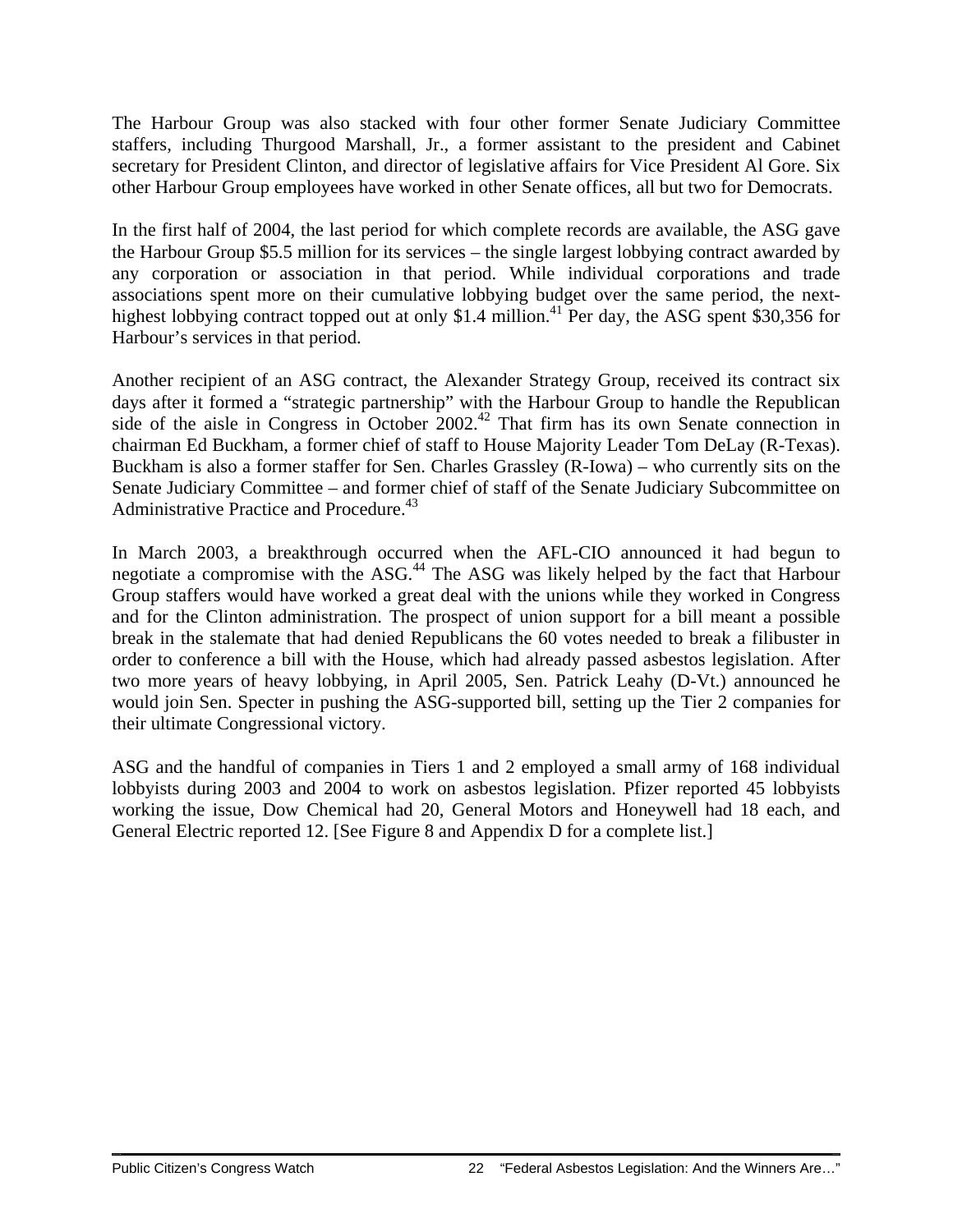#### **Figure 8**

### **Number of Lobbyists Who Worked On Federal Asbestos Legislation On Behalf of Asbestos Study Group Members & Allies, 2003-2004**

| <b>Client Name</b>                           | 2003           | 2004           | Total* |
|----------------------------------------------|----------------|----------------|--------|
| <b>Asbestos Study Group</b>                  |                |                |        |
| Alexander Strategy Group                     | 10             | 8              | 11     |
| <b>Capitol Tax Partners</b>                  | 5              | 6              | 6      |
| <b>Clark Consulting Federal Policy Group</b> | 9              | 8              | 9      |
| McGuiness & Holch                            | 1              | 1              | 1      |
| Swidler Berlin Shereff Friedman              | 10             | 10             | 10     |
| Wexler & Walker Public Policy<br>Associates  | N/A            | 3              | 3      |
| <b>Subtotal</b>                              | 35             | 36             | 40     |
|                                              |                |                |        |
| <b>Tier I - Bankruptcy Companies</b>         |                |                |        |
| <b>GAF</b>                                   | 1              | 1              | 1      |
| G-I Holdings Inc.                            | 3              | $\overline{2}$ | 3      |
| Kaiser Aluminum and Chemical Co.             | 1              | 3              | 4      |
| Owens-Corning                                | $\overline{7}$ | 1              | 7      |
| USG Corp.                                    | 3              | 3              | 3      |
| W.R. Grace & Co.                             | 1              | 1              | 1      |
| <b>Subtotal</b>                              | 15             | 9              | 19     |
| Tier II - Fortune 500 Companies              |                |                |        |
| Dow Chemical Company/Union Carbide           | 14             | 20             | 20     |
| Ford Motor Company                           | 3              | 7              | 7      |
| <b>General Electric Company</b>              | 10             | 9              | 12     |
| <b>General Motors</b>                        | 17             | 12             | 18     |
| Honeywell/NARCO                              | 15             | 14             | 18     |
| Pfizer/Quigley                               | 36             | 35             | 45     |
| Viacom/Westinghouse                          | 3              | $\mathfrak{p}$ | 3      |
| <b>Subtotal</b>                              | 91             | 98             | 116    |
|                                              |                |                |        |
| <b>Total</b>                                 | 135            | 143            | 168    |

Source: Public Citizen's analysis of lobbying disclosure forms available from the Senate Office of Public Records. \*Total column does not equal the sum of previous years because some lobbyists worked on asbestos issues in both 2003 and 2004 and also worked for more than one client.

Of the 168 lobbyists, Public Citizen counts 94 – or 57.7 percent – who walked through the "revolving door" from government service to the private sector, including seven former members of Congress. [See Figure 9 and Appendix E for a complete list]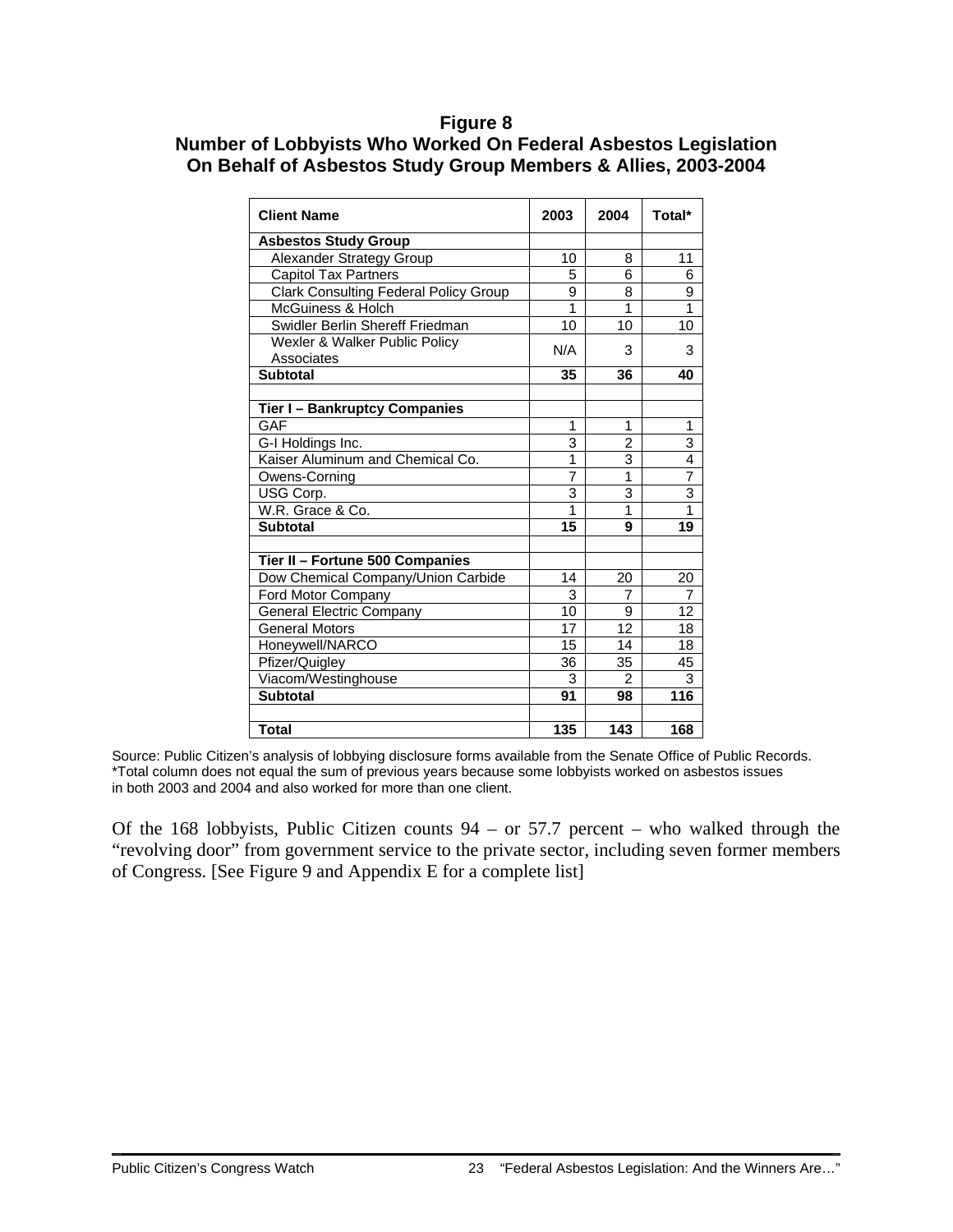### **Figure 9**

### **Former Members of Congress Who Lobbied on Federal Asbestos Legislation On Behalf of Asbestos Study Group Members and Allies, 2003-2004**

| Lobbyist           | <b>Client Name</b>   | <b>Firm Name</b>                  |
|--------------------|----------------------|-----------------------------------|
| Dennis DeConcini   | Owens-Corning        | Parry, Romani, DeConcini & Symms  |
| Dennis DeConcini   | Pfizer               | Parry, Romani, DeConcini & Symms  |
| Daniel Robert      | Dow Chemical Company | Akin, Gump, Strauss, Hauer & Feld |
| Glickman           |                      |                                   |
| Ed Jenkins         | Pfizer               | Palmetto Group                    |
| Norman Lent        | Pfizer               | Lent Scrivner & Roth              |
| Lauch Faircloth    | Dow Chemical Company | Akin, Gump, Strauss, Hauer & Feld |
| <b>Bill Paxon</b>  | Dow Chemical Company | Akin, Gump, Strauss, Hauer & Feld |
| <b>Steve Symms</b> | Owens-Corning        | Parry, Romani, DeConcini & Symms  |
| <b>Steve Symms</b> | Pfizer               | Parry, Romani, DeConcini & Symms  |

Source: Public Citizen analysis of lobbying disclosure reports filed with Senate Office of Public Records.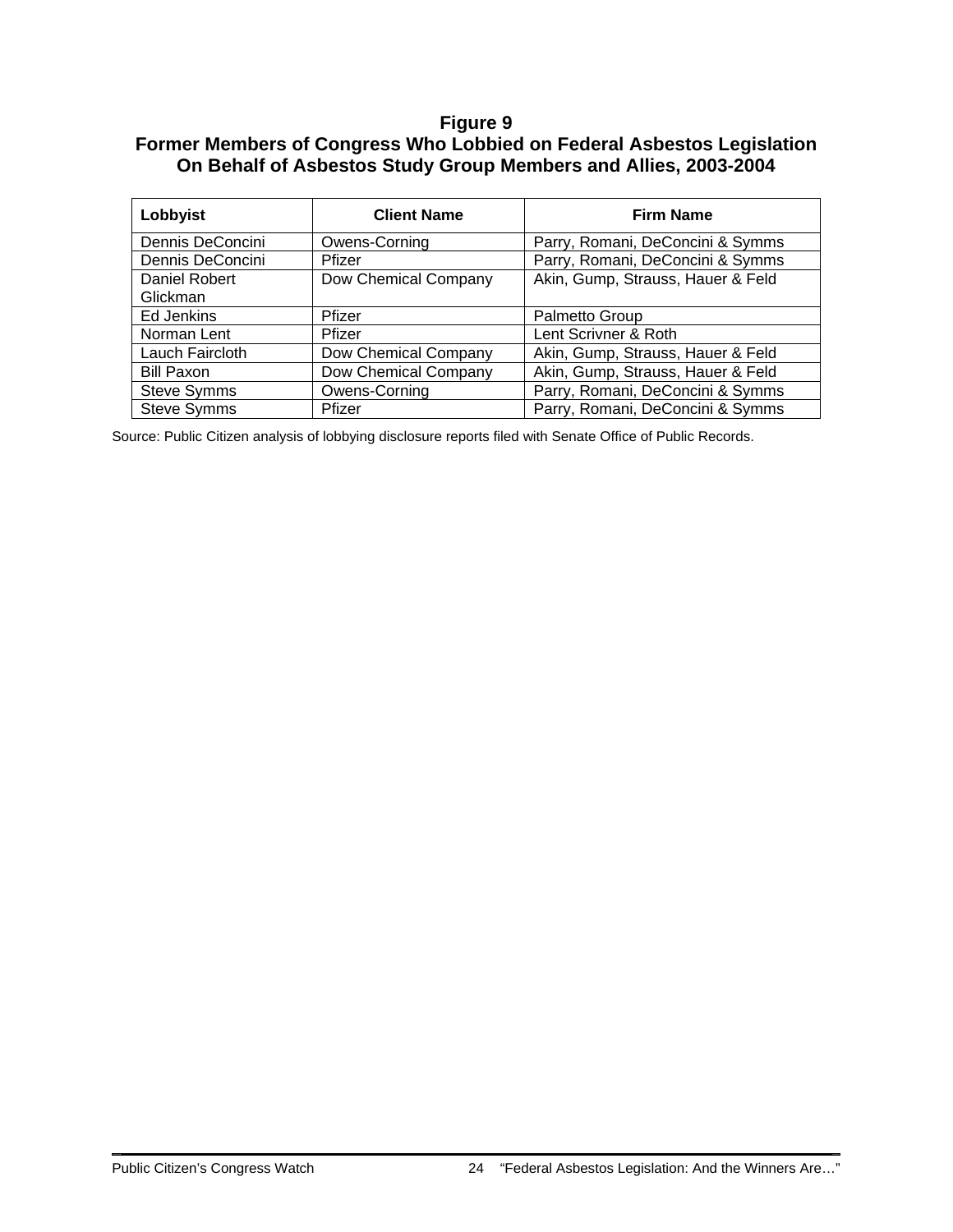### **Appendix A Asbestos Study Group Members & Allies**

### **Tier 1 Allies: Pending Bankruptcy Companies**

A.P. Greene Armstrong World Industries Babcock & Wilcox Combustion Engineering Flintkote G-I Industries/GAF NARCO/Honeywell Kaiser Aluminum Owens Corning/Fibreboard Pittsburgh Corning USG Corp. W.R. Grace & Co.

Note:

Honeywell is not a Chapter 11 bankruptcy company; however, it would fall into Tier 2 because it has agreed in principle to fund the NARCO 524(g) bankruptcy trust. Its trust share is estimated at \$426.6 million.

### **Tier 2 ASG Members: Fortune 500 Companies**

\*Dow Chemical/Union Carbide \*Ford Motor Company \*General Electric \*General Motors Georgia Pacific \*Honeywell Owens Illinois \*Pfizer/Quigley \*Viacom/Westinghouse

\*Confirmed ASG members identified in 2003 Senate testimony as being in the Asbestos Study Group. Honeywell was noted in "Statement from the Asbestos Study Group," Asbestos Study Group press release, April 18, 2005.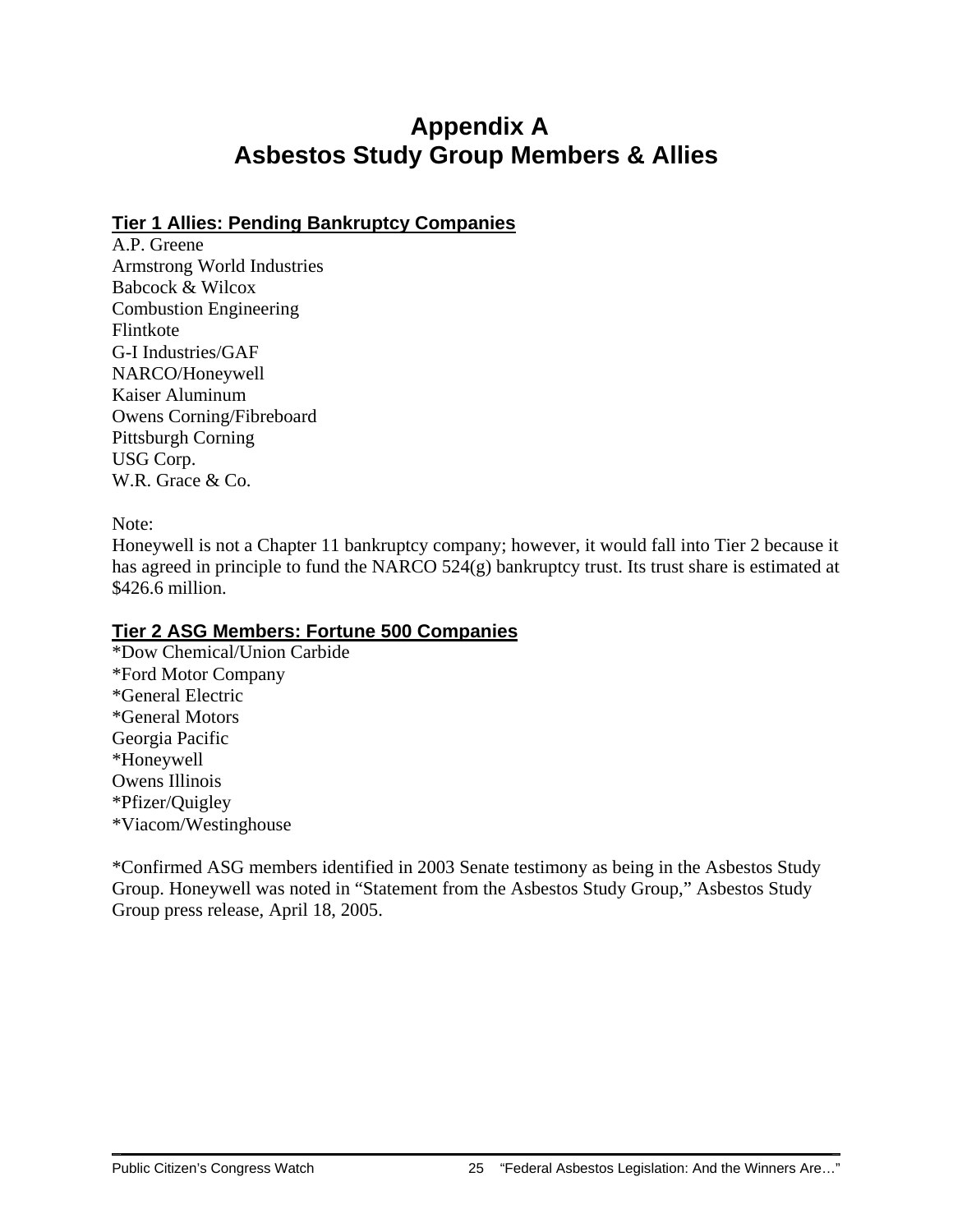## **Appendix B Major Shareholders of Companies With Asbestos Liabilities**

| Company                                            | <b>Total Shares</b><br>Outstanding | <b>Major Shareholder</b>                                | <b>Number of</b><br><b>Shares</b> | Percentage |
|----------------------------------------------------|------------------------------------|---------------------------------------------------------|-----------------------------------|------------|
| Owens Illinois                                     | N/A                                | A.R. Schmeidler & Co. Inc.                              | 268,212                           | N/A        |
| McDermott<br>International/<br>Babcock &<br>Wilcox | 67,457,000                         | American Express Financial Corp.                        | 3,451,000                         | 5.1%       |
| W.R. Grace &<br>Co.                                | 57,962,868                         | <b>Ardsley Advisory Partners</b>                        | 2,995,000                         | 5.2%       |
| Viacom                                             | 131,503,000                        | <b>AXA</b>                                              | 1,738,518                         | 1.3%       |
| Dow                                                | 953,571,000                        | Barclays Global Investors N.A.                          | 34,464,813                        | 3.6%       |
| Ford Motor<br>Company                              | 1,830,900,000                      | Barclays Global Investors N.A.                          | 110,440,449                       | 6.0%       |
| <b>General Motors</b>                              | 564,826,000                        | Barclays Global Investors N.A.                          | 21,597,863                        | 3.8%       |
| Georgia-Pacific                                    | 259,839,000                        | Barclays Global Investors N.A.                          | 21,439,719                        | 8.3%       |
| Honeywell                                          | 670,092,700                        | Barclays Global Investors N.A.                          | 29,669,449                        | 4.4%       |
| Kaiser-<br>Aluminum                                | 533,660                            | Barclays Global Investors N.A.                          | 43,545                            | 8.2%       |
| <b>Owens Corning</b>                               | 7,156,403                          | Barclays Global Investors N.A.                          | 225,694                           | 3.2%       |
| Pfizer                                             | 7,460,646,000                      | Barclays Global Investors N.A.                          | 307,974,599                       | 4.1%       |
| <b>PPG</b> Industries                              | 173,203,000                        | Barclays Global Investors N.A.                          | 9,590,319                         | 5.5%       |
| <b>USG</b><br>Corporation/<br>U.S. Gypsum          | 43,343,000                         | Barclays Global Investors N.A.                          | 1,835,451                         | 4.2%       |
| W.R. Grace &<br>Co.                                | 57,962,868                         | Barclays Global Investors N.A.                          | 3,605,800                         | 6.2%       |
| <b>USG</b><br>Corporation/<br>U.S. Gypsum          | 43,343,000                         | Berkshire Hathaway Inc.                                 | 6,500,000                         | 15.0%      |
| Ford Motor<br>Company                              | 1,830,900,000                      | Brandes Investment Partners L.P.                        | 48,624,464                        | 2.7%       |
| <b>General Motors</b>                              | 564,826,000                        | Brandes Investment Partners L.P.                        | 16,675,566                        | 3.0%       |
| Kaiser-<br>Aluminum                                | 533,660                            | California Public Employees<br><b>Retirement System</b> | 458,100                           | 85.8%      |
| Dow                                                | 953,571,000                        | Capital Research and<br>Management Co.                  | 78,523,200                        | 8.2%       |
| <b>General Motors</b>                              | 564,826,000                        | Capital Research and<br>Management Co.                  | 64,730,400                        | 11.5%      |
| Georgia-Pacific                                    | 259,839,000                        | Capital Research and<br>Management Co.                  | 19,735,898                        | 7.6%       |
| <b>PPG</b> Industries                              | 173,203,000                        | Capital Research and<br>Management Co.                  | 4,850,000                         | 2.8%       |

**(Alphabetically by shareholder)**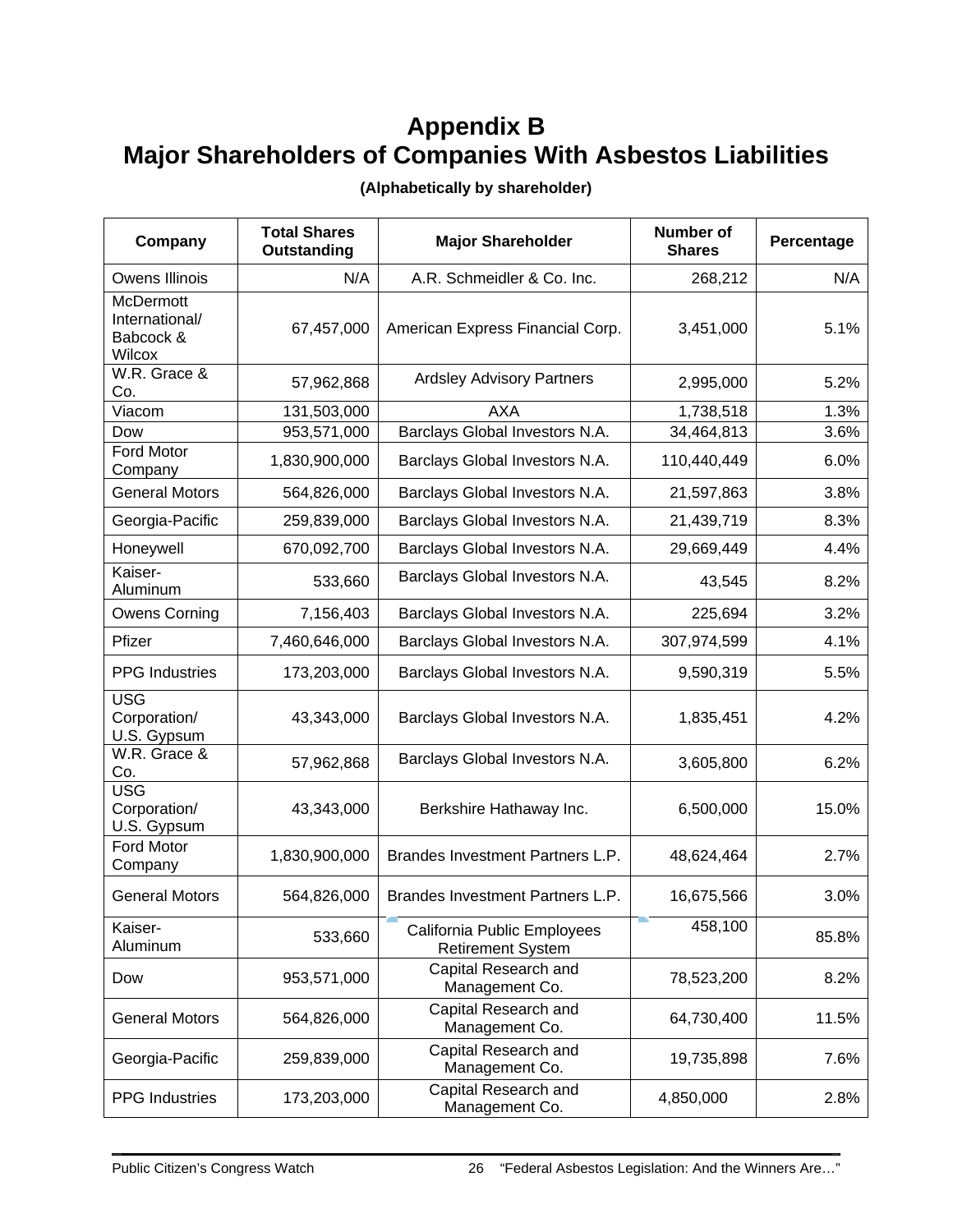| Viacom                                                    | 131,503,000   | Capital Research and<br>Management Co.           | 850,000      | 0.6%   |
|-----------------------------------------------------------|---------------|--------------------------------------------------|--------------|--------|
| Owens Corning                                             | 7,156,403     | <b>Catalyst Investment Management</b><br>Co. LLC | 289,300      | 4.0%   |
| Armstrong World<br>Industries                             | 437,076       | Caz Investments L.P.                             | 400          | 0.1%   |
| Honeywell                                                 | 670,092,700   | Citigroup Inc.                                   | 25,567,179   | 3.8%   |
| <b>PPG</b> Industries                                     | 173,203,000   | Citigroup Inc.                                   | 4,280,499    | 2.5%   |
| <b>USG</b><br>Corporation/<br>U.S. Gypsum                 | 43,343,000    | D.E. Shaw & Co. Inc.                             | 2,839,800    | 6.6%   |
| W.R. Grace &<br>Co.                                       | 57,962,868    | D.E. Shaw & Co. Inc.                             | 3,066,900    | 5.3%   |
| Dow                                                       | 953,571,000   | Deutsche Bank AG                                 | 37,067,552   | 3.9%   |
| Honeywell                                                 | 670,092,700   | Deutsche Bank AG                                 | 25,311,554   | 3.8%   |
| Kaiser-<br>Aluminum                                       | 533,660       | <b>DFA Investment Dimensions</b><br>Group Inc.   | 30,015       | 5.6%   |
| Dow                                                       | 953,571,000   | Dodge & Cox                                      | 36, 161, 059 | 3.8%   |
| <b>ABB</b><br>Ltd./Combustion<br>Engineering              | 2,070,315,000 | FMR Corp.                                        | 1,925,600    | 0.1%   |
| Dow                                                       | 953,571,000   | FMR Corp.                                        | 32,770,324   | 3.4%   |
| Honeywell                                                 | 670,092,700   | FMR Corp.                                        | 50,498,578   | 7.5%   |
| Owens Illinois                                            | N/A           | FMR Corp.                                        | 857,080      |        |
| Pfizer                                                    | 7,460,646,000 | FMR Corp.                                        | 280,618,003  | 3.8%   |
| <b>USG</b><br>Corporation/<br>U.S. Gypsum                 | 43,343,000    | FMR Corp.                                        | 5,548,300    | 12.8%  |
| Viacom                                                    | 131,503,000   | Gabelli Asset Management Inc.                    | 8,953,368    | 6.8%   |
| <b>McDermott</b><br>International/<br>Babcock &<br>Wilcox | 67,457,000    | <b>Glenview Capital Management</b><br><b>LLC</b> | 3,635,200    | 5.4%   |
| Ford Motor<br>Company                                     | 1,830,900,000 | Goldman Sachs                                    | 28,201,925   | 1.5%   |
| <b>USG</b><br>Corporation/<br>U.S. Gypsum                 | 43,343,000    | Goldman Sachs Group Inc.                         | 2,088,820    | 4.8%   |
| <b>ABB</b><br>Ltd./Combustion<br>Engineering              | 2,070,315,000 | IXIS Asset Management Advisors<br>L.P.           | 3,160,383    | 0.2%   |
| <b>Owens Corning</b>                                      | 7,156,403     | JGD Management Corp.                             | 550,000      | 7.7%   |
| Armstrong World<br>Industries                             | 437,076       | Kensico Capital Management<br>Corp.              | 160,800      | 36.8%  |
| <b>Owens Corning</b>                                      | 7,156,403     | Lehman Brothers Holdings Inc.                    | 7,156,403    | 100.0% |
| Armstrong World<br>Industries                             | 437,076       | Loeb Arbitrage Management Inc.                   | 275,876      | 63.1%  |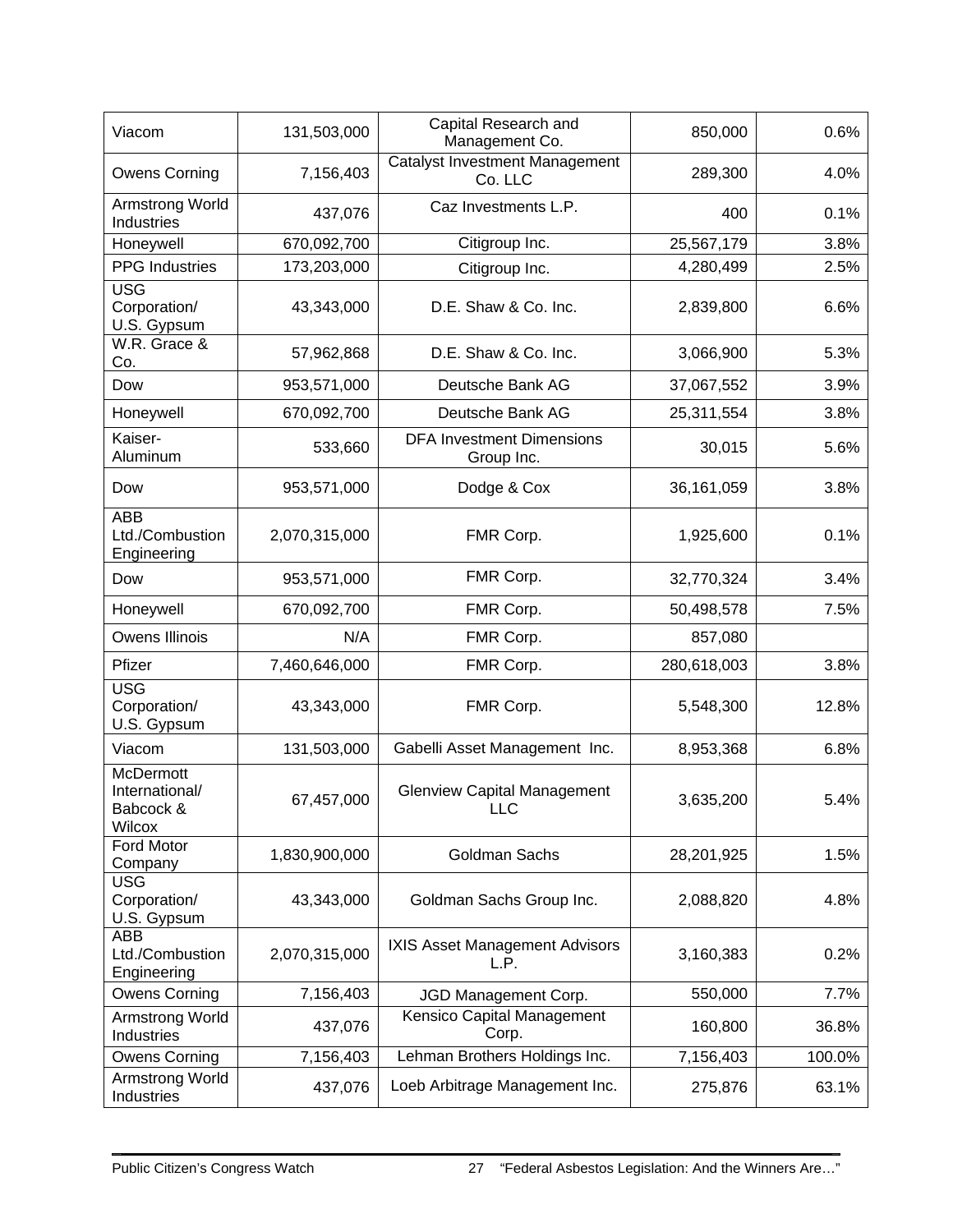| Owens Illinois                                            | N/A           | Loomis Sayles & Co. LP                                                                            | 652,127     |       |
|-----------------------------------------------------------|---------------|---------------------------------------------------------------------------------------------------|-------------|-------|
| Georgia-Pacific                                           | 259,839,000   | Lord Abbett & Co                                                                                  | 10,069,147  | 3.9%  |
| Owens Illinois                                            | N/A           | Lord Abbett & Co.                                                                                 | 869,842     |       |
| Viacom                                                    | 131,503,000   | Marathon Asset Management Co.                                                                     | 1,491,100   | 1.1%  |
| <b>PPG</b> Industries                                     | 173,203,000   | <b>Massachusetts Financial Services</b><br>Co.                                                    | 6,145,956   | 3.5%  |
| <b>ABB</b><br>Ltd./Combustion<br>Engineering              | 2,070,315,000 | McLean Budden Ltd.                                                                                | 5,545,200   | 0.3%  |
| <b>McDermott</b><br>International/<br>Babcock &<br>Wilcox | 67,457,000    | Merrill Lynch Asset Management<br>Inc.                                                            | 4,131,000   | 6.1%  |
| <b>Owens Corning</b>                                      | 7,156,403     | Moore Capital Management LLC                                                                      | 525,000     | 7.3%  |
| Georgia-Pacific                                           | 259,839,000   | Morgan Stanley                                                                                    | 18,551,995  | 7.1%  |
| <b>ABB</b><br>Ltd./Combustion<br>Engineering              | 2,070,315,000 | Neuberger Berman LLC                                                                              | 7,962,560   | 0.4%  |
| W.R. Grace &<br>Co.                                       | 57,962,868    | Peninsula Capital Advisors LLC                                                                    | 10,765,600  | 18.6% |
| <b>Owens Illinois</b>                                     | N/A           | Price T. Rowe Associates Inc.                                                                     | 578,100     |       |
| Kaiser-<br>Aluminum                                       | 533,660       | <b>Schwab Charles Investment</b><br>Management Inc.                                               | 2,000       | 0.4%  |
| McDermott<br>International/<br>Babcock &<br>Wilcox        | 67,457,000    | Seemore Advisors LLC                                                                              | 2,600,000   | 3.9%  |
| <b>General Motors</b>                                     | 564,826,000   | Southeastern Asset Management<br>Inc.                                                             | 26,029,493  | 4.6%  |
| <b>Ford Motor</b><br>Company                              | 1,830,900,000 | State Street Corp.                                                                                | 62,015,564  | 3.4%  |
| <b>General Motors</b>                                     | 564,826,000   | State Street Corp.                                                                                | 103,110,017 | 18.3% |
| Georgia-Pacific                                           | 259,839,000   | State Street Corp.                                                                                | 10,760,324  | 4.1%  |
| Honeywell                                                 | 670,092,700   | State Street Corp.                                                                                | 102,146,357 | 15.2% |
| Pfizer                                                    | 7,460,646,000 | State Street Corp.                                                                                | 243,328,658 | 3.3%  |
| <b>PPG</b> Industries                                     | 173,203,000   | State Street Corp.                                                                                | 5,446,066   | 3.1%  |
| Viacom                                                    | 131,503,000   | Teachers Insurance and Annuity<br><b>Association - College Retirement</b><br><b>Equities Fund</b> | 876,894     | 0.7%  |
| <b>McDermott</b><br>International/<br>Babcock &<br>Wilcox | 67,457,000    | <b>Third Point LLC</b>                                                                            | 4,225,000   | 6.3%  |
| Ford Motor<br>Company                                     | 1,830,900,000 | Vanguard Group Inc.                                                                               | 39,628,820  | 2.2%  |
| Pfizer                                                    | 7,460,646,000 | Vanguard Group Inc.                                                                               | 168,387,081 | 2.3%  |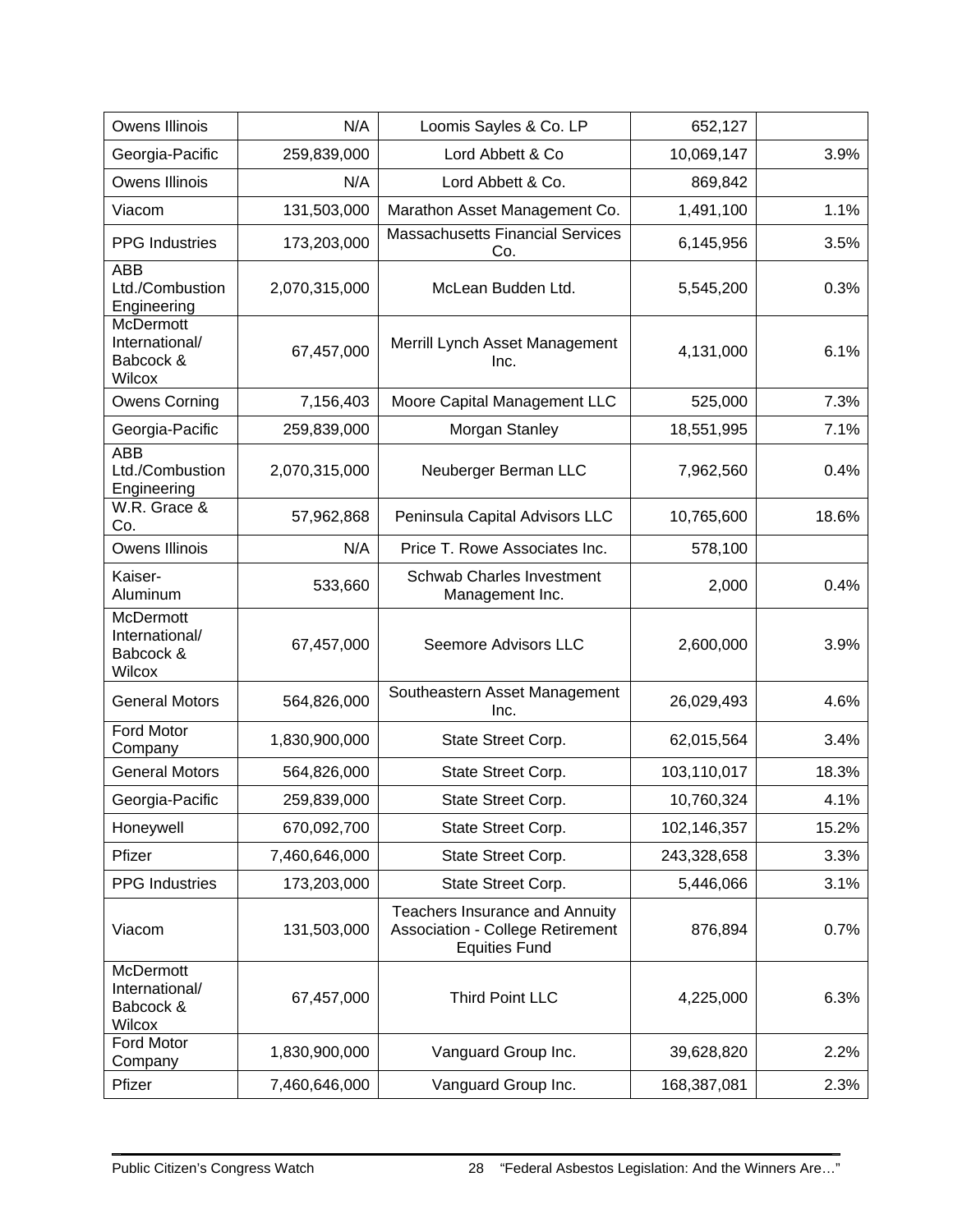| W.R. Grace &<br>Co.                          | 57,962,868    | Vanguard Group Inc.           | 2,539,072   | 4.4% |
|----------------------------------------------|---------------|-------------------------------|-------------|------|
| <b>ABB</b><br>Ltd./Combustion<br>Engineering | 2,070,315,000 | Wedge Capital Management LLP. | 2,903,600   | 0.1% |
| Pfizer                                       | 7,460,646,000 | Wellington Management Co. LLP | 144,538,845 | 1.9% |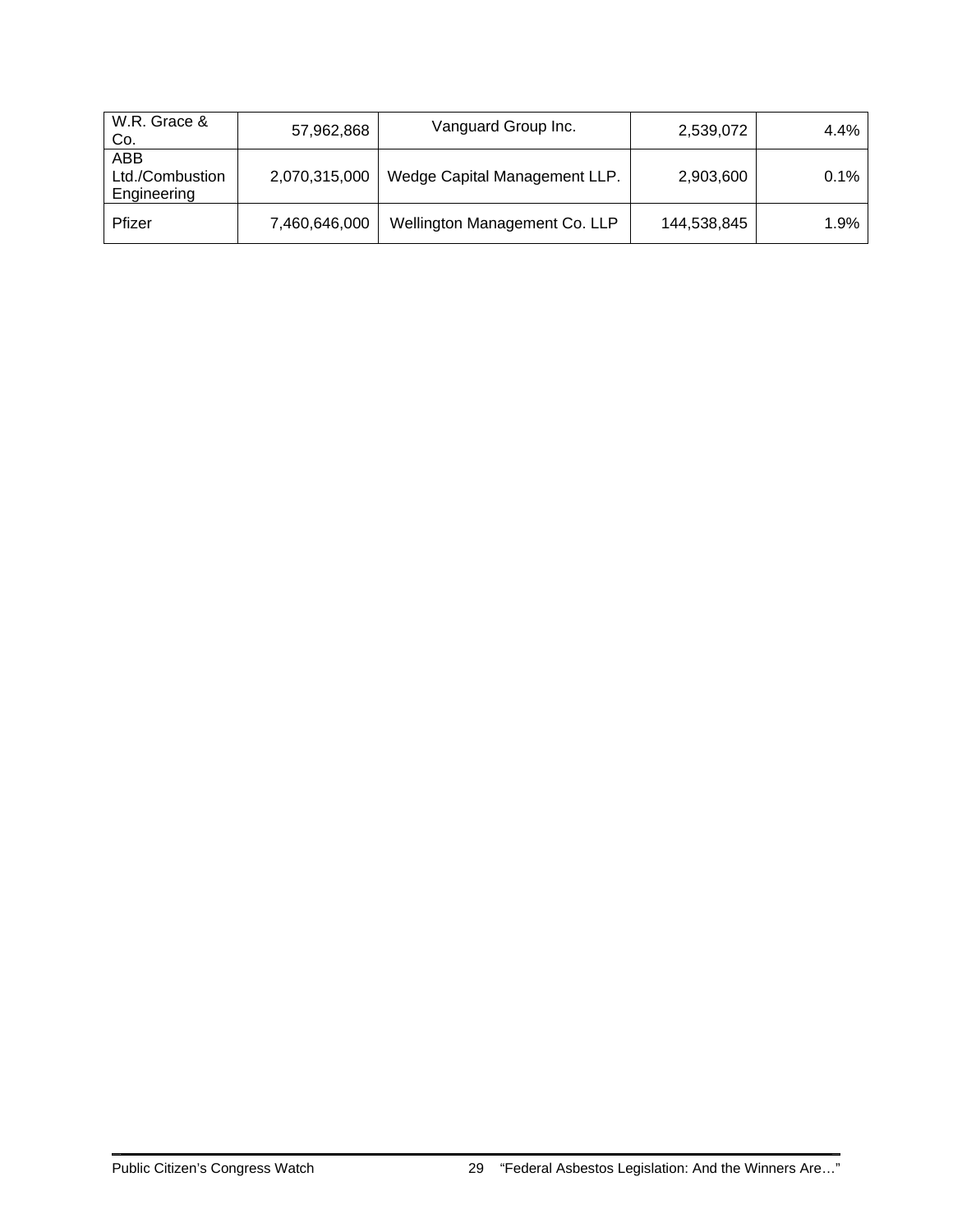### **Appendix C Goldman Sachs References in Senate Judiciary Hearing And Bill Mark-up of April 26 and 28, 2005**

### **Judiciary Committee Hearing, April 26, 2005**

JUDGE EDWARD BECKER, THIRD CIRCUIT COURT OF APPEALS: As I said previously - - (inaudible) -- financial experts have demonstrated that the fund was more than adequate to pay the projected claims. New figures from Goldman-Sachs represent that by elimination of level seven, even with the increase in the claim value, the fund is at least \$5 billion more secure than before, which I hope will give assurance to those senators who have expressed concerns about the solvency of the fund. (Inaudible) -- current bill is estimated to be \$120 billion, and the fund is \$140 billion. The first five-year outflow is within the (up-front money?).

Now, \$140 billion is based upon the Goldman-Sachs translation of the projections (of asbestos disease?) from Dr. Fran Rabinovitz, which, (when I?) examined them in marathon sessions last May, impressed me as correct. Now, I know that there will be testimony today that those figures are off. That's the testimony of Mr. Peterson, which will be countered, as I understand, by Dr. Rabinovitz. I note, (for the benefit of the panel?), that the very recent figures show a significant decline in claims. (Inaudible) -- one of the major companies (with respect to?) liability claims, are down 70 percent in the last two years.

JUDGE EDWARD BECKER, THIRD CIRCUIT COURT OF APPEALS: So it seems to me that there is at least credible evidence, based upon Judge Fullam's (sp) findings, that the Goldman-Sachs figures, which are based upon Dr. Rabinovitz's projections, are sound and that we should have some confidence that the fund will be able to meet the claims.

SEN. LEAHY: A major component of the bill is to ensure that the fund is operational through higher front-end fundings, something you've looked at closely. In your testimony to the committee in January and then some of the follow-up letters to me, you stated that you expect to have written commitments or letters from financial institutions regarding the availability of 20 billion (dollars) in front-end funding once the legislation was introduced, including estimates of the interest costs of such potential borrowing. Now that we've introduced it, when do you expect to receive such written assurances from financial institutions?

JOHN ENGLER, PRESIDENT AND CEO, NATIONAL ASSOCIATION OF MANUFACTURING: The specificity of the draft that makes this easier as it gets, obviously, closer, but we think by Thursday from Goldman Sachs we may have a letter that gives us assurances. We've been talking to a lot of the different financial houses about how this gets done. We think this is clearly bankable. But we're anticipating that Thursday we would have something in time for markup, that you'd have a commitment on, you know -- and it's really couched, I suppose, as financial folks do, based on what exactly the mechanisms are. But we think that the committee has done a nice job in the draft of trying to put a framework together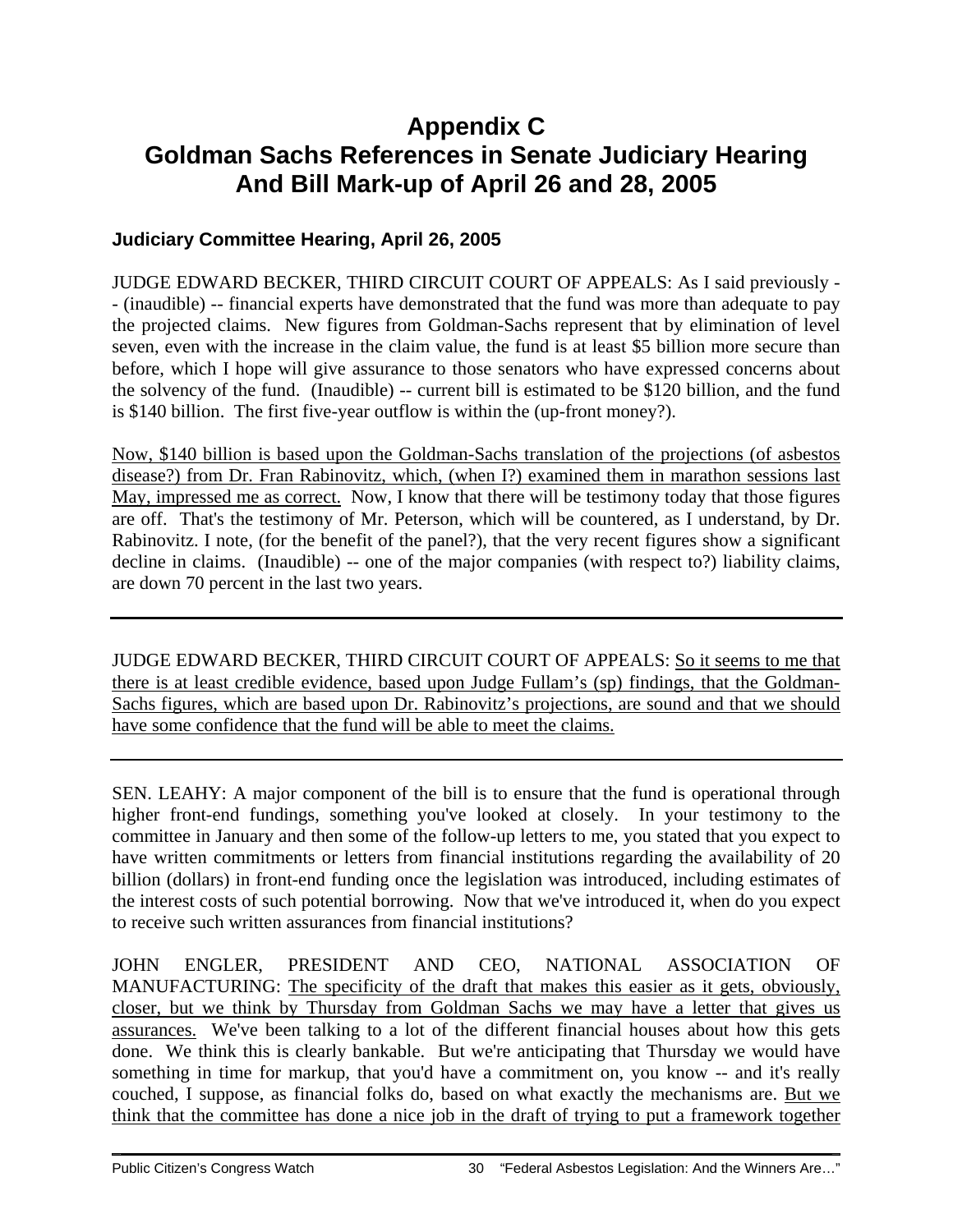that somebody like Goldman Sachs can kind of come in and say this is what we think it would be.

SEN. JOHN CORNYN (R-TX): ............... And there are a number of provisions in this very lengthy bill -- and again, this has been a complex, contentious process, I think as Judge Becker said, and we have all tried very hard and continue to try very hard to deal with some of the challenges there. I am concerned that we still do not yet have a good, solid information that allows us to predict the viability of the fund. I would just note, and I'll look forward to additional testimony we have here later, that the CBO, for example, on a previous version of this bill estimated that about 76 percent of the people who apply for benefits will not be eligible for compensation, but will be eligible for medical monitoring. Other estimates, from Goldman Sachs for example, go up to 82 percent, they estimate, will be not eligible for compensation, but will be eligible for medical monitoring. I think we need to drill down and understand better the basis for those estimates.

### **Judiciary Committee Hearing, April 26, 2005**

SEN. SPECTER: You're testimony about the amount of the fund, as I understand it, is that before the Section VIIs were eliminated, your expert projections came in at a total cost to cover all the claims of \$125 billion. Is that correct?

DR. FRANCINE RABINOVITZ, HAMILTON, RABINOVITZ & ALSCHULER: Yes, although the value side of that equation is estimated by Goldman Sachs.

### **Judiciary Committee Markup, April 28, 2005**

U.S. SENATOR SAM BROWNBACK (R-KS): BROWNBACK: All right. So this is set now. You can't go back and forth on this?

U.S. SENATOR ARLEN SPECTER: Correct. Once the trial has started, a jury impaneled, bench trial, evidence presented, it stays in court.

BROWNBACK: All right. Could I call up then a different one, my amendment number four. This is on the contribution amount.

And I'd really appreciate it, Chairman, if you can look at this.

According to numbers that you provided to us from Goldman Sachs and some others, were going to raise about \$140 billion in the overall funding scheme.

BROWNBACK: The numbers you have provided as well -- it looks like to me, if we get \$125 billion, we're going to spend, with Level 7 claimants in the fund, and \$118 billion if they're out of the fund.

That's the Goldman-Sachs and others and others' numbers, we'll raise \$140 billion.

SPECTER: That's correct.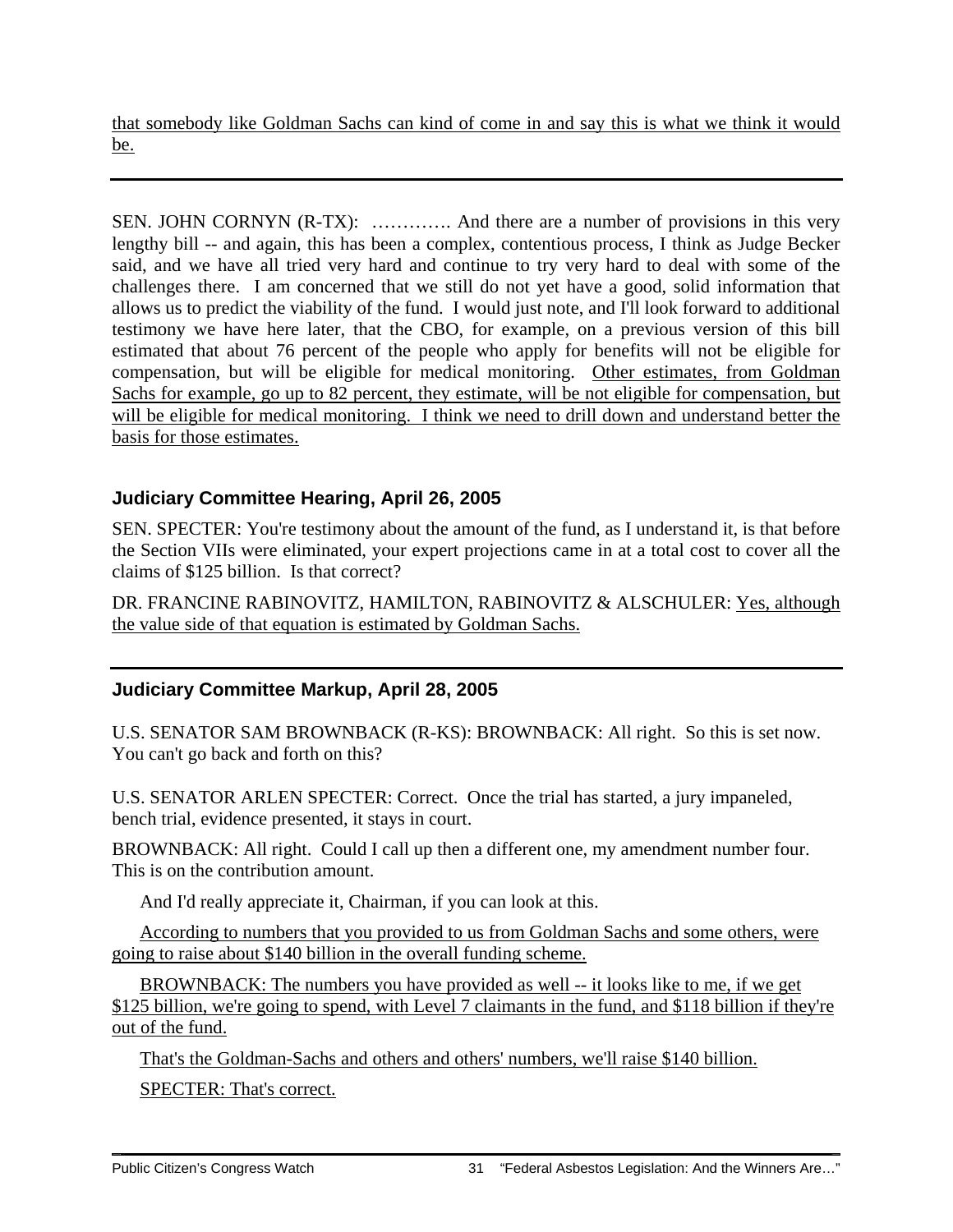### **Appendix D Lobbyists Who Worked on Federal Asbestos Legislation For ASG and Fortune 500 Companies Studied, 2003-2004**

| <b>Client Name</b>          | <b>Firm Name</b>                             | Lobbyist                 |
|-----------------------------|----------------------------------------------|--------------------------|
| <b>Asbestos Study Group</b> | Alexander Strategy Group                     | <b>Terry Allen</b>       |
| Asbestos Study Group        | Alexander Strategy Group                     | Chris Bertelli           |
| Asbestos Study Group        | Alexander Strategy Group                     | Edwin A Buckham          |
| Asbestos Study Group        | Alexander Strategy Group                     | <b>Brian Darling</b>     |
| Asbestos Study Group        | Alexander Strategy Group                     | Karl Gallant             |
| <b>Asbestos Study Group</b> | Alexander Strategy Group                     | Dan Gans                 |
| Asbestos Study Group        | Alexander Strategy Group                     | <b>Terry Haines</b>      |
| Asbestos Study Group        | Alexander Strategy Group                     | Jim Hayes                |
| Asbestos Study Group        | Alexander Strategy Group                     | Mike Minalke             |
| <b>Asbestos Study Group</b> | Alexander Strategy Group                     | Tony Rudy                |
| Asbestos Study Group        | Alexander Strategy Group                     | <b>Ed Stewart</b>        |
| Asbestos Study Group        | Capitol Tax Partners                         | <b>William Fant</b>      |
| <b>Asbestos Study Group</b> | <b>Capitol Tax Partners</b>                  | <b>Richard Grafmeyer</b> |
| Asbestos Study Group        | Capitol Tax Partners                         | Lindsay Hooper           |
| Asbestos Study Group        | <b>Capitol Tax Partners</b>                  | William McKenney         |
| <b>Asbestos Study Group</b> | <b>Capitol Tax Partners</b>                  | Joseph "Joe" Mikrut      |
| <b>Asbestos Study Group</b> | <b>Capitol Tax Partners</b>                  | Jonathan Talisman        |
| <b>Asbestos Study Group</b> | <b>Clark Consulting Federal Policy Group</b> | James F. Carlisle        |
| Asbestos Study Group        | <b>Clark Consulting Federal Policy Group</b> | Jayne Fitzgerald         |
| <b>Asbestos Study Group</b> | <b>Clark Consulting Federal Policy Group</b> | <b>Tim Hanford</b>       |
| <b>Asbestos Study Group</b> | <b>Clark Consulting Federal Policy Group</b> | Kenneth J. Kies          |
| Asbestos Study Group        | <b>Clark Consulting Federal Policy Group</b> | Dan Leonard              |
| Asbestos Study Group        | <b>Clark Consulting Federal Policy Group</b> | Rob Leonard              |
| Asbestos Study Group        | <b>Clark Consulting Federal Policy Group</b> | John Meagher             |
| Asbestos Study Group        | <b>Clark Consulting Federal Policy Group</b> | <b>Scott Parven</b>      |
| Asbestos Study Group        | <b>Clark Consulting Federal Policy Group</b> | Pat Raffaniello          |
| Asbestos Study Group        | McGuiness & Holch                            | Kevin McGuiness          |
| Asbestos Study Group        | Swidler Berlin Shereff Friedman              | Bernard P. Bell          |
| Asbestos Study Group        | Swidler Berlin Shereff Friedman              | <b>Barry Direnfeld</b>   |
| <b>Asbestos Study Group</b> | Swidler Berlin Shereff Friedman              | Brian Fitzgerald         |
| Asbestos Study Group        | Swidler Berlin Shereff Friedman              | Sandra P. Franco         |
| Asbestos Study Group        | Swidler Berlin Shereff Friedman              | <b>Gary Gallant</b>      |
| Asbestos Study Group        | Swidler Berlin Shereff Friedman              | Thurgood Marshall Jr.    |
| Asbestos Study Group        | Swidler Berlin Shereff Friedman              | Linda S. Schmidt         |
| Asbestos Study Group        | Swidler Berlin Shereff Friedman              | Gary Slaiman             |
| Asbestos Study Group        | Swidler Berlin Shereff Friedman              | Kathryn Taylor           |
| Asbestos Study Group        | Swidler Berlin Shereff Friedman              | Michael B. Wigmore       |
| Asbestos Study Group        | Wexler & Walker Public Policy Associates     | Peter Holran             |
| Asbestos Study Group        | Wexler & Walker Public Policy Associates     | Jack Howard              |
| Asbestos Study Group        | Wexler & Walker Public Policy Associates     | <b>Robert Walker</b>     |
| Dow Chemical Company        | Akin, Gump, Strauss, Hauer & Feld            | J. David Carlin          |
| Dow Chemical Company        | Akin, Gump, Strauss, Hauer & Feld            | Smith Davis              |
| Dow Chemical Company        | Akin, Gump, Strauss, Hauer & Feld            | Lauch Faircloth          |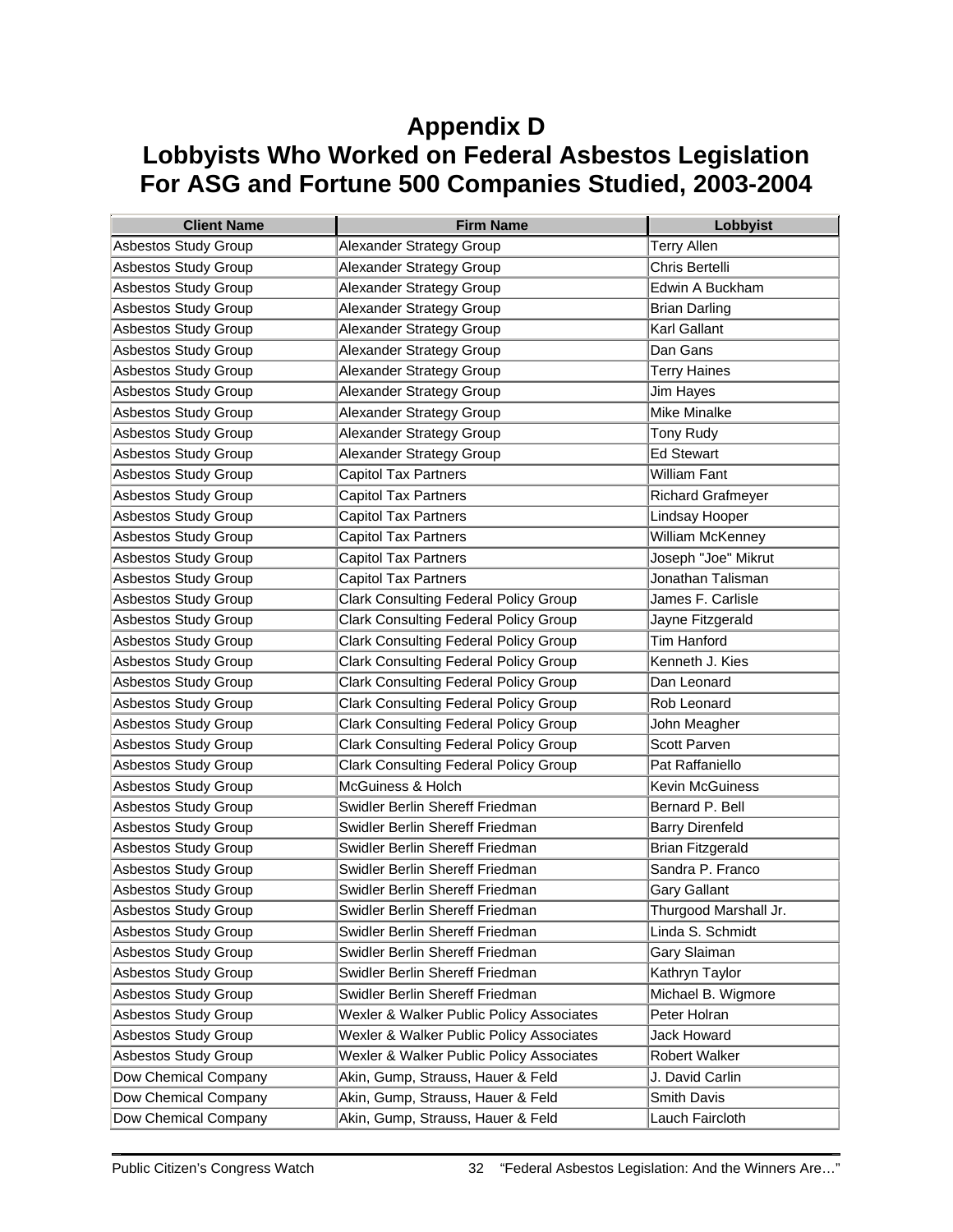| Daniel Robert Glickman<br>Dow Chemical Company<br>Akin, Gump, Strauss, Hauer & Feld<br>Akin, Gump, Strauss, Hauer & Feld<br>Karen Goldmeier Green<br>Dow Chemical Company<br>Akin, Gump, Strauss, Hauer & Feld<br>Christine F. Hesse<br>Dow Chemical Company<br>Akin, Gump, Strauss, Hauer & Feld<br>Joel Jankowsky<br>Dow Chemical Company<br>Charles Johnson IV<br>Dow Chemical Company<br>Akin, Gump, Strauss, Hauer & Feld<br>Dow Chemical Company<br>Akin, Gump, Strauss, Hauer & Feld<br>Alexander 'Sandy' Kress<br><b>Bill Paxon</b><br>Dow Chemical Company<br>Akin, Gump, Strauss, Hauer & Feld<br>Dow Chemical Company<br>Akin, Gump, Strauss, Hauer & Feld<br><b>Steven Ross</b><br>Akin, Gump, Strauss, Hauer & Feld<br>John M. Simmons<br>Dow Chemical Company<br>Akin, Gump, Strauss, Hauer & Feld<br><b>Barney Skladany</b><br>Dow Chemical Company<br>Akin, Gump, Strauss, Hauer & Feld<br>Dow Chemical Company<br>James Tucker<br><b>Jose Villarreal</b><br>Dow Chemical Company<br>Akin, Gump, Strauss, Hauer & Feld<br>Baker & Daniels<br>Phillip E. Bainbridge<br>Dow Chemical Company<br>Dow Chemical Company<br>Dow Chemical Company<br>Louis Vega<br>Dow Chemical Company<br>Dow Chemical Company<br>Theodore "Ted" F. Verheggen<br>Hamilton Rabinovitz & Alschuler<br>Francine F. Rabinovitz<br>Dow Chemical Company<br>Dow Chemical Company<br>James L. Stengel<br>James L. Stengel<br>Ford Motor Company<br>Dan Brouillette<br>Ford Motor Company<br>Ford Motor Company<br>Janet Mullins Grissom<br>Ford Motor Company<br>Ford Motor Company<br>Ford Motor Company<br>Mary Johannes<br>Alison Jones<br>Ford Motor Company<br>Ford Motor Company<br>Ford Motor Company<br>Ziad Ojakli<br>Ford Motor Company<br>Ford Motor Company<br><b>Tony Reinhart</b><br>Ford Motor Company<br><b>Gerald Roussel</b><br>Ford Motor Company<br>Ford Motor Company<br>GAF<br>Levine & Company<br>Ken Levine<br><b>General Electric Company</b><br><b>General Electric Company</b><br>Larry A. Boggs<br><b>General Electric Company</b><br>Nancy Dorn<br><b>General Electric Company</b><br>Kathryn Fulton<br><b>General Electric Company</b><br><b>General Electric Company</b><br>Ellen L. Goldstein<br><b>General Electric Company</b><br><b>General Electric Company</b><br>Dennis LaGanza<br><b>General Electric Company</b><br><b>General Electric Company</b><br><b>General Electric Company</b><br><b>General Electric Company</b><br><b>Neil Messick</b><br><b>General Electric Company</b><br><b>General Electric Company</b><br><b>Glenn Pomeroy</b><br><b>General Electric Company</b><br>General Electric Company<br>Peter D. Prowitt<br><b>General Electric Company</b><br><b>General Electric Company</b><br>John Schaeffler<br><b>General Electric Company</b><br>Lynn H. Thomson<br>General Electric Company<br><b>General Electric Company</b><br>PodestaMattoon<br>Anthony Podesta<br>Troutman Sanders L.L.P.<br>Robert Leebern Jr.<br><b>General Electric Company</b><br>Troutman Sanders L.L.P.<br>Laura Quattlebaum<br><b>General Electric Company</b><br><b>General Motors</b><br>Duberstein Group<br>III, John Angus<br>Michael S. Berman<br><b>General Motors</b><br>Duberstein Group<br><b>General Motors</b><br>Steven M. Champlin<br>Duberstein Group<br><b>General Motors</b><br>Kenneth M. Duberstein<br>Duberstein Group<br>Henry M. Gandy<br><b>General Motors</b><br>Duberstein Group<br><b>General Motors</b><br>Daniel Meyer<br>Duberstein Group<br><b>General Motors</b><br><b>General Motors</b><br>Mel J. Bazemore<br><b>General Motors</b><br><b>General Motors</b><br>Ken Cole | <b>Client Name</b>    | <b>Firm Name</b>      | Lobbyist   |
|----------------------------------------------------------------------------------------------------------------------------------------------------------------------------------------------------------------------------------------------------------------------------------------------------------------------------------------------------------------------------------------------------------------------------------------------------------------------------------------------------------------------------------------------------------------------------------------------------------------------------------------------------------------------------------------------------------------------------------------------------------------------------------------------------------------------------------------------------------------------------------------------------------------------------------------------------------------------------------------------------------------------------------------------------------------------------------------------------------------------------------------------------------------------------------------------------------------------------------------------------------------------------------------------------------------------------------------------------------------------------------------------------------------------------------------------------------------------------------------------------------------------------------------------------------------------------------------------------------------------------------------------------------------------------------------------------------------------------------------------------------------------------------------------------------------------------------------------------------------------------------------------------------------------------------------------------------------------------------------------------------------------------------------------------------------------------------------------------------------------------------------------------------------------------------------------------------------------------------------------------------------------------------------------------------------------------------------------------------------------------------------------------------------------------------------------------------------------------------------------------------------------------------------------------------------------------------------------------------------------------------------------------------------------------------------------------------------------------------------------------------------------------------------------------------------------------------------------------------------------------------------------------------------------------------------------------------------------------------------------------------------------------------------------------------------------------------------------------------------------------------------------------------------------------------------------------------------------------------------------------------------------------------------------------------------------------------------------------------------------------------------------------------------------------------------------------------------------------------------------------------------------------------------------------------------------------------------------------------------------------------|-----------------------|-----------------------|------------|
|                                                                                                                                                                                                                                                                                                                                                                                                                                                                                                                                                                                                                                                                                                                                                                                                                                                                                                                                                                                                                                                                                                                                                                                                                                                                                                                                                                                                                                                                                                                                                                                                                                                                                                                                                                                                                                                                                                                                                                                                                                                                                                                                                                                                                                                                                                                                                                                                                                                                                                                                                                                                                                                                                                                                                                                                                                                                                                                                                                                                                                                                                                                                                                                                                                                                                                                                                                                                                                                                                                                                                                                                                                  |                       |                       |            |
|                                                                                                                                                                                                                                                                                                                                                                                                                                                                                                                                                                                                                                                                                                                                                                                                                                                                                                                                                                                                                                                                                                                                                                                                                                                                                                                                                                                                                                                                                                                                                                                                                                                                                                                                                                                                                                                                                                                                                                                                                                                                                                                                                                                                                                                                                                                                                                                                                                                                                                                                                                                                                                                                                                                                                                                                                                                                                                                                                                                                                                                                                                                                                                                                                                                                                                                                                                                                                                                                                                                                                                                                                                  |                       |                       |            |
|                                                                                                                                                                                                                                                                                                                                                                                                                                                                                                                                                                                                                                                                                                                                                                                                                                                                                                                                                                                                                                                                                                                                                                                                                                                                                                                                                                                                                                                                                                                                                                                                                                                                                                                                                                                                                                                                                                                                                                                                                                                                                                                                                                                                                                                                                                                                                                                                                                                                                                                                                                                                                                                                                                                                                                                                                                                                                                                                                                                                                                                                                                                                                                                                                                                                                                                                                                                                                                                                                                                                                                                                                                  |                       |                       |            |
|                                                                                                                                                                                                                                                                                                                                                                                                                                                                                                                                                                                                                                                                                                                                                                                                                                                                                                                                                                                                                                                                                                                                                                                                                                                                                                                                                                                                                                                                                                                                                                                                                                                                                                                                                                                                                                                                                                                                                                                                                                                                                                                                                                                                                                                                                                                                                                                                                                                                                                                                                                                                                                                                                                                                                                                                                                                                                                                                                                                                                                                                                                                                                                                                                                                                                                                                                                                                                                                                                                                                                                                                                                  |                       |                       |            |
|                                                                                                                                                                                                                                                                                                                                                                                                                                                                                                                                                                                                                                                                                                                                                                                                                                                                                                                                                                                                                                                                                                                                                                                                                                                                                                                                                                                                                                                                                                                                                                                                                                                                                                                                                                                                                                                                                                                                                                                                                                                                                                                                                                                                                                                                                                                                                                                                                                                                                                                                                                                                                                                                                                                                                                                                                                                                                                                                                                                                                                                                                                                                                                                                                                                                                                                                                                                                                                                                                                                                                                                                                                  |                       |                       |            |
|                                                                                                                                                                                                                                                                                                                                                                                                                                                                                                                                                                                                                                                                                                                                                                                                                                                                                                                                                                                                                                                                                                                                                                                                                                                                                                                                                                                                                                                                                                                                                                                                                                                                                                                                                                                                                                                                                                                                                                                                                                                                                                                                                                                                                                                                                                                                                                                                                                                                                                                                                                                                                                                                                                                                                                                                                                                                                                                                                                                                                                                                                                                                                                                                                                                                                                                                                                                                                                                                                                                                                                                                                                  |                       |                       |            |
|                                                                                                                                                                                                                                                                                                                                                                                                                                                                                                                                                                                                                                                                                                                                                                                                                                                                                                                                                                                                                                                                                                                                                                                                                                                                                                                                                                                                                                                                                                                                                                                                                                                                                                                                                                                                                                                                                                                                                                                                                                                                                                                                                                                                                                                                                                                                                                                                                                                                                                                                                                                                                                                                                                                                                                                                                                                                                                                                                                                                                                                                                                                                                                                                                                                                                                                                                                                                                                                                                                                                                                                                                                  |                       |                       |            |
|                                                                                                                                                                                                                                                                                                                                                                                                                                                                                                                                                                                                                                                                                                                                                                                                                                                                                                                                                                                                                                                                                                                                                                                                                                                                                                                                                                                                                                                                                                                                                                                                                                                                                                                                                                                                                                                                                                                                                                                                                                                                                                                                                                                                                                                                                                                                                                                                                                                                                                                                                                                                                                                                                                                                                                                                                                                                                                                                                                                                                                                                                                                                                                                                                                                                                                                                                                                                                                                                                                                                                                                                                                  |                       |                       |            |
|                                                                                                                                                                                                                                                                                                                                                                                                                                                                                                                                                                                                                                                                                                                                                                                                                                                                                                                                                                                                                                                                                                                                                                                                                                                                                                                                                                                                                                                                                                                                                                                                                                                                                                                                                                                                                                                                                                                                                                                                                                                                                                                                                                                                                                                                                                                                                                                                                                                                                                                                                                                                                                                                                                                                                                                                                                                                                                                                                                                                                                                                                                                                                                                                                                                                                                                                                                                                                                                                                                                                                                                                                                  |                       |                       |            |
|                                                                                                                                                                                                                                                                                                                                                                                                                                                                                                                                                                                                                                                                                                                                                                                                                                                                                                                                                                                                                                                                                                                                                                                                                                                                                                                                                                                                                                                                                                                                                                                                                                                                                                                                                                                                                                                                                                                                                                                                                                                                                                                                                                                                                                                                                                                                                                                                                                                                                                                                                                                                                                                                                                                                                                                                                                                                                                                                                                                                                                                                                                                                                                                                                                                                                                                                                                                                                                                                                                                                                                                                                                  |                       |                       |            |
|                                                                                                                                                                                                                                                                                                                                                                                                                                                                                                                                                                                                                                                                                                                                                                                                                                                                                                                                                                                                                                                                                                                                                                                                                                                                                                                                                                                                                                                                                                                                                                                                                                                                                                                                                                                                                                                                                                                                                                                                                                                                                                                                                                                                                                                                                                                                                                                                                                                                                                                                                                                                                                                                                                                                                                                                                                                                                                                                                                                                                                                                                                                                                                                                                                                                                                                                                                                                                                                                                                                                                                                                                                  |                       |                       |            |
|                                                                                                                                                                                                                                                                                                                                                                                                                                                                                                                                                                                                                                                                                                                                                                                                                                                                                                                                                                                                                                                                                                                                                                                                                                                                                                                                                                                                                                                                                                                                                                                                                                                                                                                                                                                                                                                                                                                                                                                                                                                                                                                                                                                                                                                                                                                                                                                                                                                                                                                                                                                                                                                                                                                                                                                                                                                                                                                                                                                                                                                                                                                                                                                                                                                                                                                                                                                                                                                                                                                                                                                                                                  |                       |                       |            |
|                                                                                                                                                                                                                                                                                                                                                                                                                                                                                                                                                                                                                                                                                                                                                                                                                                                                                                                                                                                                                                                                                                                                                                                                                                                                                                                                                                                                                                                                                                                                                                                                                                                                                                                                                                                                                                                                                                                                                                                                                                                                                                                                                                                                                                                                                                                                                                                                                                                                                                                                                                                                                                                                                                                                                                                                                                                                                                                                                                                                                                                                                                                                                                                                                                                                                                                                                                                                                                                                                                                                                                                                                                  |                       |                       |            |
|                                                                                                                                                                                                                                                                                                                                                                                                                                                                                                                                                                                                                                                                                                                                                                                                                                                                                                                                                                                                                                                                                                                                                                                                                                                                                                                                                                                                                                                                                                                                                                                                                                                                                                                                                                                                                                                                                                                                                                                                                                                                                                                                                                                                                                                                                                                                                                                                                                                                                                                                                                                                                                                                                                                                                                                                                                                                                                                                                                                                                                                                                                                                                                                                                                                                                                                                                                                                                                                                                                                                                                                                                                  |                       |                       |            |
|                                                                                                                                                                                                                                                                                                                                                                                                                                                                                                                                                                                                                                                                                                                                                                                                                                                                                                                                                                                                                                                                                                                                                                                                                                                                                                                                                                                                                                                                                                                                                                                                                                                                                                                                                                                                                                                                                                                                                                                                                                                                                                                                                                                                                                                                                                                                                                                                                                                                                                                                                                                                                                                                                                                                                                                                                                                                                                                                                                                                                                                                                                                                                                                                                                                                                                                                                                                                                                                                                                                                                                                                                                  |                       |                       |            |
|                                                                                                                                                                                                                                                                                                                                                                                                                                                                                                                                                                                                                                                                                                                                                                                                                                                                                                                                                                                                                                                                                                                                                                                                                                                                                                                                                                                                                                                                                                                                                                                                                                                                                                                                                                                                                                                                                                                                                                                                                                                                                                                                                                                                                                                                                                                                                                                                                                                                                                                                                                                                                                                                                                                                                                                                                                                                                                                                                                                                                                                                                                                                                                                                                                                                                                                                                                                                                                                                                                                                                                                                                                  |                       |                       |            |
|                                                                                                                                                                                                                                                                                                                                                                                                                                                                                                                                                                                                                                                                                                                                                                                                                                                                                                                                                                                                                                                                                                                                                                                                                                                                                                                                                                                                                                                                                                                                                                                                                                                                                                                                                                                                                                                                                                                                                                                                                                                                                                                                                                                                                                                                                                                                                                                                                                                                                                                                                                                                                                                                                                                                                                                                                                                                                                                                                                                                                                                                                                                                                                                                                                                                                                                                                                                                                                                                                                                                                                                                                                  |                       |                       |            |
|                                                                                                                                                                                                                                                                                                                                                                                                                                                                                                                                                                                                                                                                                                                                                                                                                                                                                                                                                                                                                                                                                                                                                                                                                                                                                                                                                                                                                                                                                                                                                                                                                                                                                                                                                                                                                                                                                                                                                                                                                                                                                                                                                                                                                                                                                                                                                                                                                                                                                                                                                                                                                                                                                                                                                                                                                                                                                                                                                                                                                                                                                                                                                                                                                                                                                                                                                                                                                                                                                                                                                                                                                                  |                       |                       |            |
|                                                                                                                                                                                                                                                                                                                                                                                                                                                                                                                                                                                                                                                                                                                                                                                                                                                                                                                                                                                                                                                                                                                                                                                                                                                                                                                                                                                                                                                                                                                                                                                                                                                                                                                                                                                                                                                                                                                                                                                                                                                                                                                                                                                                                                                                                                                                                                                                                                                                                                                                                                                                                                                                                                                                                                                                                                                                                                                                                                                                                                                                                                                                                                                                                                                                                                                                                                                                                                                                                                                                                                                                                                  |                       |                       |            |
|                                                                                                                                                                                                                                                                                                                                                                                                                                                                                                                                                                                                                                                                                                                                                                                                                                                                                                                                                                                                                                                                                                                                                                                                                                                                                                                                                                                                                                                                                                                                                                                                                                                                                                                                                                                                                                                                                                                                                                                                                                                                                                                                                                                                                                                                                                                                                                                                                                                                                                                                                                                                                                                                                                                                                                                                                                                                                                                                                                                                                                                                                                                                                                                                                                                                                                                                                                                                                                                                                                                                                                                                                                  |                       |                       |            |
|                                                                                                                                                                                                                                                                                                                                                                                                                                                                                                                                                                                                                                                                                                                                                                                                                                                                                                                                                                                                                                                                                                                                                                                                                                                                                                                                                                                                                                                                                                                                                                                                                                                                                                                                                                                                                                                                                                                                                                                                                                                                                                                                                                                                                                                                                                                                                                                                                                                                                                                                                                                                                                                                                                                                                                                                                                                                                                                                                                                                                                                                                                                                                                                                                                                                                                                                                                                                                                                                                                                                                                                                                                  |                       |                       |            |
|                                                                                                                                                                                                                                                                                                                                                                                                                                                                                                                                                                                                                                                                                                                                                                                                                                                                                                                                                                                                                                                                                                                                                                                                                                                                                                                                                                                                                                                                                                                                                                                                                                                                                                                                                                                                                                                                                                                                                                                                                                                                                                                                                                                                                                                                                                                                                                                                                                                                                                                                                                                                                                                                                                                                                                                                                                                                                                                                                                                                                                                                                                                                                                                                                                                                                                                                                                                                                                                                                                                                                                                                                                  |                       |                       |            |
|                                                                                                                                                                                                                                                                                                                                                                                                                                                                                                                                                                                                                                                                                                                                                                                                                                                                                                                                                                                                                                                                                                                                                                                                                                                                                                                                                                                                                                                                                                                                                                                                                                                                                                                                                                                                                                                                                                                                                                                                                                                                                                                                                                                                                                                                                                                                                                                                                                                                                                                                                                                                                                                                                                                                                                                                                                                                                                                                                                                                                                                                                                                                                                                                                                                                                                                                                                                                                                                                                                                                                                                                                                  |                       |                       |            |
|                                                                                                                                                                                                                                                                                                                                                                                                                                                                                                                                                                                                                                                                                                                                                                                                                                                                                                                                                                                                                                                                                                                                                                                                                                                                                                                                                                                                                                                                                                                                                                                                                                                                                                                                                                                                                                                                                                                                                                                                                                                                                                                                                                                                                                                                                                                                                                                                                                                                                                                                                                                                                                                                                                                                                                                                                                                                                                                                                                                                                                                                                                                                                                                                                                                                                                                                                                                                                                                                                                                                                                                                                                  |                       |                       |            |
|                                                                                                                                                                                                                                                                                                                                                                                                                                                                                                                                                                                                                                                                                                                                                                                                                                                                                                                                                                                                                                                                                                                                                                                                                                                                                                                                                                                                                                                                                                                                                                                                                                                                                                                                                                                                                                                                                                                                                                                                                                                                                                                                                                                                                                                                                                                                                                                                                                                                                                                                                                                                                                                                                                                                                                                                                                                                                                                                                                                                                                                                                                                                                                                                                                                                                                                                                                                                                                                                                                                                                                                                                                  |                       |                       |            |
|                                                                                                                                                                                                                                                                                                                                                                                                                                                                                                                                                                                                                                                                                                                                                                                                                                                                                                                                                                                                                                                                                                                                                                                                                                                                                                                                                                                                                                                                                                                                                                                                                                                                                                                                                                                                                                                                                                                                                                                                                                                                                                                                                                                                                                                                                                                                                                                                                                                                                                                                                                                                                                                                                                                                                                                                                                                                                                                                                                                                                                                                                                                                                                                                                                                                                                                                                                                                                                                                                                                                                                                                                                  |                       |                       |            |
|                                                                                                                                                                                                                                                                                                                                                                                                                                                                                                                                                                                                                                                                                                                                                                                                                                                                                                                                                                                                                                                                                                                                                                                                                                                                                                                                                                                                                                                                                                                                                                                                                                                                                                                                                                                                                                                                                                                                                                                                                                                                                                                                                                                                                                                                                                                                                                                                                                                                                                                                                                                                                                                                                                                                                                                                                                                                                                                                                                                                                                                                                                                                                                                                                                                                                                                                                                                                                                                                                                                                                                                                                                  |                       |                       |            |
|                                                                                                                                                                                                                                                                                                                                                                                                                                                                                                                                                                                                                                                                                                                                                                                                                                                                                                                                                                                                                                                                                                                                                                                                                                                                                                                                                                                                                                                                                                                                                                                                                                                                                                                                                                                                                                                                                                                                                                                                                                                                                                                                                                                                                                                                                                                                                                                                                                                                                                                                                                                                                                                                                                                                                                                                                                                                                                                                                                                                                                                                                                                                                                                                                                                                                                                                                                                                                                                                                                                                                                                                                                  |                       |                       |            |
|                                                                                                                                                                                                                                                                                                                                                                                                                                                                                                                                                                                                                                                                                                                                                                                                                                                                                                                                                                                                                                                                                                                                                                                                                                                                                                                                                                                                                                                                                                                                                                                                                                                                                                                                                                                                                                                                                                                                                                                                                                                                                                                                                                                                                                                                                                                                                                                                                                                                                                                                                                                                                                                                                                                                                                                                                                                                                                                                                                                                                                                                                                                                                                                                                                                                                                                                                                                                                                                                                                                                                                                                                                  |                       |                       |            |
|                                                                                                                                                                                                                                                                                                                                                                                                                                                                                                                                                                                                                                                                                                                                                                                                                                                                                                                                                                                                                                                                                                                                                                                                                                                                                                                                                                                                                                                                                                                                                                                                                                                                                                                                                                                                                                                                                                                                                                                                                                                                                                                                                                                                                                                                                                                                                                                                                                                                                                                                                                                                                                                                                                                                                                                                                                                                                                                                                                                                                                                                                                                                                                                                                                                                                                                                                                                                                                                                                                                                                                                                                                  |                       |                       |            |
|                                                                                                                                                                                                                                                                                                                                                                                                                                                                                                                                                                                                                                                                                                                                                                                                                                                                                                                                                                                                                                                                                                                                                                                                                                                                                                                                                                                                                                                                                                                                                                                                                                                                                                                                                                                                                                                                                                                                                                                                                                                                                                                                                                                                                                                                                                                                                                                                                                                                                                                                                                                                                                                                                                                                                                                                                                                                                                                                                                                                                                                                                                                                                                                                                                                                                                                                                                                                                                                                                                                                                                                                                                  |                       |                       |            |
|                                                                                                                                                                                                                                                                                                                                                                                                                                                                                                                                                                                                                                                                                                                                                                                                                                                                                                                                                                                                                                                                                                                                                                                                                                                                                                                                                                                                                                                                                                                                                                                                                                                                                                                                                                                                                                                                                                                                                                                                                                                                                                                                                                                                                                                                                                                                                                                                                                                                                                                                                                                                                                                                                                                                                                                                                                                                                                                                                                                                                                                                                                                                                                                                                                                                                                                                                                                                                                                                                                                                                                                                                                  |                       |                       |            |
|                                                                                                                                                                                                                                                                                                                                                                                                                                                                                                                                                                                                                                                                                                                                                                                                                                                                                                                                                                                                                                                                                                                                                                                                                                                                                                                                                                                                                                                                                                                                                                                                                                                                                                                                                                                                                                                                                                                                                                                                                                                                                                                                                                                                                                                                                                                                                                                                                                                                                                                                                                                                                                                                                                                                                                                                                                                                                                                                                                                                                                                                                                                                                                                                                                                                                                                                                                                                                                                                                                                                                                                                                                  |                       |                       |            |
|                                                                                                                                                                                                                                                                                                                                                                                                                                                                                                                                                                                                                                                                                                                                                                                                                                                                                                                                                                                                                                                                                                                                                                                                                                                                                                                                                                                                                                                                                                                                                                                                                                                                                                                                                                                                                                                                                                                                                                                                                                                                                                                                                                                                                                                                                                                                                                                                                                                                                                                                                                                                                                                                                                                                                                                                                                                                                                                                                                                                                                                                                                                                                                                                                                                                                                                                                                                                                                                                                                                                                                                                                                  |                       |                       |            |
|                                                                                                                                                                                                                                                                                                                                                                                                                                                                                                                                                                                                                                                                                                                                                                                                                                                                                                                                                                                                                                                                                                                                                                                                                                                                                                                                                                                                                                                                                                                                                                                                                                                                                                                                                                                                                                                                                                                                                                                                                                                                                                                                                                                                                                                                                                                                                                                                                                                                                                                                                                                                                                                                                                                                                                                                                                                                                                                                                                                                                                                                                                                                                                                                                                                                                                                                                                                                                                                                                                                                                                                                                                  |                       |                       |            |
|                                                                                                                                                                                                                                                                                                                                                                                                                                                                                                                                                                                                                                                                                                                                                                                                                                                                                                                                                                                                                                                                                                                                                                                                                                                                                                                                                                                                                                                                                                                                                                                                                                                                                                                                                                                                                                                                                                                                                                                                                                                                                                                                                                                                                                                                                                                                                                                                                                                                                                                                                                                                                                                                                                                                                                                                                                                                                                                                                                                                                                                                                                                                                                                                                                                                                                                                                                                                                                                                                                                                                                                                                                  |                       |                       |            |
|                                                                                                                                                                                                                                                                                                                                                                                                                                                                                                                                                                                                                                                                                                                                                                                                                                                                                                                                                                                                                                                                                                                                                                                                                                                                                                                                                                                                                                                                                                                                                                                                                                                                                                                                                                                                                                                                                                                                                                                                                                                                                                                                                                                                                                                                                                                                                                                                                                                                                                                                                                                                                                                                                                                                                                                                                                                                                                                                                                                                                                                                                                                                                                                                                                                                                                                                                                                                                                                                                                                                                                                                                                  |                       |                       |            |
|                                                                                                                                                                                                                                                                                                                                                                                                                                                                                                                                                                                                                                                                                                                                                                                                                                                                                                                                                                                                                                                                                                                                                                                                                                                                                                                                                                                                                                                                                                                                                                                                                                                                                                                                                                                                                                                                                                                                                                                                                                                                                                                                                                                                                                                                                                                                                                                                                                                                                                                                                                                                                                                                                                                                                                                                                                                                                                                                                                                                                                                                                                                                                                                                                                                                                                                                                                                                                                                                                                                                                                                                                                  |                       |                       |            |
|                                                                                                                                                                                                                                                                                                                                                                                                                                                                                                                                                                                                                                                                                                                                                                                                                                                                                                                                                                                                                                                                                                                                                                                                                                                                                                                                                                                                                                                                                                                                                                                                                                                                                                                                                                                                                                                                                                                                                                                                                                                                                                                                                                                                                                                                                                                                                                                                                                                                                                                                                                                                                                                                                                                                                                                                                                                                                                                                                                                                                                                                                                                                                                                                                                                                                                                                                                                                                                                                                                                                                                                                                                  |                       |                       |            |
|                                                                                                                                                                                                                                                                                                                                                                                                                                                                                                                                                                                                                                                                                                                                                                                                                                                                                                                                                                                                                                                                                                                                                                                                                                                                                                                                                                                                                                                                                                                                                                                                                                                                                                                                                                                                                                                                                                                                                                                                                                                                                                                                                                                                                                                                                                                                                                                                                                                                                                                                                                                                                                                                                                                                                                                                                                                                                                                                                                                                                                                                                                                                                                                                                                                                                                                                                                                                                                                                                                                                                                                                                                  |                       |                       |            |
|                                                                                                                                                                                                                                                                                                                                                                                                                                                                                                                                                                                                                                                                                                                                                                                                                                                                                                                                                                                                                                                                                                                                                                                                                                                                                                                                                                                                                                                                                                                                                                                                                                                                                                                                                                                                                                                                                                                                                                                                                                                                                                                                                                                                                                                                                                                                                                                                                                                                                                                                                                                                                                                                                                                                                                                                                                                                                                                                                                                                                                                                                                                                                                                                                                                                                                                                                                                                                                                                                                                                                                                                                                  |                       |                       |            |
|                                                                                                                                                                                                                                                                                                                                                                                                                                                                                                                                                                                                                                                                                                                                                                                                                                                                                                                                                                                                                                                                                                                                                                                                                                                                                                                                                                                                                                                                                                                                                                                                                                                                                                                                                                                                                                                                                                                                                                                                                                                                                                                                                                                                                                                                                                                                                                                                                                                                                                                                                                                                                                                                                                                                                                                                                                                                                                                                                                                                                                                                                                                                                                                                                                                                                                                                                                                                                                                                                                                                                                                                                                  |                       |                       |            |
|                                                                                                                                                                                                                                                                                                                                                                                                                                                                                                                                                                                                                                                                                                                                                                                                                                                                                                                                                                                                                                                                                                                                                                                                                                                                                                                                                                                                                                                                                                                                                                                                                                                                                                                                                                                                                                                                                                                                                                                                                                                                                                                                                                                                                                                                                                                                                                                                                                                                                                                                                                                                                                                                                                                                                                                                                                                                                                                                                                                                                                                                                                                                                                                                                                                                                                                                                                                                                                                                                                                                                                                                                                  |                       |                       |            |
|                                                                                                                                                                                                                                                                                                                                                                                                                                                                                                                                                                                                                                                                                                                                                                                                                                                                                                                                                                                                                                                                                                                                                                                                                                                                                                                                                                                                                                                                                                                                                                                                                                                                                                                                                                                                                                                                                                                                                                                                                                                                                                                                                                                                                                                                                                                                                                                                                                                                                                                                                                                                                                                                                                                                                                                                                                                                                                                                                                                                                                                                                                                                                                                                                                                                                                                                                                                                                                                                                                                                                                                                                                  |                       |                       |            |
|                                                                                                                                                                                                                                                                                                                                                                                                                                                                                                                                                                                                                                                                                                                                                                                                                                                                                                                                                                                                                                                                                                                                                                                                                                                                                                                                                                                                                                                                                                                                                                                                                                                                                                                                                                                                                                                                                                                                                                                                                                                                                                                                                                                                                                                                                                                                                                                                                                                                                                                                                                                                                                                                                                                                                                                                                                                                                                                                                                                                                                                                                                                                                                                                                                                                                                                                                                                                                                                                                                                                                                                                                                  |                       |                       |            |
|                                                                                                                                                                                                                                                                                                                                                                                                                                                                                                                                                                                                                                                                                                                                                                                                                                                                                                                                                                                                                                                                                                                                                                                                                                                                                                                                                                                                                                                                                                                                                                                                                                                                                                                                                                                                                                                                                                                                                                                                                                                                                                                                                                                                                                                                                                                                                                                                                                                                                                                                                                                                                                                                                                                                                                                                                                                                                                                                                                                                                                                                                                                                                                                                                                                                                                                                                                                                                                                                                                                                                                                                                                  |                       |                       |            |
|                                                                                                                                                                                                                                                                                                                                                                                                                                                                                                                                                                                                                                                                                                                                                                                                                                                                                                                                                                                                                                                                                                                                                                                                                                                                                                                                                                                                                                                                                                                                                                                                                                                                                                                                                                                                                                                                                                                                                                                                                                                                                                                                                                                                                                                                                                                                                                                                                                                                                                                                                                                                                                                                                                                                                                                                                                                                                                                                                                                                                                                                                                                                                                                                                                                                                                                                                                                                                                                                                                                                                                                                                                  | <b>General Motors</b> | <b>General Motors</b> | Keith Cole |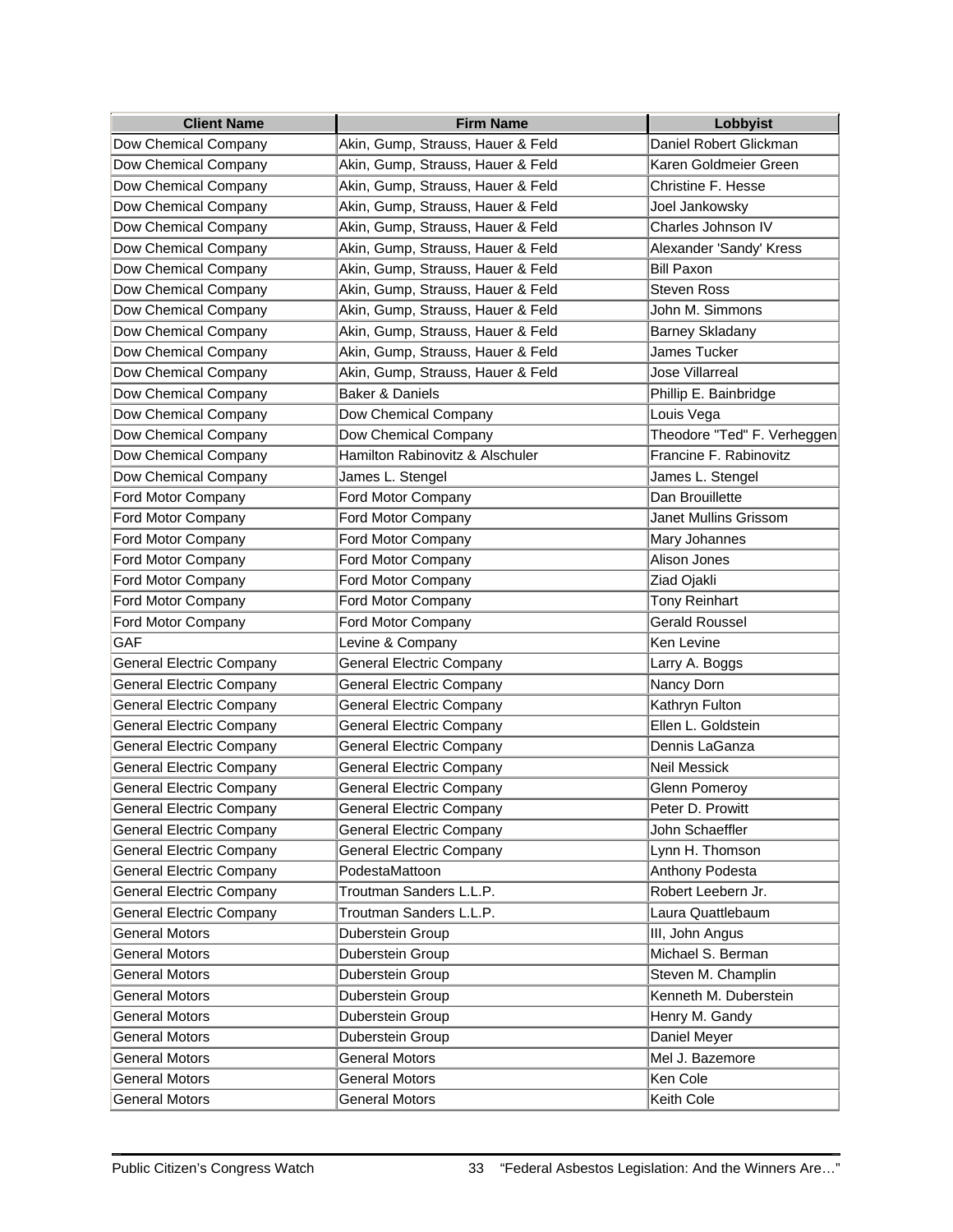| <b>Client Name</b>                                                | <b>Firm Name</b>                                                  | Lobbyist                 |
|-------------------------------------------------------------------|-------------------------------------------------------------------|--------------------------|
| <b>General Motors</b>                                             | <b>General Motors</b>                                             | Lewis Dale               |
| <b>General Motors</b>                                             | <b>General Motors</b>                                             | Stephen G. Gehring       |
| <b>General Motors</b>                                             | <b>General Motors</b>                                             | Mark Kemmer              |
| General Motors                                                    | <b>General Motors</b>                                             | William Kemp             |
| General Motors                                                    | <b>General Motors</b>                                             | Michele Lieber           |
| <b>General Motors</b>                                             | <b>General Motors</b>                                             | Elizabeth Lowery         |
| <b>General Motors</b>                                             | <b>General Motors</b>                                             | Stephen O'Toole          |
| <b>General Motors</b>                                             | <b>General Motors</b>                                             | <b>Frederick Sciance</b> |
| <b>General Motors</b>                                             | <b>General Motors</b>                                             | Thomas Walton            |
| G-I Holdings Inc.                                                 | G-I Holdings Inc.                                                 | Peter J. Ganz            |
| G-I Holdings Inc.                                                 | G-I Holdings Inc.                                                 | Eric Weinberg            |
| G-I Holdings Inc.                                                 | G-I Holdings Inc.                                                 | Richard A. Weinberg      |
| Honeywell International Inc.                                      | Akin, Gump, Strauss, Hauer & Feld                                 | <b>Smith Davis</b>       |
| Honeywell International Inc.                                      | Akin, Gump, Strauss, Hauer & Feld                                 | Karen Goldmeier Green    |
| Honeywell International Inc.                                      | Akin, Gump, Strauss, Hauer & Feld                                 | <b>Steven Ross</b>       |
| Honeywell International Inc.                                      | Honeywell International Inc.                                      | <b>Christine Ciccone</b> |
| Honeywell International Inc.                                      | Honeywell International Inc.                                      | <b>Brian Griffin</b>     |
| Honeywell International Inc.                                      | Honeywell International Inc.                                      | <b>Timothy Keating</b>   |
| Honeywell International Inc.                                      | Honeywell International Inc.                                      | Frank Keating            |
| Honeywell International Inc.                                      | Honeywell International Inc.                                      | Jeff Kuhnreich           |
| Honeywell International Inc.                                      | Honeywell International Inc.                                      | Michael Naylor           |
| Honeywell International Inc.                                      | Honeywell International Inc.                                      | Sean O'Hallaren          |
| Honeywell International Inc.                                      | Honeywell International Inc.                                      | Paul Zurawski            |
| Honeywell International Inc.                                      | OB-C Group                                                        | Michael S. Johnson       |
| Honeywell International Inc.                                      | OB-C Group                                                        | <b>Thomas Keating</b>    |
| Honeywell International Inc.                                      | OB-C Group                                                        | Robert H. Marsh          |
| Honeywell International Inc.                                      | OB-C Group                                                        | Charles J. Mellody       |
| Honeywell International Inc.                                      | OB-C Group                                                        | Patricia A. Nelson       |
| Honeywell International Inc.                                      | OB-C Group                                                        | Lawrence O'Brien III     |
| Honeywell International Inc.                                      | OB-C Group                                                        | Mary Ellen Ruhlen        |
| Honeywell International Inc.                                      | OB-C Group                                                        | Linda E. Tarplin         |
| Kaiser Aluminum and Chemical Co. BKSH & Associates                |                                                                   | Mark Disler              |
| Kaiser Aluminum and Chemical Co. Kaiser Aluminum and Chemical Co. |                                                                   | Mark Disler              |
|                                                                   | Kaiser Aluminum and Chemical Co. Kaiser Aluminum and Chemical Co. | John Kyte                |
|                                                                   | Kaiser Aluminum and Chemical Co. Kaiser Aluminum and Chemical Co. | K. Riva Levinson         |
| Owens-Corning                                                     | Owens-Corning                                                     | John Libonari            |
| Owens-Corning                                                     | Parry, Romani, DeConcini & Symms                                  | <b>Edward Baxter</b>     |
| Owens-Corning                                                     | Parry, Romani, DeConcini & Symms                                  | Dennis DeConcini         |
| Owens-Corning                                                     | Parry, Romani, DeConcini & Symms                                  | John Haddow              |
| Owens-Corning                                                     | Parry, Romani, DeConcini & Symms                                  | James Rock               |
| Owens-Corning                                                     | Parry, Romani, DeConcini & Symms                                  | Romano Romani            |
| Owens-Corning                                                     | Parry, Romani, DeConcini & Symms                                  | <b>Steve Symms</b>       |
| Pfizer/Quigley                                                    | Arnold & Porter                                                   | <b>Robert Weiner</b>     |
| Pfizer/Quigley                                                    | Canfield & Associates                                             | Roger Blauwet            |
| Pfizer/Quigley                                                    | Canfield & Associates                                             | April Boston             |
| Pfizer/Quigley                                                    | Canfield & Associates                                             | Anne Canfield            |
| Pfizer/Quigley                                                    | Canfield & Associates                                             | Erin Frederick           |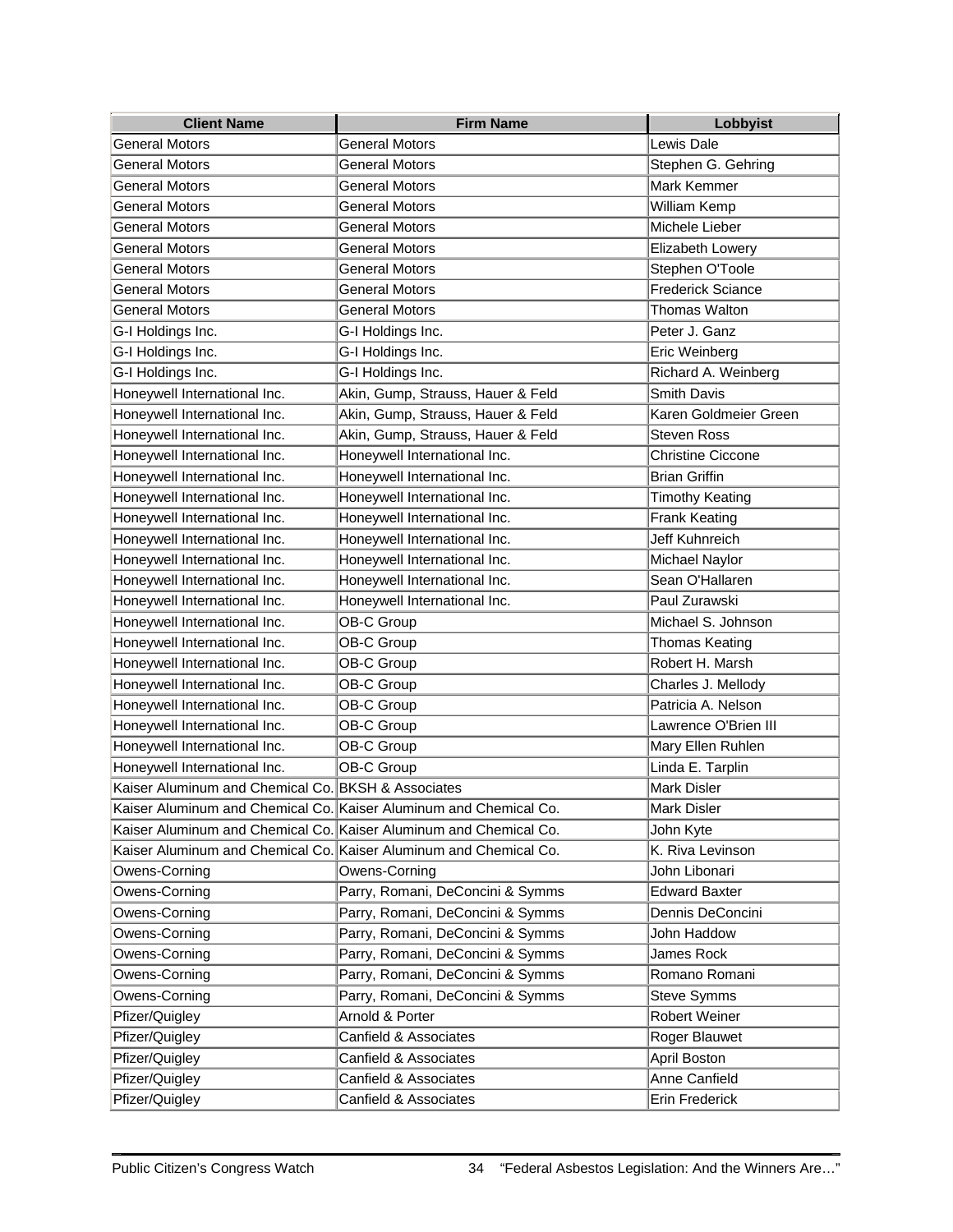| <b>Client Name</b>     | <b>Firm Name</b>                                           | Lobbyist                 |
|------------------------|------------------------------------------------------------|--------------------------|
| Pfizer/Quigley         | Capitol Health Group                                       | Michael Bromberg         |
| Pfizer/Quigley         | Capitol Health Group                                       | Shawn Coughlin           |
| Pfizer/Quigley         | Capitol Health Group                                       | Steve Jenning            |
| Pfizer/Quigley         | Capitol Health Group                                       | Layna Peltier            |
| Pfizer/Quigley         | Duberstein Group                                           | John Angus III           |
| Pfizer/Quigley         | Duberstein Group                                           | Michael S. Berman        |
| Pfizer/Quigley         | Duberstein Group                                           | Steven M. Champlin       |
| Pfizer/Quigley         | Duberstein Group                                           | Henry M. Gandy           |
| Pfizer/Quigley         | Duberstein Group                                           | Daniel Meyer             |
| Pfizer/Quigley         | Lent Scrivner & Roth                                       | Louis Finkel             |
| Pfizer/Quigley         | Lent Scrivner & Roth                                       | Norman Lent              |
| Pfizer/Quigley         | Lent Scrivner & Roth                                       | Norman Lent III          |
| Pfizer/Quigley         | Lent Scrivner & Roth                                       | Alan Roth                |
| Pfizer/Quigley         | Lent Scrivner & Roth                                       | Michael Scrivner         |
| Pfizer/Quigley         | Palmetto Group                                             | <b>Steve Glaze</b>       |
| Pfizer/Quigley         | Palmetto Group                                             | Ed Jenkins               |
| Pfizer/Quigley         | Palmetto Group                                             | <b>Chad Jenkins</b>      |
| Pfizer/Quigley         | Palmetto Group                                             | Michael Prucker          |
| Pfizer/Quigley         | Palmetto Group                                             | David Rudd               |
| Pfizer/Quigley         | Palmetto Group                                             | John Winburn             |
| Pfizer/Quigley         | Parry, Romani, DeConcini & Symms                           | <b>Edward Baxter</b>     |
| Pfizer/Quigley         | Parry, Romani, DeConcini & Symms                           | Dennis DeConcini         |
| Pfizer/Quigley         | Parry, Romani, DeConcini & Symms                           | John Haddow              |
| Pfizer/Quigley         | Parry, Romani, DeConcini & Symms                           | <b>James Rock</b>        |
| Pfizer/Quigley         | Parry, Romani, DeConcini & Symms                           | Romano Romani            |
| Pfizer/Quigley         | Parry, Romani, DeConcini & Symms                           | <b>Thaddeus Strom</b>    |
| Pfizer/Quigley         | Parry, Romani, DeConcini & Symms                           | <b>Steve Symms</b>       |
| Pfizer/Quigley         | Pfizer                                                     | <b>Rich Bagger</b>       |
| Pfizer/Quigley         | Pfizer                                                     | Alan Bennett             |
| Pfizer/Quigley         | Pfizer                                                     | <b>Catherine Bennett</b> |
| Pfizer/Quigley         | Pfizer                                                     | Kenneth Bowler           |
| Pfizer/Quigley         | Pfizer                                                     | Michael Boyd             |
| Pfizer/Quigley         | Pfizer                                                     | <b>Charles Hardwick</b>  |
| Pfizer/Quigley         | Pfizer                                                     | Justin McCarthy          |
| Pfizer/Quigley         | Pfizer                                                     | James McCarthy           |
| Pfizer/Quigley         | PodestaMattoon                                             | Anthony Podesta          |
| Pfizer/Quigley         | Ricchetti Inc.                                             | James Heinbach           |
| Pfizer/Quigley         | Ricchetti Inc.                                             | Lisa Kountoupes          |
| Pfizer/Quigley         | Ricchetti Inc.                                             | Steve Ricchetti          |
| Pfizer/Quigley         | Ricchetti Inc.                                             | Jeff Ricchetti           |
| <b>USG Corporation</b> | <b>USG Corporation</b>                                     | Robert Bell              |
| <b>USG Corporation</b> | <b>USG Corporation</b>                                     | Stanley L. Ferguson      |
| <b>USG Corporation</b> | <b>USG Corporation</b>                                     | Robert E. Williams       |
| Viacom/Westinghouse    | Viacom                                                     | Gail MacKinnon           |
| Viacom/Westinghouse    | Viacom                                                     | Carol Melton             |
| Viacom/Westinghouse    | Viacom                                                     | David Sutphen            |
| W.R. Grace & Co.       | Baker, Donelson, Bearman, Caldwell & Berkowitz James Range |                          |

Source: Public Citizen's analysis of lobbying disclosure forms available from the Senate Office of Public Records.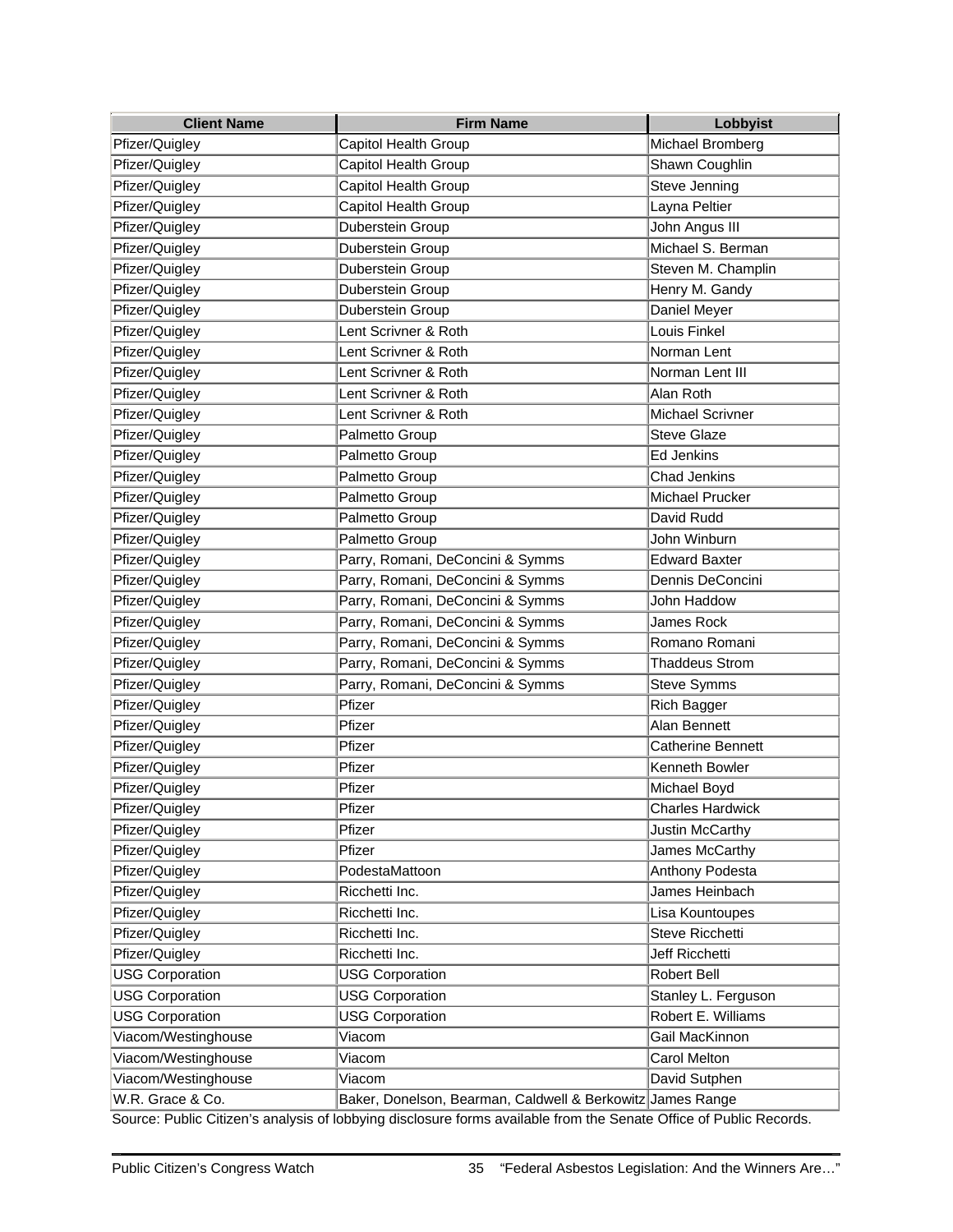## **Appendix E**

### **Lobbyists Who Are Former Government Employees and Who Worked on Federal Asbestos Legislation for ASG and Fortune 500 Companies Studied, 2003-2004**

| <b>Terry Allen</b><br>Asbestos Study<br>Legislative Liaison, Department of<br>Alexander<br>Education.<br><b>Strategy Group</b><br>Group<br>Chief of Staff, Rep. Steve Largent (R-<br>Okla.).<br>Legislative Assistant, Rep. Clyde Holloway<br>$(R-La)$ .<br><b>Edward Baxter</b><br>Chief Counsel and Staff Director,<br>Pfizer, Owens-<br>Parry, Romani,<br>DeConcini &<br>Corning<br>Subcommittee on Patents, Copyrights, and<br>Trademarks<br>Symms<br>Alan Bennett<br>Pfizer<br>Counsel, Food and Drug Administration<br>Pfizer |
|-------------------------------------------------------------------------------------------------------------------------------------------------------------------------------------------------------------------------------------------------------------------------------------------------------------------------------------------------------------------------------------------------------------------------------------------------------------------------------------------------------------------------------------|
|                                                                                                                                                                                                                                                                                                                                                                                                                                                                                                                                     |
|                                                                                                                                                                                                                                                                                                                                                                                                                                                                                                                                     |
|                                                                                                                                                                                                                                                                                                                                                                                                                                                                                                                                     |
|                                                                                                                                                                                                                                                                                                                                                                                                                                                                                                                                     |
|                                                                                                                                                                                                                                                                                                                                                                                                                                                                                                                                     |
|                                                                                                                                                                                                                                                                                                                                                                                                                                                                                                                                     |
|                                                                                                                                                                                                                                                                                                                                                                                                                                                                                                                                     |
|                                                                                                                                                                                                                                                                                                                                                                                                                                                                                                                                     |
|                                                                                                                                                                                                                                                                                                                                                                                                                                                                                                                                     |
|                                                                                                                                                                                                                                                                                                                                                                                                                                                                                                                                     |
| (FDA).                                                                                                                                                                                                                                                                                                                                                                                                                                                                                                                              |
| Legislative Assistant, Sen. Jacob Javits (R-                                                                                                                                                                                                                                                                                                                                                                                                                                                                                        |
| $N.Y.$ ).                                                                                                                                                                                                                                                                                                                                                                                                                                                                                                                           |
| Counsel, Senate Subcommittee on Energy,                                                                                                                                                                                                                                                                                                                                                                                                                                                                                             |
| Nuclear Proliferation and Federal Services.                                                                                                                                                                                                                                                                                                                                                                                                                                                                                         |
| Michael S.<br>Pfizer, General<br>Aide, Vice President Walter Mondale.<br><b>Duberstein</b>                                                                                                                                                                                                                                                                                                                                                                                                                                          |
| Berman<br>Group<br><b>Motors</b><br>Canfield &<br>Tax Counsel, Sen. Max Baucus (D-Mont.).<br>Roger Blauwet<br>Pfizer                                                                                                                                                                                                                                                                                                                                                                                                                |
| Associates                                                                                                                                                                                                                                                                                                                                                                                                                                                                                                                          |
| Kenneth Bowler<br>Pfizer<br>Staff Director, House Ways and Means<br>Pfizer                                                                                                                                                                                                                                                                                                                                                                                                                                                          |
| Committee.                                                                                                                                                                                                                                                                                                                                                                                                                                                                                                                          |
| Capitol Health<br>Pfizer<br>Michael<br>Legislative Assistant and Administrative                                                                                                                                                                                                                                                                                                                                                                                                                                                     |
| Assistant, Rep. Herbert Tenzer (D-N.Y.).<br><b>Brombera</b><br>Group                                                                                                                                                                                                                                                                                                                                                                                                                                                                |
| Dan Brouillette<br>Ford Motor<br>Ford Motor<br>Legislative director, Rep. W.J. "Billy" Tauzin                                                                                                                                                                                                                                                                                                                                                                                                                                       |
| (R-La.).<br>Company<br>Company                                                                                                                                                                                                                                                                                                                                                                                                                                                                                                      |
| Assistant Secretary for Congressional and                                                                                                                                                                                                                                                                                                                                                                                                                                                                                           |
| Intergovernmental Affairs, Department of                                                                                                                                                                                                                                                                                                                                                                                                                                                                                            |
| Energy.                                                                                                                                                                                                                                                                                                                                                                                                                                                                                                                             |
| Majority Staff Director, House Energy and                                                                                                                                                                                                                                                                                                                                                                                                                                                                                           |
| Commerce Committee.                                                                                                                                                                                                                                                                                                                                                                                                                                                                                                                 |
| Edwin A<br>Alexander<br>Chief of Staff, Rep. Tom DeLay (R-Texas).<br>Asbestos Study                                                                                                                                                                                                                                                                                                                                                                                                                                                 |
| <b>Buckham</b><br><b>Strategy Group</b><br>Group                                                                                                                                                                                                                                                                                                                                                                                                                                                                                    |
| J. David Carlin<br>Dow Chemical<br>Assistant Secretary for Congressional<br>Akin, Gump,                                                                                                                                                                                                                                                                                                                                                                                                                                             |
| Strauss, Hauer<br>Relations, Department of Agriculture.<br>Company                                                                                                                                                                                                                                                                                                                                                                                                                                                                  |
| & Feld<br>Campaign Aide, Rep. Jim Slattery (D-Kan.).                                                                                                                                                                                                                                                                                                                                                                                                                                                                                |
| Steven M.<br>Executive Floor Assistant, House Majority<br>Duberstein<br>Pfizer, General                                                                                                                                                                                                                                                                                                                                                                                                                                             |
| Whip.<br>Champlin<br>Motors<br>Group                                                                                                                                                                                                                                                                                                                                                                                                                                                                                                |
| Executive Director, House Democratic                                                                                                                                                                                                                                                                                                                                                                                                                                                                                                |
| Caucus                                                                                                                                                                                                                                                                                                                                                                                                                                                                                                                              |
| Aide, White House Office of Legislative<br>Honeywell<br>Christine<br>Honeywell                                                                                                                                                                                                                                                                                                                                                                                                                                                      |
| International Inc.<br>International<br>Affairs.<br>Ciccone                                                                                                                                                                                                                                                                                                                                                                                                                                                                          |
| Aide, Sen. Ted Stevens (R-Alaska).<br>Inc.                                                                                                                                                                                                                                                                                                                                                                                                                                                                                          |
| Keith Cole<br><b>General Motors</b><br><b>General Motors</b><br>Environmental Counsel, Senate Small                                                                                                                                                                                                                                                                                                                                                                                                                                 |
| <b>Business Committee.</b><br>Professional Staff, House Ways and Means<br>Pfizer<br>Shawn                                                                                                                                                                                                                                                                                                                                                                                                                                           |
| Capitol Health<br>Committee Health Subcommittee.<br>Coughlin<br>Group                                                                                                                                                                                                                                                                                                                                                                                                                                                               |
| Senior Health Policy Adviser, Rep. Nancy                                                                                                                                                                                                                                                                                                                                                                                                                                                                                            |
| Johnson (R-Conn.).                                                                                                                                                                                                                                                                                                                                                                                                                                                                                                                  |
|                                                                                                                                                                                                                                                                                                                                                                                                                                                                                                                                     |
| Legislative Assistant, Rep. Fred Grandy (R-                                                                                                                                                                                                                                                                                                                                                                                                                                                                                         |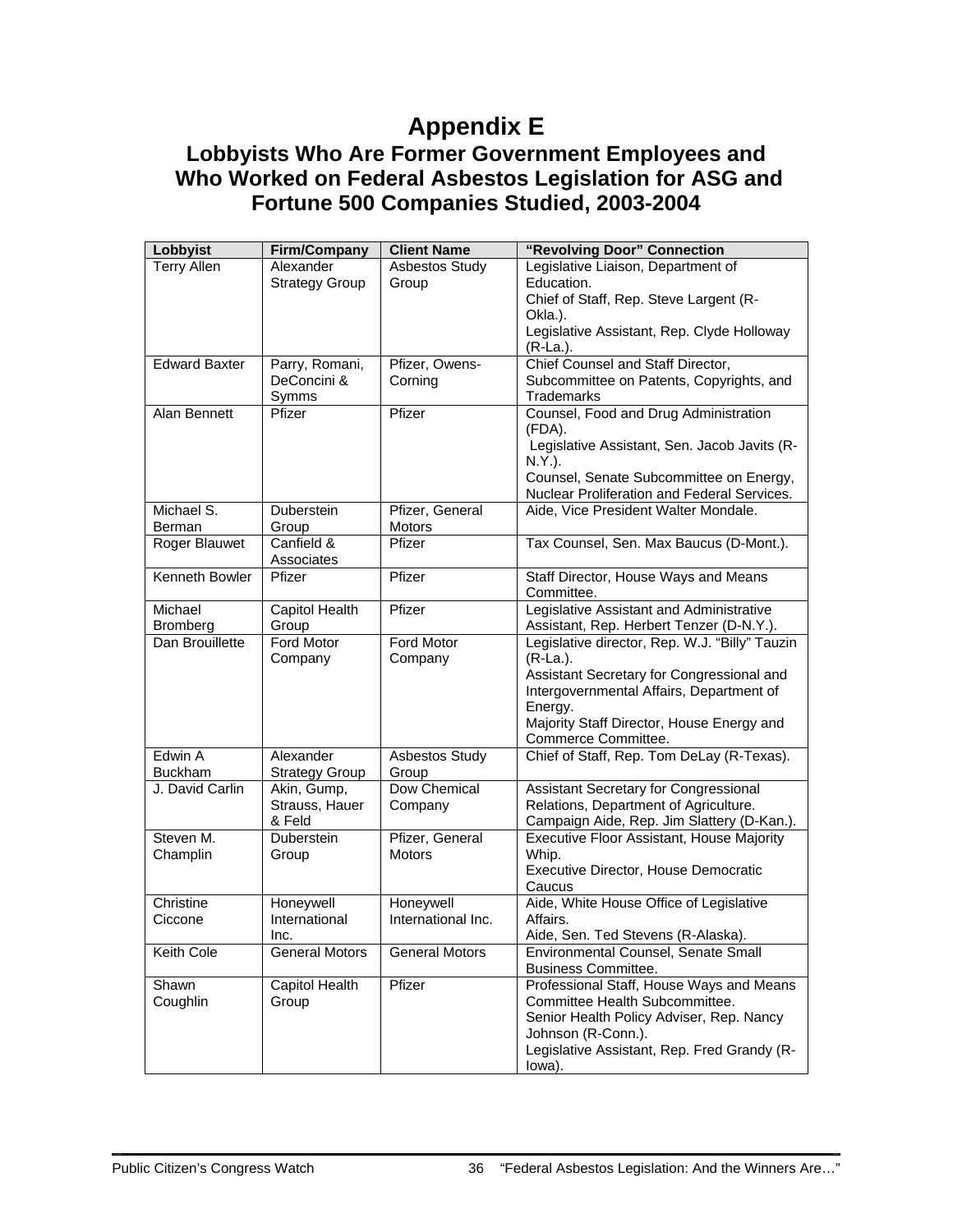| <b>Brian Darling</b>     | Alexander<br><b>Strategy Group</b>                                        | Asbestos Study<br>Group                                                    | Aide, Sen. Paul Coverdell (R-Ga.).<br>Counsel, Senate Judiciary Committee.<br>Aide, Sen. Steve Symms (R-Idaho).<br>Counsel, Sen. Robert Smith (R-N.H.)                                                                                                                                                                                                                                                                                                                                                                                                                                                                    |
|--------------------------|---------------------------------------------------------------------------|----------------------------------------------------------------------------|---------------------------------------------------------------------------------------------------------------------------------------------------------------------------------------------------------------------------------------------------------------------------------------------------------------------------------------------------------------------------------------------------------------------------------------------------------------------------------------------------------------------------------------------------------------------------------------------------------------------------|
| Smith Davis              | Akin, Gump,<br>Strauss, Hauer<br>& Feld                                   | Honeywell<br>International Inc.,<br>Dow Chemical<br>Company                | Counsel, House Judiciary Committee.<br>General Counsel, Women's Senate<br>Republican Victory Committee.                                                                                                                                                                                                                                                                                                                                                                                                                                                                                                                   |
| Dennis<br>DeConcini      | Parry, Romani,<br>DeConcini &<br>Symms                                    | Pfizer, Owens-<br>Corning                                                  | U.S. Senator (D-Ariz.), 1977-1994.                                                                                                                                                                                                                                                                                                                                                                                                                                                                                                                                                                                        |
| <b>Barry Direnfeld</b>   | Swidler Berlin<br><b>Shereff</b><br>Friedman                              | Asbestos Study<br>Group                                                    | Chief of Staff & Chief Counsel, Sen.<br>Howard Metzenbaum (D-OH).<br>Chief Counsel and Staff Director, Senate<br>Judiciary Subcommittee on Antitrust,<br>Monopolies, and Business.                                                                                                                                                                                                                                                                                                                                                                                                                                        |
| Mark Disler              | Kaiser<br>Aluminum and<br>Chemical Co.<br><b>BKSH &amp;</b><br>Associates | Kaiser Aluminum<br>and Chemical Co.<br>Kaiser Aluminum<br>and Chemical Co. | Deputy Assistant Attorney General for Civil<br>Rights, Department of Justice.<br>Special Assistant to the General Counsel,<br>Department of Education.<br>Chief Counsel, Senate Judiciary<br>Committee.<br>General Counsel, U.S. Commission on Civil<br>Rights.                                                                                                                                                                                                                                                                                                                                                           |
| Nancy Dorn               | <b>General Electric</b><br>Company                                        | <b>General Electric</b><br>Company                                         | Chief of Staff, Rep. Tom Loeffler (R-Texas).<br>Assistant to Vice President for Legislative<br>Affairs, White House Office of Management<br>and Budget.<br>Deputy Assistant Secretary for Legislative<br>Affairs, Department of State.<br>Staff Associate, House Appropriations<br>Committee.<br>Legislative Aide, Vice President Dick<br>Cheney.<br>Deputy Assistant Secretary for Inter-<br>American Affairs, Department of Defense.<br>Adviser, Rep. Dennis Hastert (R-III.)<br>Assistant Secretary for Civil Works, U.S.<br>Army.<br>Special Assistant for house Legislative<br>Affairs, President George H. W. Bush. |
| Kenneth M.<br>Duberstein | Duberstein<br>Group                                                       | <b>General Motors</b>                                                      | Deputy Undersecretary, Department of<br>Labor.<br>Assistant and Deputy Assistant to the<br>President for Legislative Affairs, President<br>Ronald Reagan.<br>Deputy Chief and Chief of Staff, President<br>George H. W. Bush.                                                                                                                                                                                                                                                                                                                                                                                             |
| Lauch Faircloth          | Akin, Gump,<br>Strauss, Hauer<br>& Feld                                   | Dow Chemical<br>Company                                                    | U.S. Senator (R - N.C.), 1993-1999                                                                                                                                                                                                                                                                                                                                                                                                                                                                                                                                                                                        |
| <b>William Fant</b>      | Capitol Tax<br>Partners                                                   | Asbestos Study<br>Group                                                    | Deputy Assistant for Legislative Affairs,<br>Department of the Treasury.                                                                                                                                                                                                                                                                                                                                                                                                                                                                                                                                                  |
| <b>Brian Fitzgerald</b>  | Swidler Berlin<br><b>Shereff</b><br>Friedman                              | Asbestos Study<br>Group                                                    | Staff, Senate Judiciary Subcommittee on<br>the Constitution.                                                                                                                                                                                                                                                                                                                                                                                                                                                                                                                                                              |
| Jayne<br>Fitzgerald      | Clark<br>Consulting<br><b>Federal Policy</b><br>Group                     | Asbestos Study<br>Group                                                    | Tax Counsel, House Ways and Means<br>Committee.                                                                                                                                                                                                                                                                                                                                                                                                                                                                                                                                                                           |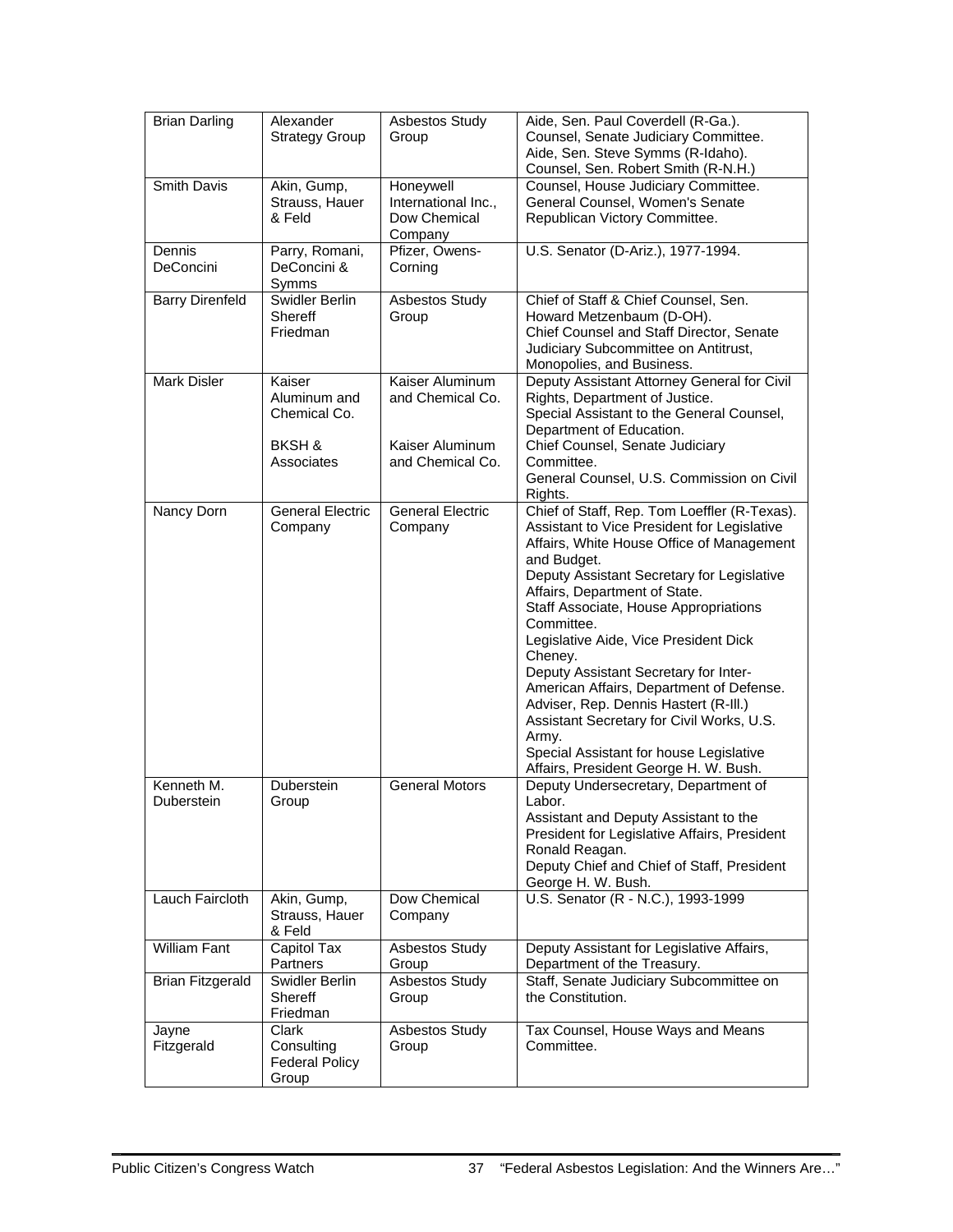| <b>Gary Gallant</b>             | Swidler Berlin<br>Shereff<br>Friedman                        | <b>Asbestos Study</b><br>Group                              | Senior Counsel, Joint Congressional<br>Economic Committee.                                                                                                                                                                                               |
|---------------------------------|--------------------------------------------------------------|-------------------------------------------------------------|----------------------------------------------------------------------------------------------------------------------------------------------------------------------------------------------------------------------------------------------------------|
| Karl Gallant                    | Alexander<br><b>Strategy Group</b>                           | <b>Asbestos Study</b><br>Group                              | Executive Director of ARMPAC, Rep. Tom<br>DeLay (R-Texas).                                                                                                                                                                                               |
| Henry M.<br>Gandy               | Duberstein<br>Group                                          | Pfizer, General<br>Motors                                   | White House Liaison Officer, President<br>Ronald Reagan.<br>Aide, Rep. Tom Loeffler (R-Texas).<br>Aide, Rep. Trent Lott (R-Miss.).                                                                                                                       |
| <b>Steve Glaze</b>              | Palmetto Group                                               | Pfizer                                                      | Tax Counselor, Sen. David Pryor (D-Ark.).                                                                                                                                                                                                                |
| Daniel Robert<br>Glickman       | Akin, Gump,<br>Strauss, Hauer<br>& Feld                      | Dow Chemical<br>Company                                     | U.S. Representative (D-Kan.), 1977-1994.<br>Secretary, Department of Agriculture.<br>Attorney, Securities and Exchange<br>Commission.                                                                                                                    |
| Richard<br>Grafmeyer            | Capitol Tax<br>Partners                                      | <b>Asbestos Study</b><br>Group                              | Deputy Chief of Staff, Joint Congressional<br>Committee on Taxation.                                                                                                                                                                                     |
| Karen<br>Goldmeier<br>Green     | Akin, Gump,<br>Strauss, Hauer<br>& Feld                      | Dow Chemical<br>Company,<br>Honeywell<br>International Inc. | Health Counsel, Rep. Robert Matsui (D-<br>Calif.).<br>Counsel, White House Conference on<br>Aging.                                                                                                                                                       |
| <b>Janet Mullins</b><br>Grissom | Ford Motor<br>Company                                        | Ford Motor<br>Company                                       | Chief of Staff, Sen. Bob Packwood (R-<br>Ore.).<br>Assistant for Political Affairs, President<br>George H. W. Bush.<br>Assistant Secretary for Legislative Affairs,<br>Department of State.<br>Senate Campaign Manager, Sen. Mitch<br>McConnell (R-Ky.). |
| John Haddow                     | Parry, Romani,<br>DeConcini &<br>Symms                       | Owens-Corning,<br>Pfizer                                    | Aide, Sen. Orrin Hatch (R-Utah).                                                                                                                                                                                                                         |
| <b>Terry Haines</b>             | Alexander<br><b>Strategy Group</b>                           | <b>Asbestos Study</b><br>Group                              | Staff Director, House Financial Services<br>Committee.<br>Chief of Staff, Federal Communications<br>Commission.<br>Counsel, House Energy and Commerce<br>Committee.<br>Staff Director, Rep. Michael Oxley (R-Ohio).                                      |
| <b>Tim Hanford</b>              | <b>Clark</b><br>Consulting<br><b>Federal Policy</b><br>Group | Asbestos Study<br>Group                                     | Tax Counsel, House Ways and Means<br>Committee.                                                                                                                                                                                                          |
| Jim Hayes                       | Alexander<br><b>Strategy Group</b>                           | Asbestos Study<br>Group                                     | Chief of Staff, Rep. Philip Crane (R-III.).                                                                                                                                                                                                              |
| James<br>Heinbach               | Ricchetti Inc.                                               | Pfizer                                                      | Legislative Affairs Director, Federal<br>Communications Commission.                                                                                                                                                                                      |
| Lindsay Hooper                  | Capitol Tax<br>Partners                                      | <b>Asbestos Study</b><br>Group                              | Tax Counsel and Legislative Director, Sen.<br>Malcolm Wallop (R-Wyo.)                                                                                                                                                                                    |
| Jack Howard                     | Wexler &<br><b>Walker Public</b><br>Policy<br>Associates     | <b>Asbestos Study</b><br>Group                              | Aide, Rep. Dennis Hastert (R-III.).<br>Deputy Assistant to the President and the<br>Deputy Director of Legislative Affairs,<br>President George W. Bush.<br>Aide, Sen. Trent Lott (R-Miss).<br>Aide, Rep. Newt Gingrich (R-Ga.).                         |
| Joel Jankowsky                  | Akin, Gump,<br>Strauss, Hauer<br>& Feld                      | Dow Chemical<br>Company                                     | Legislative Assistant, Rep. Carl Albert (D-<br>Okla.).                                                                                                                                                                                                   |
| Ed Jenkins                      | Palmetto Group                                               | Pfizer                                                      | U.S. Representative (D-Ga.), 1977-1992.                                                                                                                                                                                                                  |
| Steve Jenning                   | Capitol Health<br>Group                                      | Pfizer                                                      | Staff Director, House Small Business<br>Committee.<br>Chief of Staff/Policy Director (1986-1987),<br>Sen. Ron Wyden (D-Ore.)                                                                                                                             |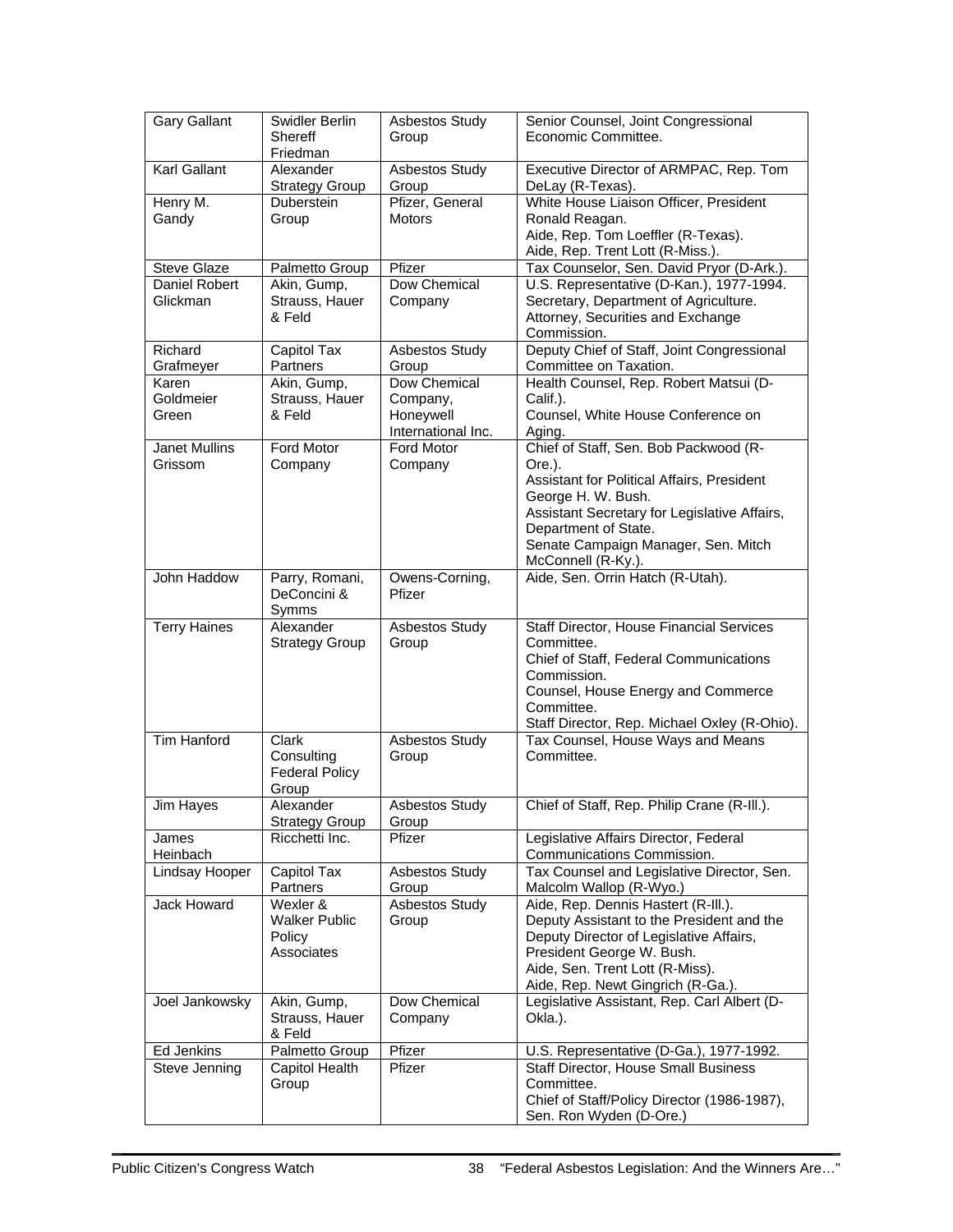| Michael $\overline{S}$ .<br>Johnson | OB-C Group                                            | Honeywell<br>International Inc.    | Chief of Staff and Press Secretary for the<br>House Minority Leader, Rep. Robert Michel<br>$(R-III.).$                                                                                                                                                                                                        |
|-------------------------------------|-------------------------------------------------------|------------------------------------|---------------------------------------------------------------------------------------------------------------------------------------------------------------------------------------------------------------------------------------------------------------------------------------------------------------|
| Alison Jones                        | Ford Motor<br>Company                                 | Ford Motor<br>Company              | Deputy Administrative Assistant, Sen. Paul<br>Coverdell (R-Ga.).<br>Staff, White House Office of Legislative<br>Affairs.                                                                                                                                                                                      |
| Thomas<br>Keating                   | OB-C Group                                            | Honeywell<br>International Inc.    | Professional Staff Member, Office of the<br>House Sergeant At Arms.<br>Director of Policy Services and House<br>Sergeant, Department of Defense Arms<br>Control Bureau.                                                                                                                                       |
| Timothy<br>Keating                  | Honeywell<br>International<br>Inc.                    | Honeywell<br>International Inc.    | Special Assistant and Staff Director for<br>Legislative Affairs, President Bill Clinton.<br>Assistant Floor Manager, House<br>Democratic Leadership.                                                                                                                                                          |
| Kenneth J. Kies                     | Clark<br>Consulting<br><b>Federal Policy</b><br>Group | Asbestos Study<br>Group            | Chief of Staff, Joint Congressional<br>Committee on Taxation.<br>Chief Minority Tax Counsel, House Ways<br>and Means Committee.                                                                                                                                                                               |
| Lisa<br>Kountoupes                  | Ricchetti Inc.                                        | Pfizer                             | Deputy Assistant for Legislative Affairs,<br>President Bill Clinton.                                                                                                                                                                                                                                          |
| Jeff Kuhnreich                      | Honeywell<br>International<br>Inc.                    | Honeywell<br>International Inc.    | Defense and Foreign Affairs Advisor, Sen.<br>Christopher "Kit" Bond (R-Mo.).<br>Legislative Assistant for Domestic Military<br>Issues, Sen. John Kyl (R-Ariz.).                                                                                                                                               |
| Robert Leebern<br>Jr.               | Troutman<br>Sanders L.L.P.                            | <b>General Electric</b><br>Company | Chief of Staff, Rep. Saxby Chambliss (R-<br>Ga.).                                                                                                                                                                                                                                                             |
| Norman Lent III                     | Lent Scrivner &<br>Roth                               | Pfizer                             | Legislative Assistant, Sen. Connie Mack (R-<br>Fla.).                                                                                                                                                                                                                                                         |
| Norman Lent                         | Lent Scrivner &<br>Roth                               | Pfizer                             | U.S. Representative (R-N.Y.), 1971-1992                                                                                                                                                                                                                                                                       |
| Dan Leonard                         | Clark<br>Consulting<br><b>Federal Policy</b><br>Group | Asbestos Study<br>Group            | Chief of staff, Rep. Susan Molinari (R-N.Y.).                                                                                                                                                                                                                                                                 |
| Rob Leonard                         | Clark<br>Consulting<br><b>Federal Policy</b><br>Group | <b>Asbestos Study</b><br>Group     | Chief Counsel and Staff Director, Chief Tax<br>Counsel and Tax Counsel, House Ways<br>and Means Committee.                                                                                                                                                                                                    |
| Ken Levine                          | Levine &<br>Company                                   | <b>GAF</b>                         | Deputy Assistant Secretary for Legislation,<br>Department of Health, Education and<br>Welfare.<br>Director, Office of Congressional,<br>Consumer and Public Affairs, Federal<br>Energy Regulatory Commission.                                                                                                 |
| Robert H.<br>Marsh                  | <b>OB-C Group</b>                                     | Honeywell<br>International Inc.    | Aide Secretary Andrew Card, Department<br>of Transportation.<br>Aide, Rep. Peter Blute (R-Mass.).<br>Aide, Office of Congressional Affairs,<br>President George W. Bush.                                                                                                                                      |
| Thurgood<br>Marshall Jr.            | Swidler Berlin<br>Shereff<br>Friedman                 | <b>Asbestos Study</b><br>Group     | Assistant to the President and Cabinet<br>secretary, President Bill Clinton.<br>Director of Legislative Affairs, Vice<br>President Al Gore.<br>Counsel, Senate Committee on Commerce,<br>Science, Transportation.<br>Counsel, Senate Government Affairs<br>Committee.<br>Counsel, Senate Judiciary Committee. |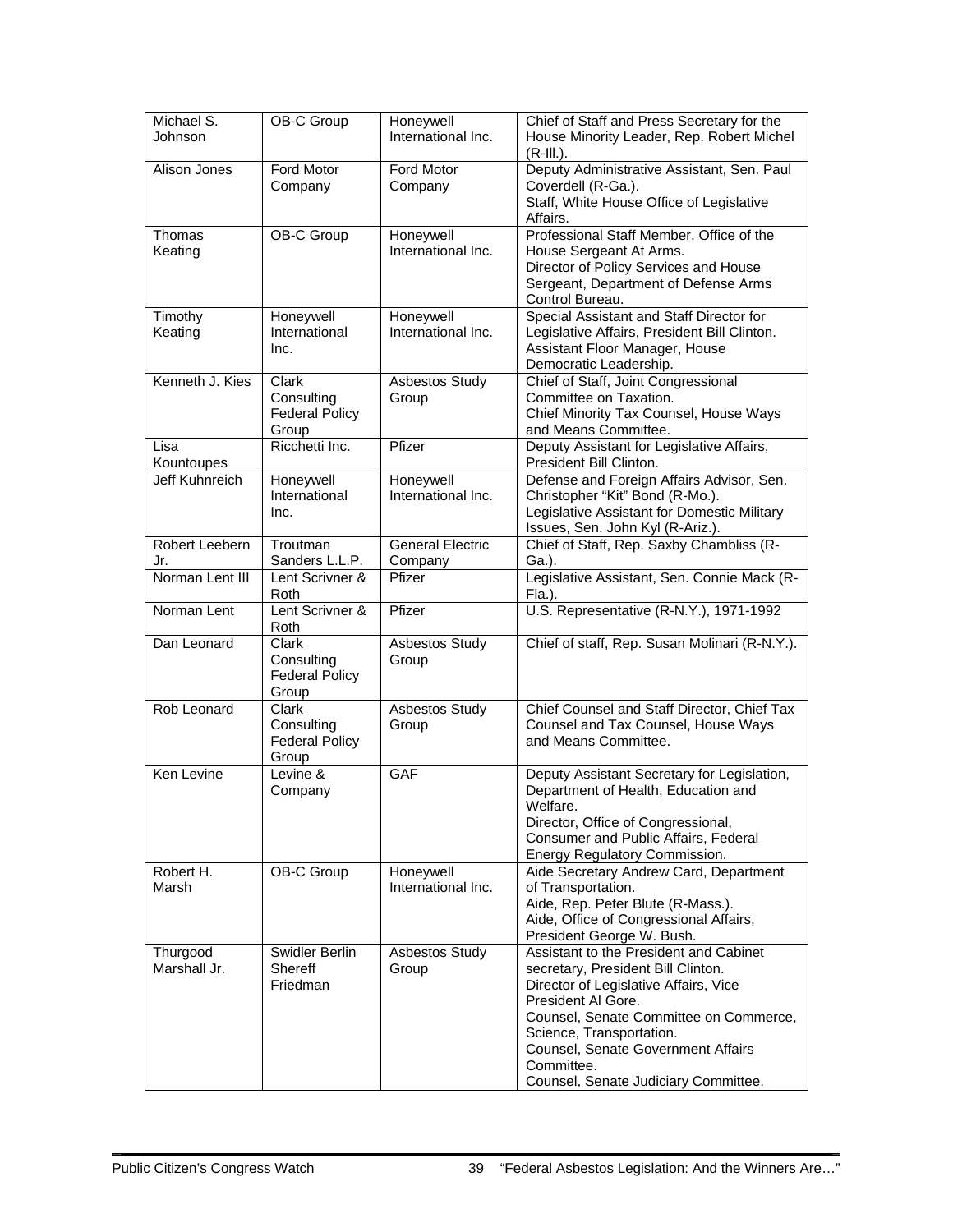| Kevin<br><b>McGuiness</b> | McGuiness &<br>Holch                    | Asbestos Study<br>Group                                     | Republican Staff Director, Senate<br>Committee on Labor and Human<br>Resources.                                                                                                                                                                                           |
|---------------------------|-----------------------------------------|-------------------------------------------------------------|---------------------------------------------------------------------------------------------------------------------------------------------------------------------------------------------------------------------------------------------------------------------------|
|                           |                                         |                                                             | Chief of Staff, Sen. Orrin Hatch (R-Utah).                                                                                                                                                                                                                                |
| William                   | Capitol Tax                             | <b>Asbestos Study</b>                                       | Chief of Staff, House Ways and Means                                                                                                                                                                                                                                      |
| McKenney                  | Partners                                | Group                                                       | Oversight Subcommittee.<br>Chief of Staff, Rep. Amo Houghton (R-<br>N.Y.).                                                                                                                                                                                                |
| Charles J.                | OB-C Group                              | Honeywell                                                   | Aide, House Ways and Means Committee.                                                                                                                                                                                                                                     |
| Mellody                   |                                         | International Inc.                                          |                                                                                                                                                                                                                                                                           |
| <b>Neil Messick</b>       | <b>General Electric</b><br>Company      | <b>General Electric</b><br>Company                          | Aide, Sen. William Roth Jr. (R-Del.).                                                                                                                                                                                                                                     |
| Daniel Meyer              | Duberstein<br>Group                     | General Motors,<br>Pfizer                                   | Legislative Director (1982-1986), Legislative<br>Assistant (1980-1982), and Projects<br>Director (1979), Sen. Rudy Boschwitz (R-<br>Minn.).<br>Administrative Assistant, Rep. Vin Weber<br>$(R$ -Minn.).<br>Chief of Staff, Rep. Newt Gingrich (R-Ga.)                    |
| Joseph "Joe"              | Capitol Tax                             | Asbestos Study                                              | Tax Counsel, Department of the Treasury.                                                                                                                                                                                                                                  |
| Mikrut                    | Partners                                | Group                                                       |                                                                                                                                                                                                                                                                           |
| Patricia A.               | OB-C Group                              | Honeywell                                                   | Staff Member, House Ways and Means                                                                                                                                                                                                                                        |
| Nelson                    |                                         | International Inc.                                          | Committee.                                                                                                                                                                                                                                                                |
| Lawrence                  | <b>OB-C Group</b>                       | Honeywell                                                   | Deputy for Tax Legislation to the Assistant                                                                                                                                                                                                                               |
| O'Brien III               |                                         | International Inc.                                          | Secretary for Legislative Affairs,                                                                                                                                                                                                                                        |
| <b>Ziad Ojakli</b>        | <b>Ford Motor</b>                       | <b>Ford Motor</b>                                           | Department of the Treasury.<br>Top Deputy for Legislative Affairs and                                                                                                                                                                                                     |
|                           | Company                                 | Company                                                     | Senate Liaison, President George W. Bush.                                                                                                                                                                                                                                 |
| <b>Bill Paxon</b>         | Akin, Gump,                             | Dow Chemical                                                | U.S. Representative (R-N.Y.), 1989-1998                                                                                                                                                                                                                                   |
|                           | Strauss, Hauer<br>& Feld                | Company                                                     |                                                                                                                                                                                                                                                                           |
| Layna Peltier             | Capitol Health<br>Group                 | Pfizer                                                      | Legislative Assistant, Rep. Jim Lightfoot (R-<br>lowa).                                                                                                                                                                                                                   |
| Anthony<br>Podesta        | PodestaMattoon                          | Pfizer, General<br><b>Electric Company</b>                  | U.S. Attorney for the District of Columbia,<br>Department of Justice.<br>Counsel, Sen. Edward Kennedy (D-Mass.)                                                                                                                                                           |
| Michael Prucker           | Palmetto Group                          | Pfizer                                                      | Legislative Director, Rep. Richard Neal (D-<br>Mass.).                                                                                                                                                                                                                    |
| Laura                     | Troutman                                | <b>General Electric</b>                                     | Aide, Rep. Jack Kingston (R-Ga.).                                                                                                                                                                                                                                         |
| Quattlebaum               | Sanders L.L.P.                          | Company                                                     |                                                                                                                                                                                                                                                                           |
| Steve Ricchetti           | Ricchetti Inc.                          | Pfizer                                                      | Deputy Chief of Staff and Deputy Assistant<br>for Senate Legislative Affairs (1993-1996),<br>President Bill Clinton.                                                                                                                                                      |
| James Rock                | Parry, Romani,<br>DeConcini &<br>Symms  | Owens-Corning,<br>Pfizer                                    | Tax Legislative Assistant, Rep. Kent Hance<br>(D-Texas).<br>Tax Legislative Assistant, Rep. Edgar<br>Jenkins (D-Ga.)                                                                                                                                                      |
| Romano<br>Romani          | Parry, Romani,<br>DeConcini &<br>Symms  | Owens-Corning,<br>Pfizer                                    | Legislative Director and Staff Director, Sen.<br>Vance Hartke (D-Ind.).<br>Chief of Staff, Sen. Dennis DeConcini (D-<br>Ariz.).                                                                                                                                           |
| Steven Ross               | Akin, Gump,<br>Strauss, Hauer<br>& Feld | Dow Chemical<br>Company,<br>Honeywell<br>International Inc. | General Counsel, U.S. House of<br>Representatives.<br>Advisor to the Speaker of the House, Rep.<br>Thomas Foley (D-Wash.).<br>Advisor to the Speaker of the House, Rep.<br>Tip O'Neill (D-Mass.).<br>Advisor to the Speaker of the House, Rep.<br>James Wright (D-Texas). |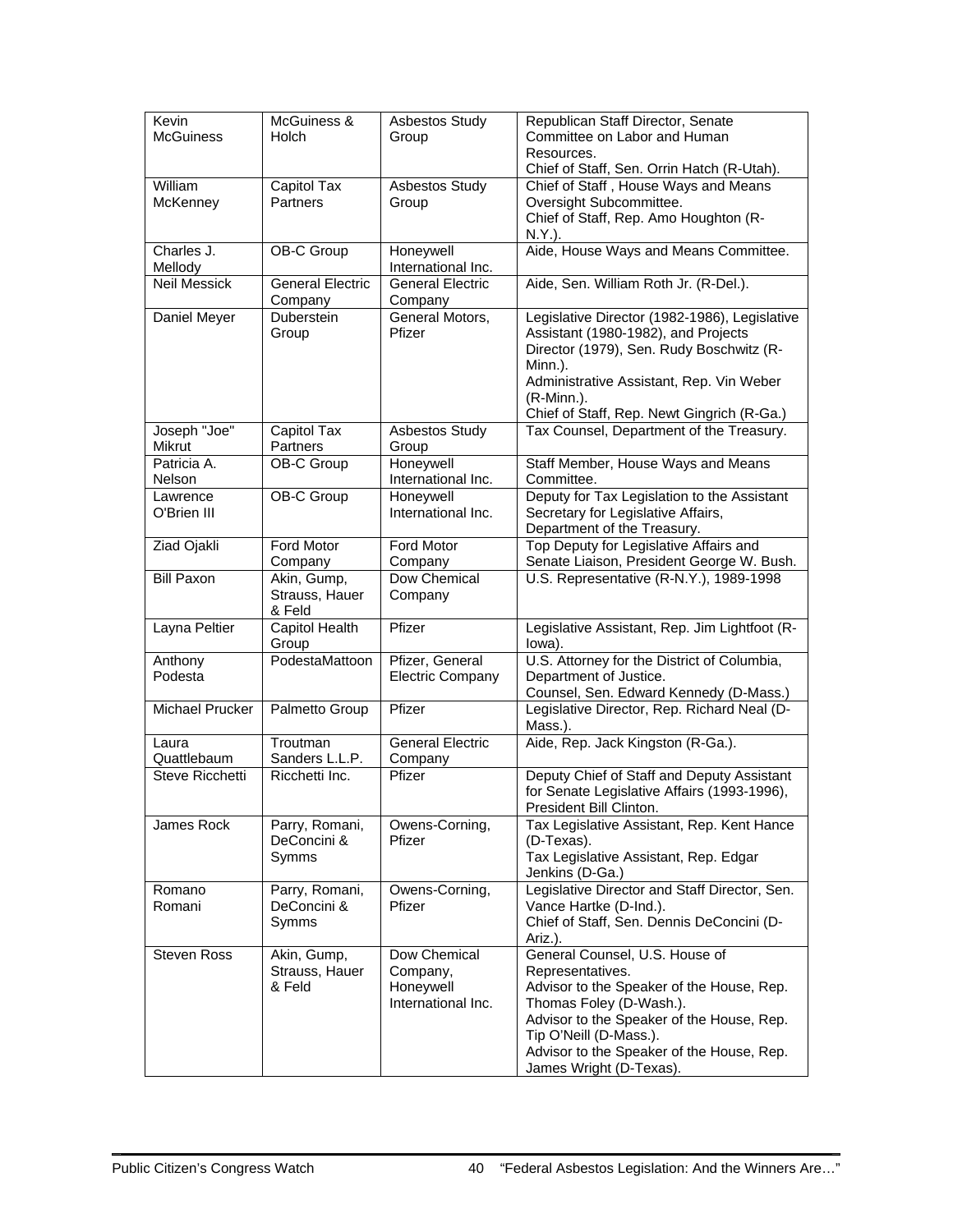| Alan Roth                       | Lent Scrivner &<br>Roth                 | Pfizer                          | Minority Staff Director and Chief Counsel<br>(1995-1997), Majority Staff Director and<br>Chief Counsel (1992-1995), Counsel (1985-<br>1992), House Energy and Commerce<br>Committee.                                                                                                                                                                                                                                       |
|---------------------------------|-----------------------------------------|---------------------------------|----------------------------------------------------------------------------------------------------------------------------------------------------------------------------------------------------------------------------------------------------------------------------------------------------------------------------------------------------------------------------------------------------------------------------|
| David Rudd                      | Palmetto Group                          | Pfizer                          | Chief of Staff, Sen. Ernest Hollings (D-S.C.)                                                                                                                                                                                                                                                                                                                                                                              |
| <b>Tony Rudy</b>                | Alexander<br><b>Strategy Group</b>      | <b>Asbestos Study</b><br>Group  | Deputy Chief of Staff and Press Secretary,<br>Rep. Tom DeLay (R-Texas).<br>Press Secretary and Legislative Assistant,<br>Rep. Dana Rohrbacher (R-Calif.).<br>Assistant to the General Counsel, Senate<br>Steering Committee.                                                                                                                                                                                               |
| Mary Ellen<br>Ruhlen            | <b>OB-C Group</b>                       | Honeywell<br>International Inc. | Legislative Assistant, Deputy Press<br>Secretary, and Assistant to the Chief of<br>Staff, Sen. Larry Craig (R-Idaho).                                                                                                                                                                                                                                                                                                      |
| Michael<br>Scrivner             | Lent Scrivner &<br>Roth                 | Pfizer                          | Legislative Assistant, Rep. John Duncan Sr.<br>$(R-Tenn.)$ .<br>Chief of Staff and Legislative Director, Rep.<br>Norman Lent (R-N.Y.)                                                                                                                                                                                                                                                                                      |
| John M.<br>Simmons              | Akin, Gump,<br>Strauss, Hauer<br>& Feld | Dow Chemical<br>Company         | Appropriations Aide, Rep. James Walsh (R-<br>N.Y.).                                                                                                                                                                                                                                                                                                                                                                        |
| Barney<br>Skladany              | Akin, Gump,<br>Strauss, Hauer<br>& Feld | Dow Chemical<br>Company         | Member, Bush-Cheney Transition<br>Committee 2000.<br>Clerk to Judge George Hart Jr., U.S. District<br>Court.<br>Professional Staff Member, Department of<br>Justice.                                                                                                                                                                                                                                                       |
| Gary Slaiman                    | Swidler Berlin<br>Shereff<br>Friedman   | <b>Asbestos Study</b><br>Group  | Counsel, Senate Judiciary Subcommittee<br>on Antitrust, Monopolies, and Business<br>Rights.<br>Counsel and Staff Director, Senate Labor &<br><b>Human Resources Committee</b><br>Subcommittee on Labor.                                                                                                                                                                                                                    |
| <b>Thaddeus</b><br><b>Strom</b> | Parry, Romani,<br>DeConcini &<br>Symms  | Pfizer                          | Republican Chief Counsel and Staff<br>Director, Senate Judiciary Committee.<br>Republican Chief Counsel and Staff<br>Director, General Counsel (1989-1991),<br>Staff Counsel (1985-1986), Senate<br>Judiciary Committee.<br>Chief Counsel and Staff Director,<br>Administrative Assistant (1986-1988), Staff<br>Assistant (1982-1985), Personal Assistant<br>(1975-1976) and (1978-1979), Sen. Strom<br>Thurmond (R-S.C.). |
| David Sutphen                   | Viacom                                  | Viacom                          | General Counsel on Senate Judiciary<br>Committee, Sen. Edward Kennedy (D-<br>Mass.).<br>Chief of Staff, Rep Harold Ford Jr. (D-<br>Tenn.).                                                                                                                                                                                                                                                                                 |
| Steve Symms                     | Parry, Romani,<br>DeConcini &<br>Symms  | Pfizer, Owens-<br>Corning       | U.S. Representative (R-Idaho), 1973-1980.<br>U.S. Senator (R-Idaho), 1981-1992.                                                                                                                                                                                                                                                                                                                                            |
| Jonathan<br>Talisman            | Capitol Tax<br>Partners                 | Asbestos Study<br>Group         | Assistant Secretary for Tax Policy,<br>Department of the Treasury.                                                                                                                                                                                                                                                                                                                                                         |
| Linda E. Tarplin                | OB-C Group                              | Honeywell<br>International Inc. | Special Assistant to the President for<br>Legislative Affairs, President George H. W.<br>Bush.                                                                                                                                                                                                                                                                                                                             |
| James Tucker                    | Akin, Gump,<br>Strauss, Hauer<br>& Feld | Dow Chemical<br>Company         | Legislative Aide, Sen. Coverdell (R-Ga.).<br>Legislative Counsel, Rep. Bob Inglis (R-<br>$S.C.$ ).                                                                                                                                                                                                                                                                                                                         |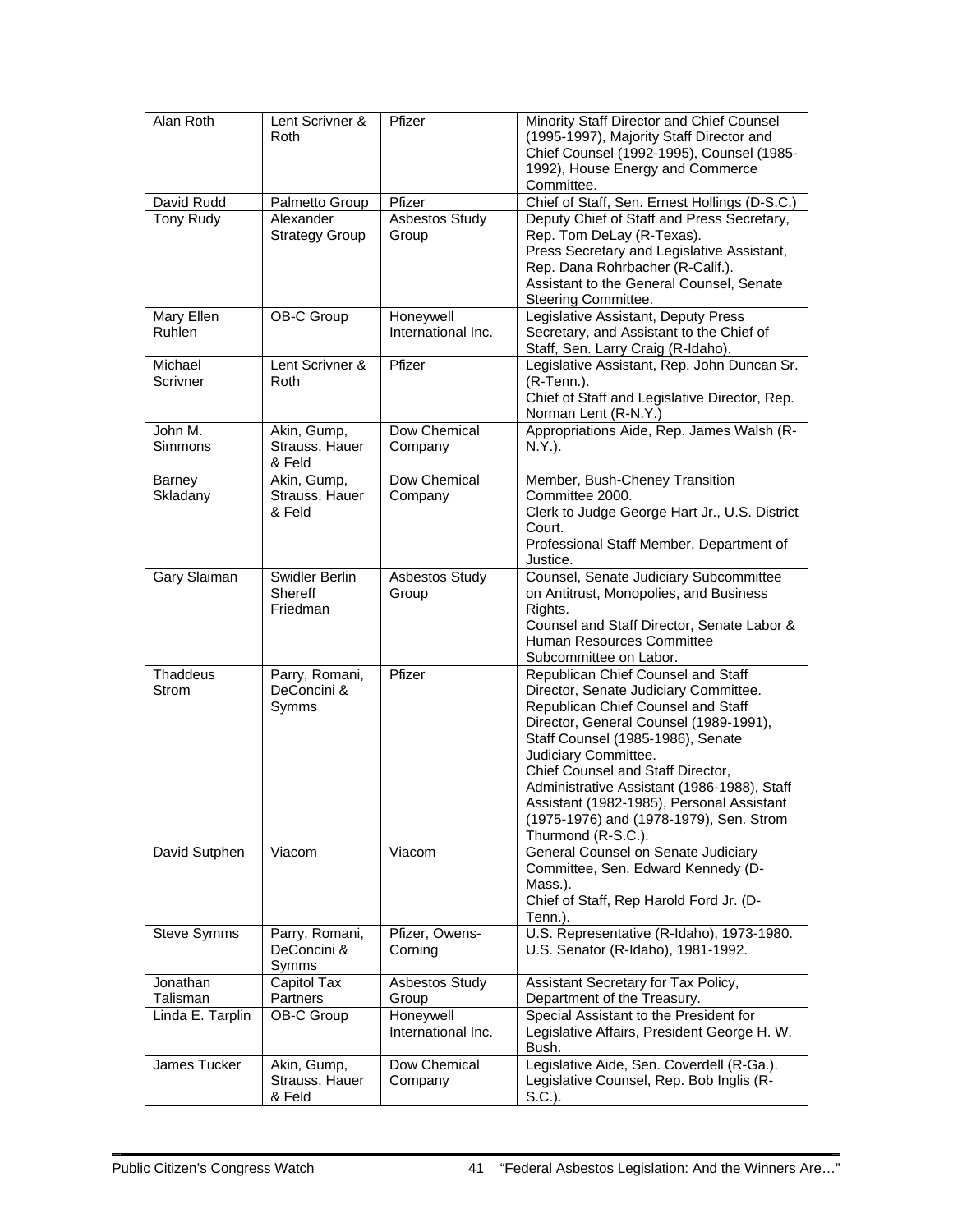| Theodore "Ted"       | Dow Chemical         | Dow Chemical          | Chief Labor Counsel, Senate Committee on |
|----------------------|----------------------|-----------------------|------------------------------------------|
| F. Verheggen         | Company              | Company               | Labor and Human Resources.               |
| <b>Robert Walker</b> | Wexler &             | <b>Asbestos Study</b> | U.S. Representative (R-Pa.), 1977-1996.  |
|                      | <b>Walker Public</b> | Group                 | Postal Reform Commission, President      |
|                      | Policy               |                       | George W. Bush.                          |
|                      | Associates           |                       |                                          |
| Eric Weinberg        | G-I Holdings         | G-I Holdings Inc.     | Staff, Defense Intelligence Agency.      |
|                      | Inc.                 |                       | U.S. Navy, Reserve.                      |
| John Winburn         | Palmetto Group       | Pfizer                | Aide, Rep. Kenneth Holland (D-S.C.).     |
|                      |                      |                       | Aide, Rep. Tom Gettys (D-S.C.).          |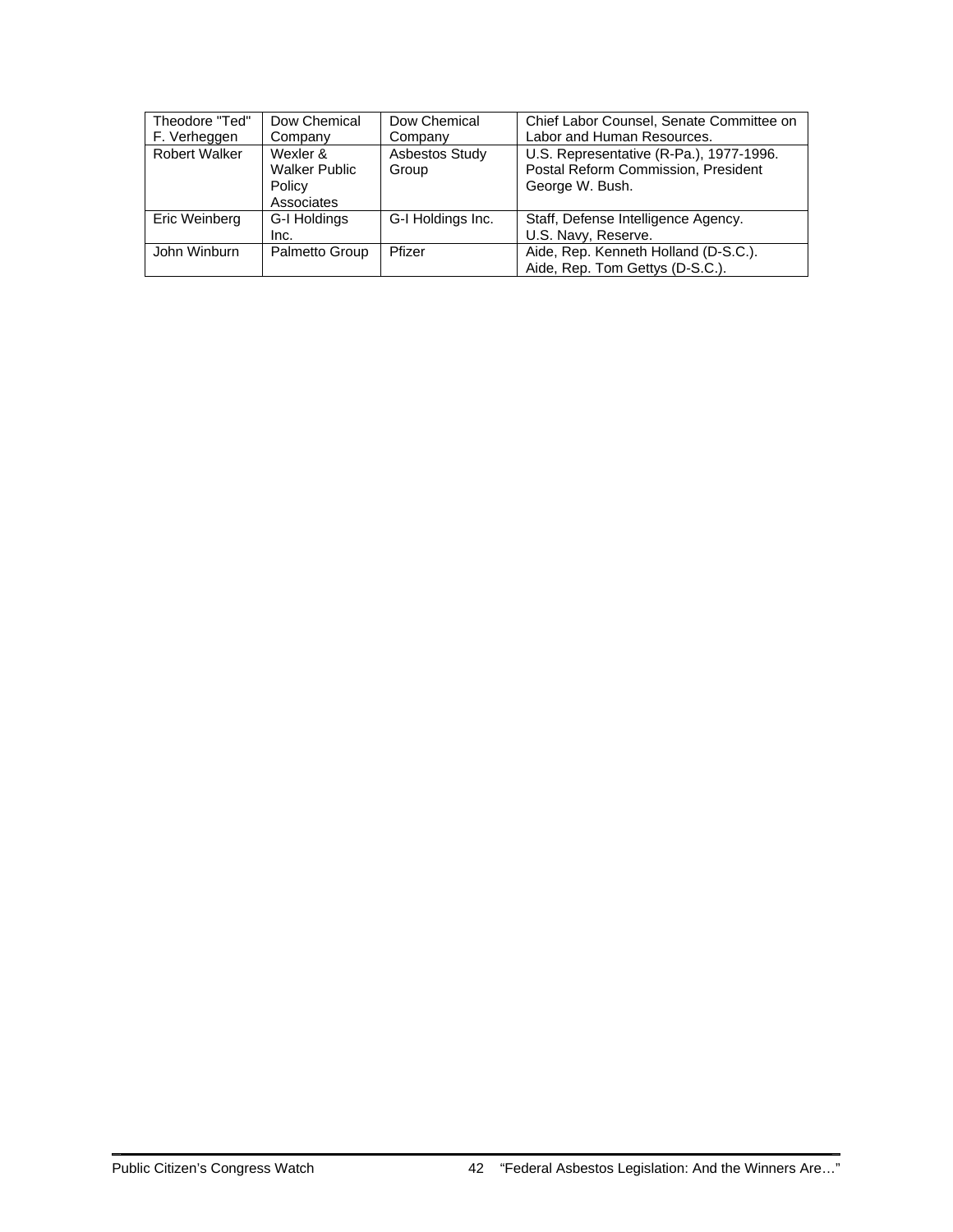#### **Endnotes**

 $<sup>5</sup>$  Dow Chemical litigation discovery documents, provided by law firm of Waters & Kraus.</sup>

 $\overline{a}$ 

<sup>8</sup> *Id.* 

<sup>9</sup> *Id.* 

<sup>11</sup> *Id.*<br><sup>12</sup> *Id.*<br><sup>13</sup> L.B. Case, "Air Hygiene Studies," Inland, Nov. 1, 1939.<br><sup>14</sup> Vincent Castrop, "Recognition and Control of Fume and Dust Exposure," *National Safety News*, February, 1948.<br><sup>15</sup> *Industrial Hygien* 

- 
- 

Processing Prohibitions, July 16, 1986.<br><sup>18</sup> Dr. Barry Castleman, Asbestos: Medical and Legal Aspects, November 18, 2004.

- <sup>19</sup> Dr. Barry Castleman, *Asbestos: Medical and Legal Aspects*, November 18, 2004.<br><sup>20</sup> Pfizer's SEC 10K form for 2004.<br><sup>21</sup> B.R. Roy, "Occupational Disease Survey," Dec. 11, 1959.
- 
- 
- $22$  Quigley Company brochure advertising Insulag, 1969.
- $23$  W. Snyder, Quigley "Asbestos Ban" Memo, April 5, 1971.
- <sup>24</sup> Quigley memo from D.R. Thackar, "Phasing Out Asbestos Based Products," Nov 15, 1973.
- <sup>25</sup> Pfizer's SEC 10K form for 2004.
- 26 Viacom's SEC 10K form for 2004.
- <sup>27</sup> Memo from E.C.. Barnes to William P. Stegnarten, Jan. 11, 1946.<br><sup>28</sup> Memo from Wesley E. Piros to Harry Mower, Mar. 27, 1961.
- 
- <sup>29</sup> OSHA Citation and Notification of Penalty, Sept. 16, 1980.
- <sup>30</sup> Westinghouse Report by Jeffrey J. Blair and C.W. Bickerstaff, Nov.19, 1987.
- <sup>31</sup> Viacom's SEC 10K form for 2004.
- 32 Company news release, January 3, 2005.
- 33 www.nasdaq.com.

<sup>34</sup> Conversation with Frank Clemente, Director, Public Citizen's Congress Watch, May 6, 2005. The staffer asked to be unnamed due to job sensitivities.

<sup>35</sup> Transcripts of Senate Judiciary Committee hearing and legislative markup from The Federal News Service, Inc.<br><sup>36</sup> How Special Interests Make Law: GAF Corporation Tries to Buy Liability Protection From Asbestos Claims,

Public Citizen, March 9, 2000.

37 Mark Truby, "Asbestos Suits Haunt Carmakers," *Detroit News*, March 31, 2002.

<sup>38</sup> Public Citizen analysis of records maintained by the Clerk of the House and the Secretary of the Senate, February 2004. (Available at sopr.senate.gov )<br><sup>39</sup> Kate Ackley, "Alexander-Harbour's Two-Party System," *Influence*, May 14, 2003.

<sup>40</sup> "Alexander strategy Group, Swidler Berlin Shereff Friedman and its Harbour Group Subsidiary Form Strategic Alliance," Harbour Group press release, October 24, 2004 and "Swidler Berlin Shereff Friedman Launches Strategic Communications Group," Harbour Group press release, January 11, 2001.

<sup>41</sup> Public Citizen analysis of records maintained by the Clerk of the House and the Secretary of the Senate, February 2004. (Available at sopr.senate.gov )

42 "Alexander strategy Group, Swidler Berlin Shereff Friedman and its Harbour Group Subsidiary Form Strategic Alliance," Harbour Group press release, October 24, 2004 and Public Citizen analysis of records maintained by the Clerk of the House and the Secretary of the Senate, February 2004. (Available at sopr.senate.gov )

<sup>&</sup>lt;sup>1</sup> Section 203 of S. 852 provides payment requirements.

<sup>&</sup>lt;sup>2</sup> "Judge rejects Armstrong Plan," Intelligencer Journal, Feb. 24, 2005.

 $3$  Section 202 of S. 852 provides for liability for payments to the proposed national trust fund.

<sup>&</sup>lt;sup>4</sup> L. Tersigni Consulting P.C., the U.S. Bankruptcy Court-approved financial adviser to the Official Committee of Asbestos Personal Injury Claimants. The estimate is based on discounting future payments to present value, using a discount rate of 6 percent.

 $6$   $Id.$ 

 $^7$   $\mathit{Id}.$